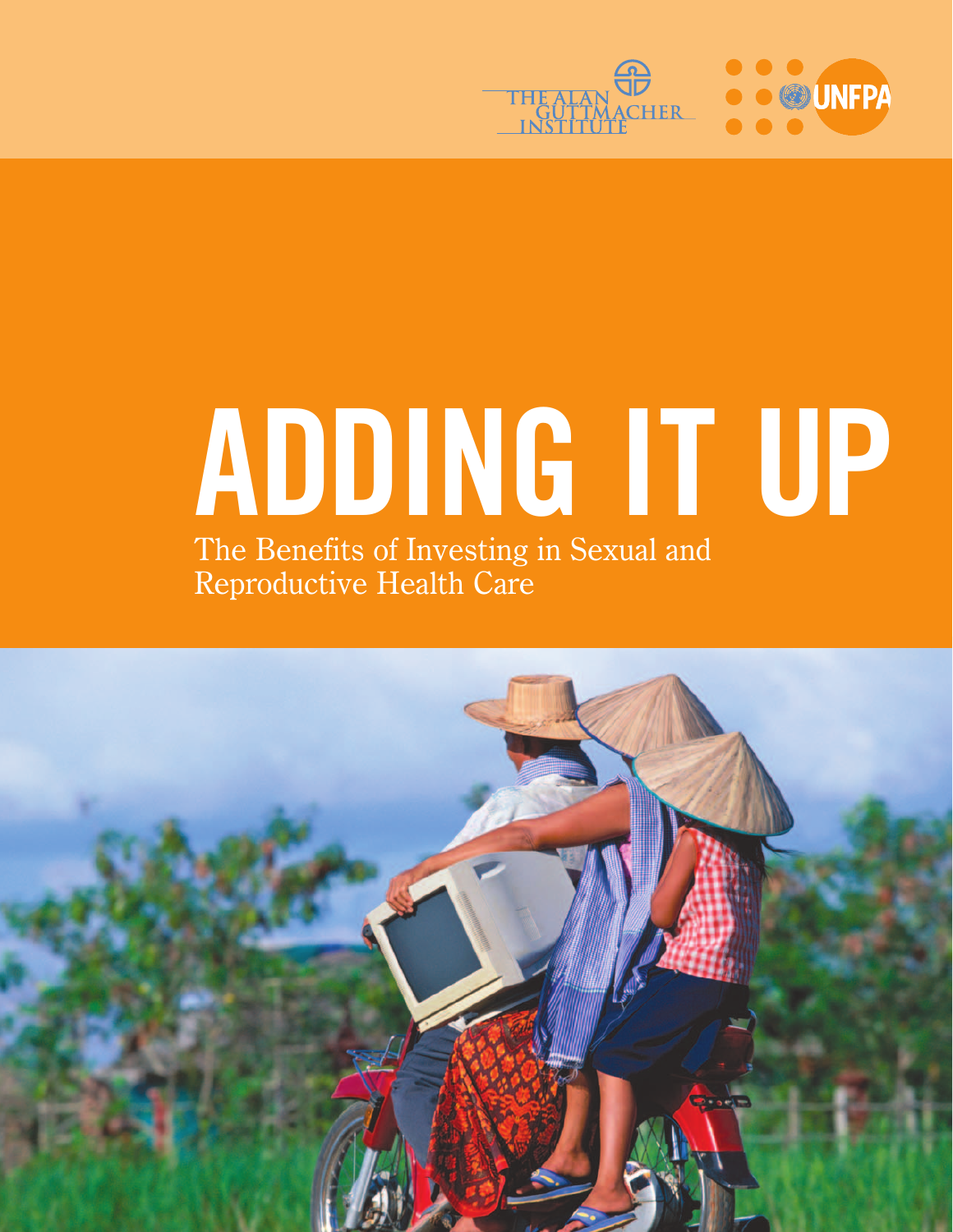# **EXECUTIVE SUMMARY**

Sustained and increased investment in sexual and reproductive health services in developing countries promises tremendous benefits to women, families and societies. In addition to improved health, sexual and reproductive health services contribute to economic growth, societal and gender equity, and democratic governance. To better appreciate the substantial returns on sexual and reproductive health investments, policymakers need both a fuller accounting of these broad benefits than has been available to date and more complete information about costs.

Sexual and reproductive health services encompass three main areas: contraceptive services, maternal health services and services related to sexually transmitted infections (STIs), including HIV/AIDS, and other gynecologic and urologic problems. Their benefits fall into two large categories—medical and nonmedical.

The medical benefits of improved sexual and reproductive health are the most obvious and perhaps the easiest to measure.

- Sexual and reproductive ill health accounts for one-third of the global burden of disease among women of reproductive age and one-fifth of the burden of disease among the population overall.
- HIV/AIDS accounts for 6% of the global burden of disease.
- The need for sexual and reproductive health services, and thus the potential benefit of meeting the need, is greatest among the poorest women, men and children in the world's lowest-income countries.
- Satisfying the unmet need for contraceptive services in developing countries would avert 52 million unintended pregnancies annually, which, in turn, would save more than 1.5 million lives and prevent 505,000 children from losing their mothers.
- The cost of providing contraceptive services to the 201 million women in developing countries with unmet need (those using traditional methods or no method) would be \$3.9 billion per year.

#### Understanding the full benefits of sexual and reproductive health services requires looking beyond medical outcomes to broader individual, family and societal benefits.

- Improved sexual and reproductive health underpins all of the Millennium Development Goals.
- By keeping young adults healthy and productive, by allowing parents to have smaller families and thus devote greater time and financial resources to each child, and by reducing public expenditures on education, health care and other social services, sexual and reproductive health services contribute to economic growth and equity.
- By enabling young women to delay childbearing until they have achieved education and training goals and preventing stigmatizing medical conditions, sexual and reproductive health services contribute toward improving women's social position and increasing their community and political participation.

Turning back the HIV/AIDS pandemic, helping women balance work and family, and preventing maternal deaths depend on mobilizing new resources for sexual and reproductive health services.

- More than three-quarters of spending on sexual and reproductive health care is currently provided by individuals, governments and nongovernmental organizations in developing countries.
- Donors in developed countries, in particular, have fallen far short of their commitments made at the 1994 International Conference on Population and Development. In 2000, these countries provided \$2.6 billion for sexual and reproductive health services—less than half of what they had pledged for that year.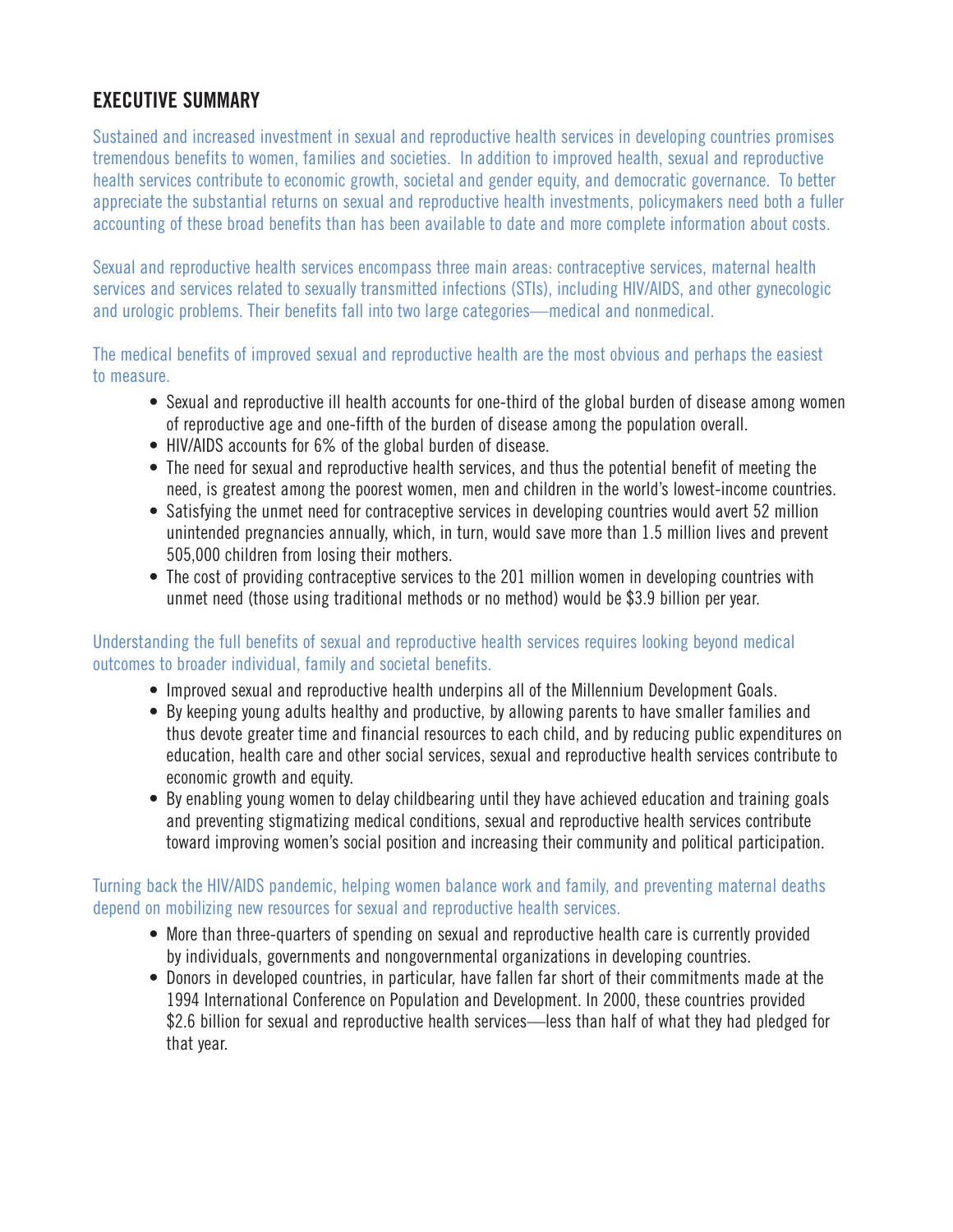# **ADDING IT UP**

# The Benefits of Investing in Sexual and Reproductive Health Care

*Susheela Singh Jacqueline E. Darroch Michael Vlassoff Jennifer Nadeau*

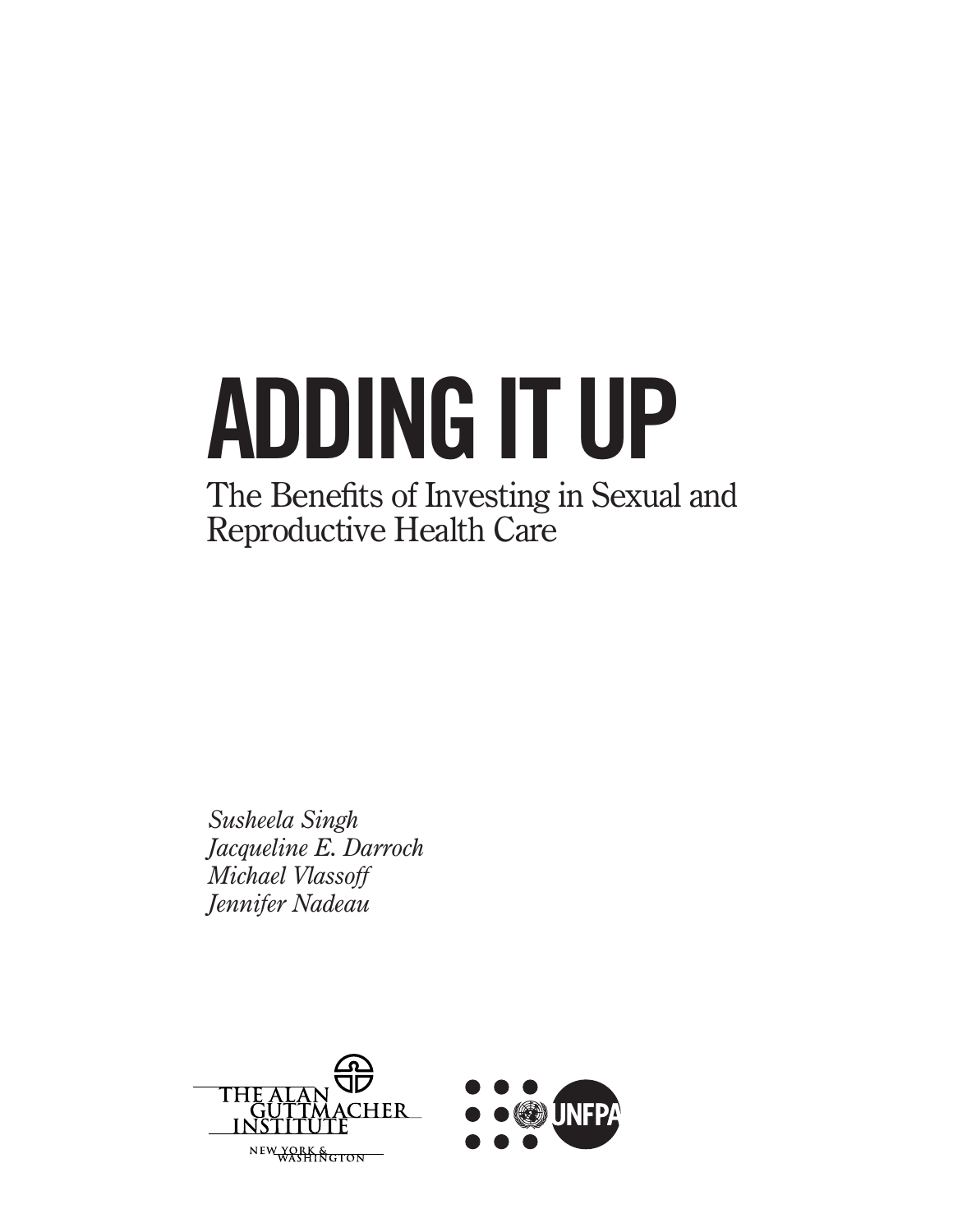# **ACKNOWLEDGMENTS**

This report, *Adding It Up: The Benefits of Investing in Sexual and Reproductive Health Care,* is based on the work of many staff of The Alan Guttmacher Institute (AGI). The research was conducted by Jacqueline E. Darroch, senior vice president and vice president for science, Susheela Singh, director of research at AGI, and Michael Vlassoff, independent consultant. Akinrinola Bankole, associate director of international research, with the assistance of Rubina Hussain, senior research assistant, contributed to data analyses; Erin Carbone, research associate, provided research support throughout the project. The report was written by Jennifer Nadeau, director of communications, and edited by Alex Marshall, independent consultant, and Patricia Donovan, director of publications. Kathleen Randall, with the assistance of Michael Greelish and Judith Rothman, was responsible for production of the report. Rose MacLean provided editorial support.

Special thanks go to the following individuals: Sara Seims, who helped develop the report, and AGI colleagues Ann Biddlecom, Susan Cohen, Beth Fredrick, Dore Hollander and Cory Richards, who reviewed and provided comments on drafts. The authors are also grateful to the following colleagues who reviewed an earlier draft of the report and made many helpful suggestions: Arnab J. Acharya, Research Triangle Institute; David Bloom, Harvard University; Kwesi Botchwey, Harvard University; Lynn Freedman, Columbia University; Barbara Janowitz, Family Health International; and Thomas Merrick, the World Bank.

The authors also thank the following colleagues for reviewing a draft of Vlassoff M et al., *Costs and Benefits of Providing Sexual and Reproductive Health Services: A Review,* Occasional Report, New York: The Alan Guttmacher Institute, 2004, No. 11 (forthcoming), which provides the methodological foundation for this report: John Stover, The Futures Group International; John Bongaarts, Population Council; Rudolfo Bulatao, independent consultant; and John Ross, The Futures Group International, who deserves special thanks for also providing advice, data and information for the estimates presented in Chapter 3 of this report.

In addition, the authors appreciate the advice, information and materials provided by the following individuals: Lori Bollinger, The Futures Group International; John Cleland, London School of Hygiene and Tropical Medicine; Helga Fogstadt, World Health Organization; Gavernick Matheny, Johns Hopkins University; Bill McGreevy, The Futures Group International; Anthony Measham, the World Bank; Anne Mills, London School of Economics; Philip Musgrave, George Washington University; Malcom Potts, University of California at Berkeley; Iqbal Shah, World Health Organization; Eva Weissman, United Nations Population Fund (UNFPA); George Zeidenstein, Harvard University; and Hania Zlotnick, United Nations Population Division.

Finally, special thanks are due to Stirling Scruggs, UNFPA, whose initiative and vision were essential to the creation of this report, and to Stan Bernstein, UNFPA, who assisted in planning the report, reviewed drafts and provided valuable guidance and data.

The research for and the preparation and publication of this report were supported by a grant from UNFPA. The views expressed in this publication are those of the authors and do not necessarily represent the views of UNFPA, the United Nations or any of its affiliated organizations.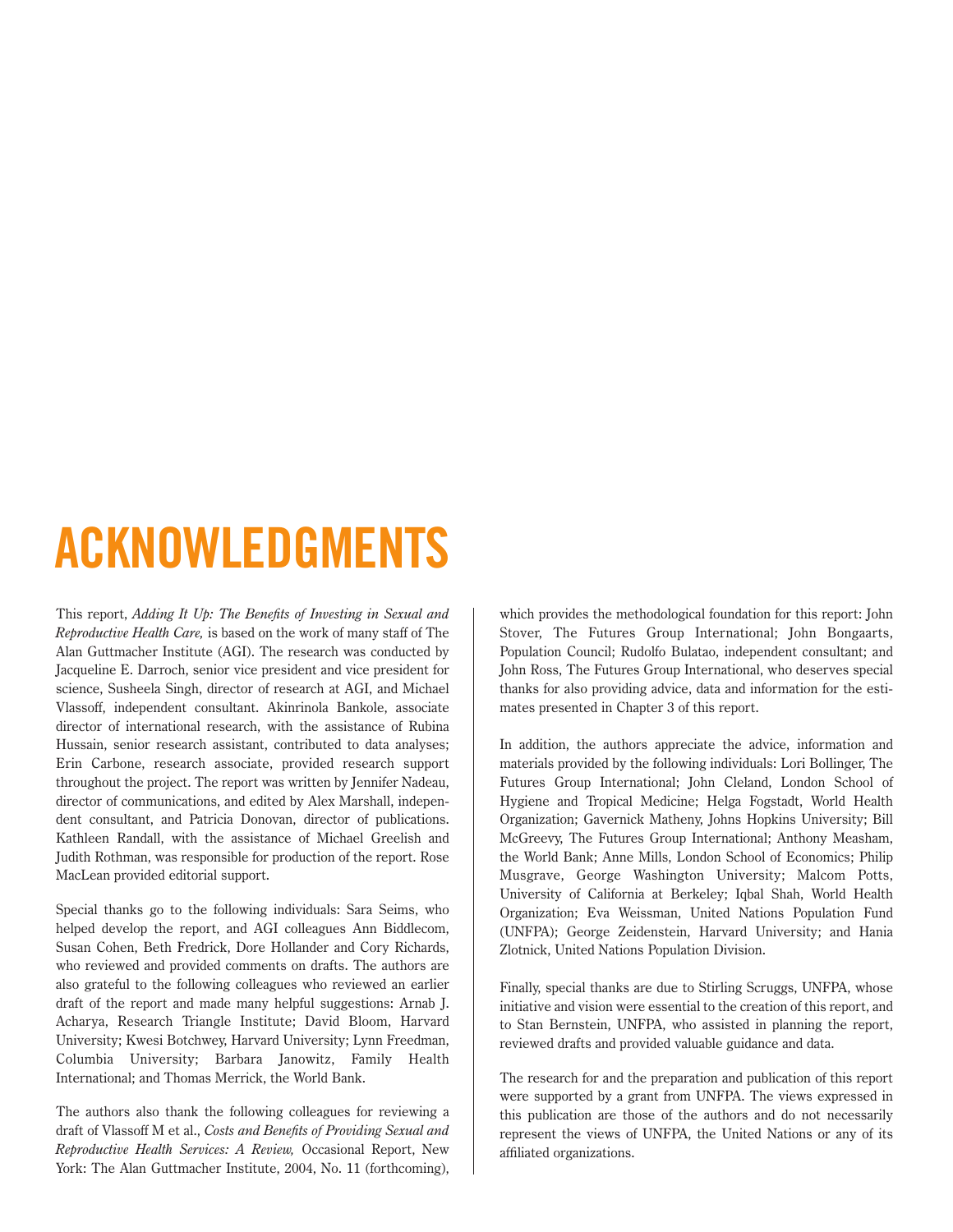# **TABLE OF CONTENTS**

| <b>Chapter 1: Introduction</b>                                        | $\overline{\mathbf{4}}$ |
|-----------------------------------------------------------------------|-------------------------|
| <b>Chapter 2: Existing Approaches to Measuring Costs and Benefits</b> | 8                       |
| <b>Chapter 3: Returns on Investment in Contraceptive Services</b>     | 16                      |
| <b>Chapter 4: A Broader Approach to Measuring Costs and Benefits</b>  | 22                      |
| <b>Chapter 5: Summary and Conclusions</b>                             | 28                      |

| References                                          |    |
|-----------------------------------------------------|----|
|                                                     |    |
| Appendix: Definitions, Methodology and Data Sources | 34 |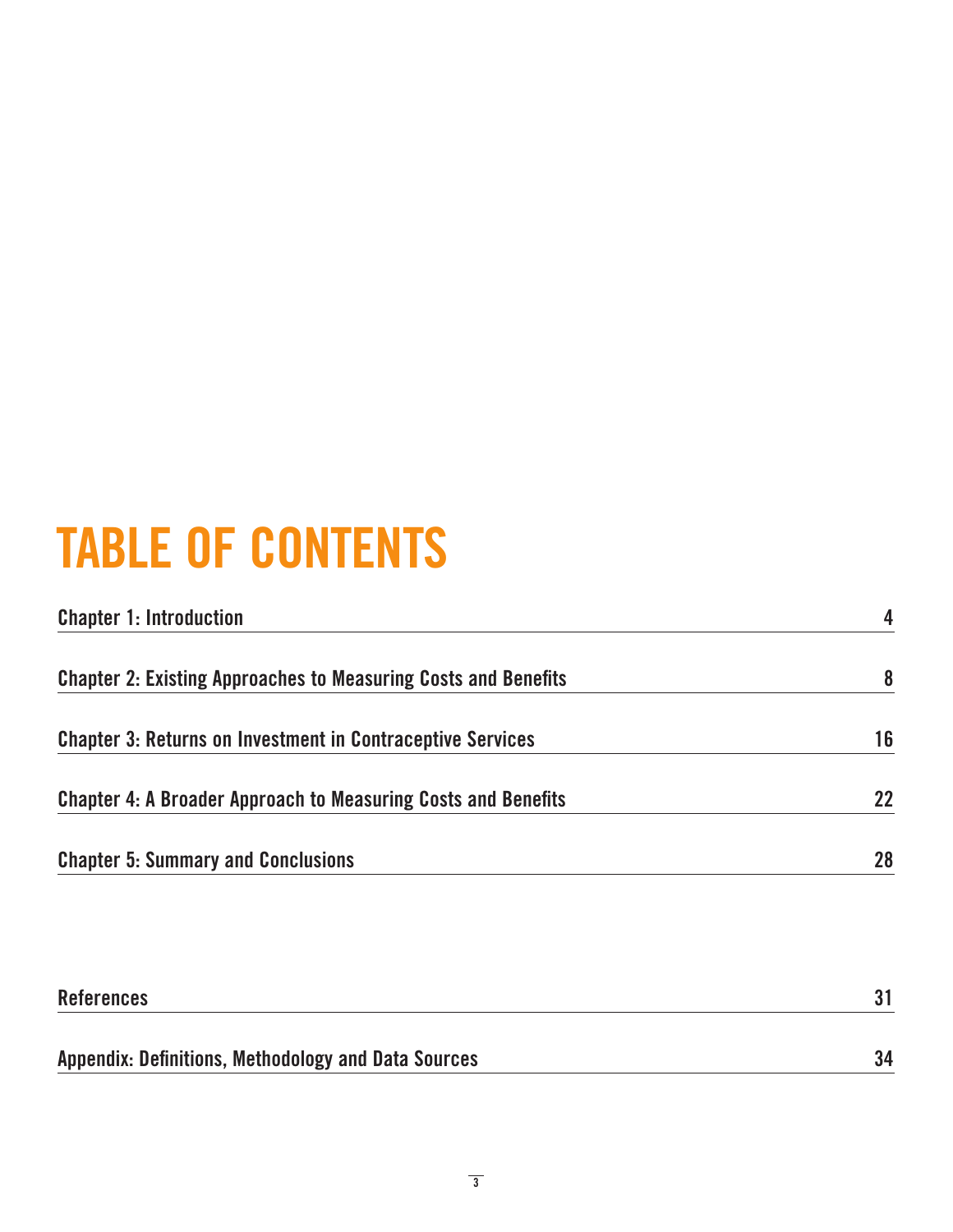**CHAPTER 1**

# **INTRODUCTION**

Policymakers routinely project the costs and benefits of possible interventions, to permit comparisons and guide investment choices for their limited resources. Yet costs may be difficult to compare if interventions are priced in different ways, and benefits, especially from health interventions, can be difficult to pin down—they may be social rather than medical or economic, or they may be hard to express in monetary terms. Sexual and reproductive health services have unusually broad social impacts, and policymakers need better tools for assessing these interventions and comparing differences between them.

This report seeks to address that need. It suggests better ways to interpret and use existing studies to evaluate the impact of sexual and reproductive health investments and also argues for broader approaches to assessing the costs and benefits of these investments. The report systematically outlines a wide range of benefits from sexual and reproductive health services, including some that have not yet been quantified or may not be quantifiable. It may be possible to capture these benefits by making better use of existing approaches, and by developing different methodologies.

The report is intended to help decision-makers and resource allocators at all levels—local and national governments, bilateral and multilateral donors, and nongovernmental organizations—to take the broader contributions of sexual and reproductive health interventions into account when prioritizing health and development investments.

The report examines costs and benefits in the three major areas of sexual and reproductive health interventions:

- contraceptive services, which enable couples to prevent unintended pregnancy and thus control whether and when to have children;
- maternal health services, including prenatal care, obstetric services, postpartum care and abortion-related services;\* and
- prevention, diagnosis and treatment of sexually transmitted infections (STIs), including HIV/AIDS, and other gynecologic and urologic health care.

Within this broad look at sexual and reproductive health interventions, the report focuses particularly close attention on contraceptive services, using available data to illustrate a comprehensive and flexible approach to evaluating investment in these services, and a variety of ways to measure outcomes.

# **Sexual and reproductive health interventions promise both medical and nonmedical benefits**

Individuals value good health for itself. Policymakers also see it as essential to achieving broader development objectives, such as higher levels of education, social equity, economic growth and productivity.

<sup>\*</sup>Abortion-related services include management of complications of unsafe abortion, postabortion family planning counseling and (where consistent with national law) safe abortion.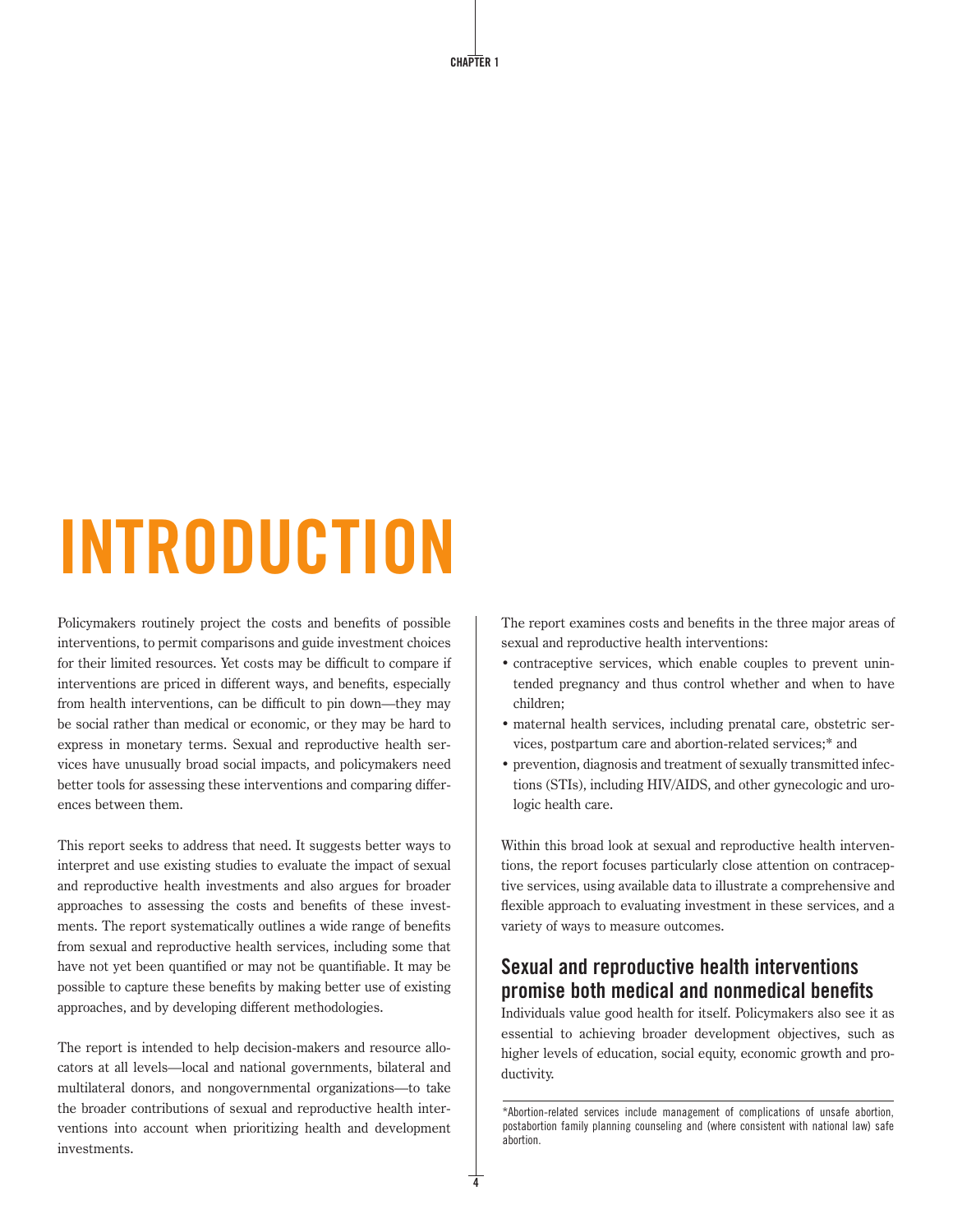*Investments in health care services, including those related to sexual and reproductive health, can make valuable contributions to wider development goals.*

Health care services on their own do not ensure a healthy population. On the most basic level, people need adequate food, water and shelter to stay healthy. On the policy level, legal systems must recognize individuals' right to health care, regardless of gender, age or income. In practice, this means that services must be available, and people who need them must be able to get them. There are also less tangible requirements: Social norms must discourage discrimination in health care and encourage healthy behaviors, including the use of health services when needed.

However, even without these broader changes, investments in health care services, including those related to sexual and reproductive health, can make valuable contributions to wider development goals. For example, family planning allows women to achieve higher levels of education and a better balance between family and work. Prenatal care and obstetric care protect the health of both mothers and children and strengthen the family. Education about STIs, including HIV/AIDS, helps promote a healthy workforce and reduces the stress that these infections impose on communities.

It is particularly important when evaluating contraceptive services to assess their nonmedical as well as their medical benefits, because the condition contraceptives are intended to prevent pregnancy—is not a disease, and bearing children is not an illness. Ideally, and often, childbearing is a healthy, planned reproductive act voluntarily undertaken by a woman and her partner in their desire to build a family. Nevertheless, contraceptive use does confer health benefits: It protects women and infants from the medical risks of pregnancy, delivery and the postpartum period—in particular, those associated with unplanned pregnancies, closely spaced pregnancies or pregnancies among women who are very young.

In addition, contraception can avert significant economic, social and psychological costs, especially those arising from a mistimed or unwanted pregnancy. Such nonmedical costs can limit life options for women and undermine the well-being of families. They can also hold back social and economic development, and hinder efforts toward gender equality and poverty reduction.

#### **This report builds on an extensive body of work**

In the early 1990s, the World Bank, the World Health Organization and others set out to assess the societal burden of disease and ill health, and the cost of prevention and treatment. This rich body of work establishes the value of health—including sexual and reproductive health—interventions. However, nearly all of these studies take a strictly medical perspective, measuring effectiveness only in terms of improved health. They ignore or underestimate social and economic factors that may contribute to disease or inhibit use of health care, and overlook the social and economic impact of improvements in health.

Several obstacles complicate comprehensive analyses of costs and benefits.1 First, it may be impossible to predict all benefits. Averting an unwanted birth, for example, may have a variety of social, eco-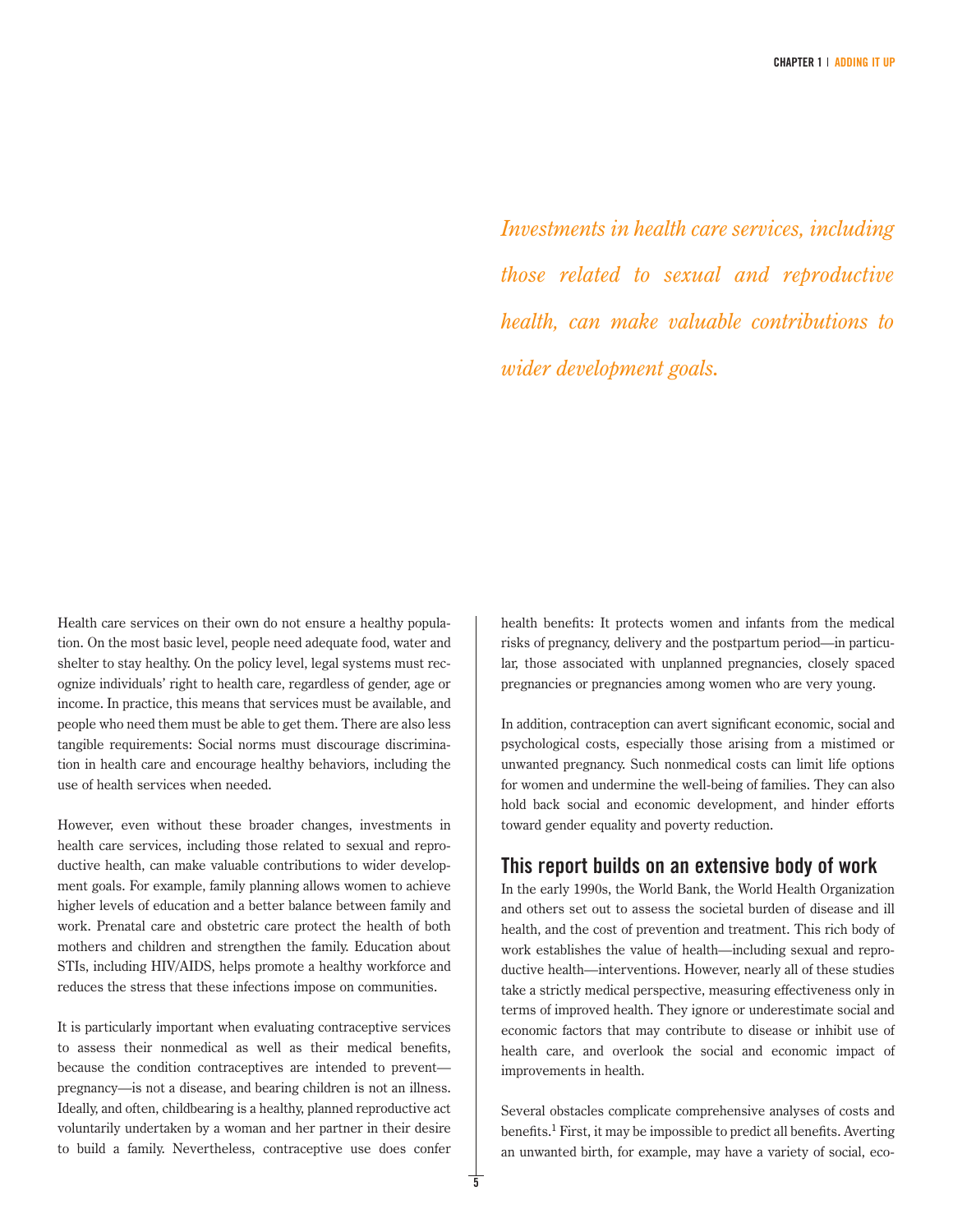### **MILLENNIUM DEVELOPMENT GOALS**

In the September 2000 Millennium Declaration, world leaders agreed to a broad agenda aimed at reducing poverty, hunger, disease, illiteracy, environmental degradation and discrimination against women. By 2002, this agenda had been refined into eight concrete goals, each paired with a set of measurable targets. Improved sexual and reproductive health directly underpins goals 3–8 and indirectly affects the achievement of goals 1 and 2.1

#### **1. "Eradicate extreme poverty and hunger"**

Smaller families and wider birth intervals as the result of contraceptive use allow families to invest more in each child's nutrition and health, and can reduce poverty and hunger for all members of a household. At the national level, fertility reduction may enable accelerated social and economic development.

#### **2. "Achieve universal primary education"**

Families with fewer children, and children spaced further apart, can afford to invest more in each child's education. This has a special benefit for girls, whose education may have lower priority than that of boys in the family. In addition, girls who have access to contraceptives are less likely than those who do not to become pregnant and drop out of school.

#### **3. "Promote gender equality and empower women"**

Controlling whether and when to have children is a critical aspect of women's empowerment. Women who can plan the timing and number of their births also have greater opportunities for work, education and social participation outside the home.

#### **4. "Reduce child mortality"**

Prenatal care and the ability to avoid high-risk births (e.g., those to very young women and those spaced closely together) help prevent infant and child deaths. Children in large families are likely to have reduced health care, and unwanted children are more likely to die than wanted ones.

#### **5. "Improve maternal health"**

Preventing unplanned and high-risk pregnancies and providing care in pregnancy, childbirth and the postpartum period save women's lives.

#### **6. "Combat HIV/AIDS, malaria and other diseases"**

Sexual and reproductive health care includes preventing and treating sexually transmitted infections, including HIV/AIDS. In addition, reproductive health care can bring patients into the health care system, encouraging diagnosis and treatment of other diseases and conditions.

#### **7. "Ensure environmental sustainability"**

Providing sexual and reproductive health services, and avoiding unwanted births, may help stabilize rural areas, slow urban migration and balance natural resource use with the needs of the population.

#### **8. "Develop a global partnership for development"**

Affordable prices for drugs to treat HIV/AIDS and a secure supply of contraceptives would greatly advance reproductive health programs, and are especially needed in the least-developed countries.

nomic and health effects at the personal, household and societal levels. This report will outline the broad personal, family and societal benefits that sexual and reproductive health services can bring.

Second, certain benefits do not translate well into monetary terms. It is hard to place a monetary value on health, and quantifying the nonmedical benefits of health interventions can be even more challenging. This report will suggest, and where possible illustrate, ways to quantify a range of positive outcomes, using measures that may include dollars and physical units (years of life saved or disability averted, for example), but also less easily quantifiable outcomes, such as increased productivity, greater satisfaction with life, higher levels of community participation or improvements in gender and class equity.

Third, it can be difficult to capture the spillover benefits that investment in one area may have in other areas. For example, health care providers in many countries offer women Pap smears during family planning visits. The tests may result in the early detection and treatment of cervical cancer or precancerous lesions, yet analyses rarely measure reductions in cervical cancer as a benefit of investment in contraceptive services. Similarly, solving a particular social problem may require investment in several areas, yet analyses often attribute the solution to just one. The spillover benefits of sexual and reproductive health services, some of which are highlighted in this report, suggest that some services may often be most effectively provided as an integrated package.

The direct costs of an intervention are usually more predictable, shorter-term and easier to measure than its benefits. However, when weighing one potential intervention against another, it is important to measure costs in the same way. Existing estimates of the costs of different sexual and reproductive health interventions show wide variations in the scope of what is measured and the ways costs are estimated, making comparisons difficult.<sup>2</sup> Indirect costs and opportunity costs are also difficult to quantify, and analysts have paid little attention to them. This report will highlight some key questions to consider when evaluating cost estimates.

#### **Sexual and reproductive health services are essential to achieving development goals**

The Programme of Action adopted at the 1994 International Conference on Population and Development (ICPD) recognizes that sexual and reproductive health is essential to human well-being. A special session of the United Nations General Assembly in 1999 reaffirmed and elaborated the ICPD Consensus.

In 2002, the countries of the United Nations agreed to a broad set of targets—the Millennium Development Goals—that will set international development priorities for years to come. Although they are not explicitly included as a goal in themselves, improvements in sexual and reproductive health will be vital to achieving all of these goals (see box).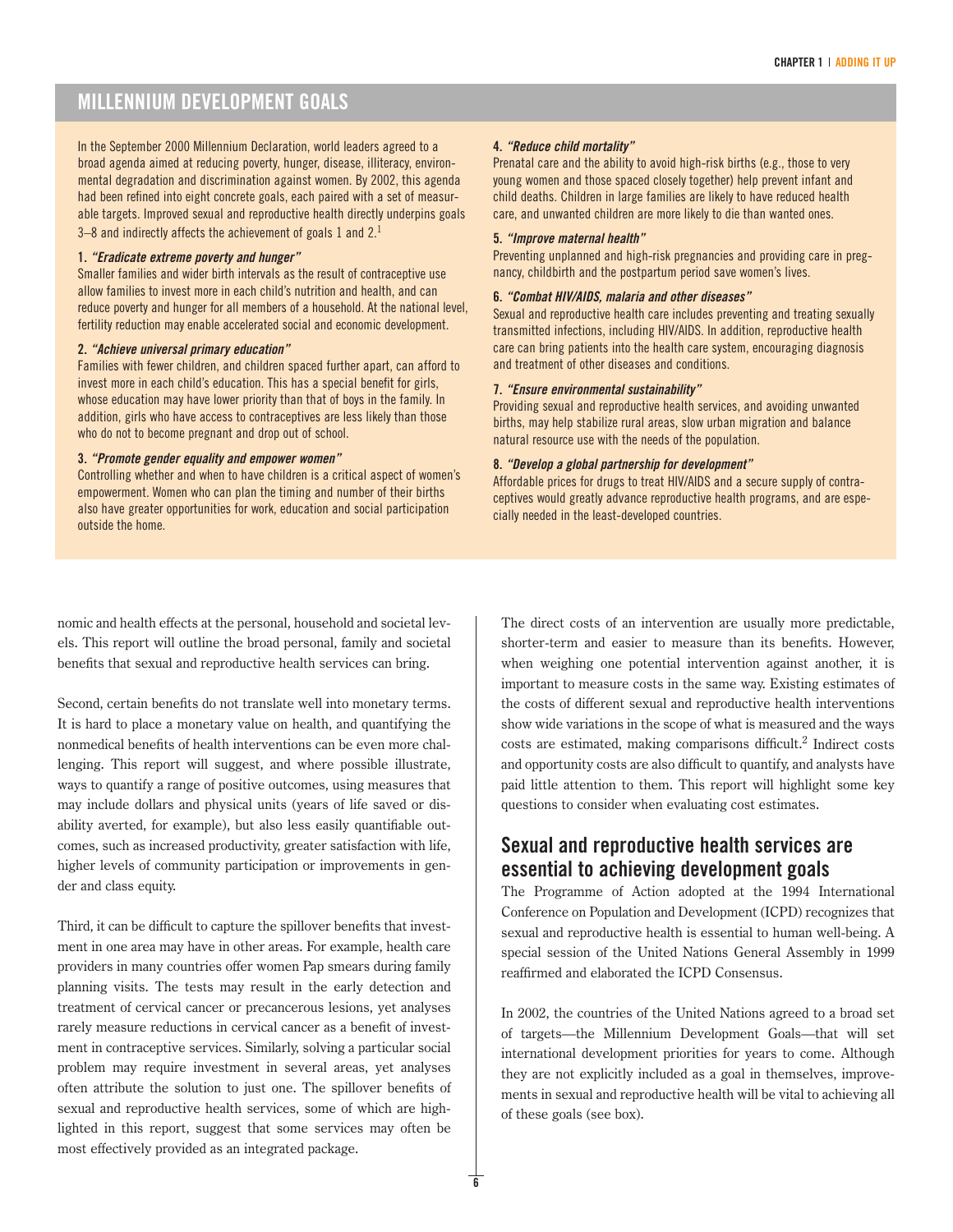

# FIGURE 1.1 Support for sexual and reproductive health services falls far short of global commitments.

There is some concern that the absence of specific sexual and reproductive health goals in the Millennium Development Goals will limit resources for comprehensive sexual and reproductive health programs. This concern stems partly from the international community's failure to meet commitments made at the 1994 ICPD for global expenditures in this area. In 2000, investments in this area by developing countries themselves and by donors in developed countries (through bilateral and multilateral assistance) fell far short of what had been pledged for that year (Figure 1.1).<sup>3</sup> By quantifying some of the benefits of sexual and reproductive health investments, and offering a broad overview of others, this report underscores the significance of these investments toward achieving the Millennium Goals and other crucial development objectives.

#### **Guide to the report**

This report, intended for the general reader, draws on a more detailed technical document.<sup>4</sup> Chapter 2 reviews and evaluates current approaches to measuring the costs and benefits of investment in health services, and discusses some of their limitations. Chapter 3 provides the most comprehensive accounting to date of the costs and benefits of contraceptive services. These quantitative estimates combine a range of measures and units, including maternal deaths, infant deaths and disability averted; unintended births and abortions averted; and numbers of children who would otherwise grow up without their mothers.

Chapter 4 outlines the broad set of benefits and costs that should ideally be measured in each of the three main areas of sexual and reproductive health. This discussion demonstrates the importance of meeting sexual and reproductive health needs for the quality of life and prospects of poor countries, and for the poorest segments of society in all countries. Chapter 5 reviews the fundamental role of sexual and reproductive health in achieving the Millennium Development Goals and other development objectives, and concludes that increased investment in sexual and reproductive health services is needed.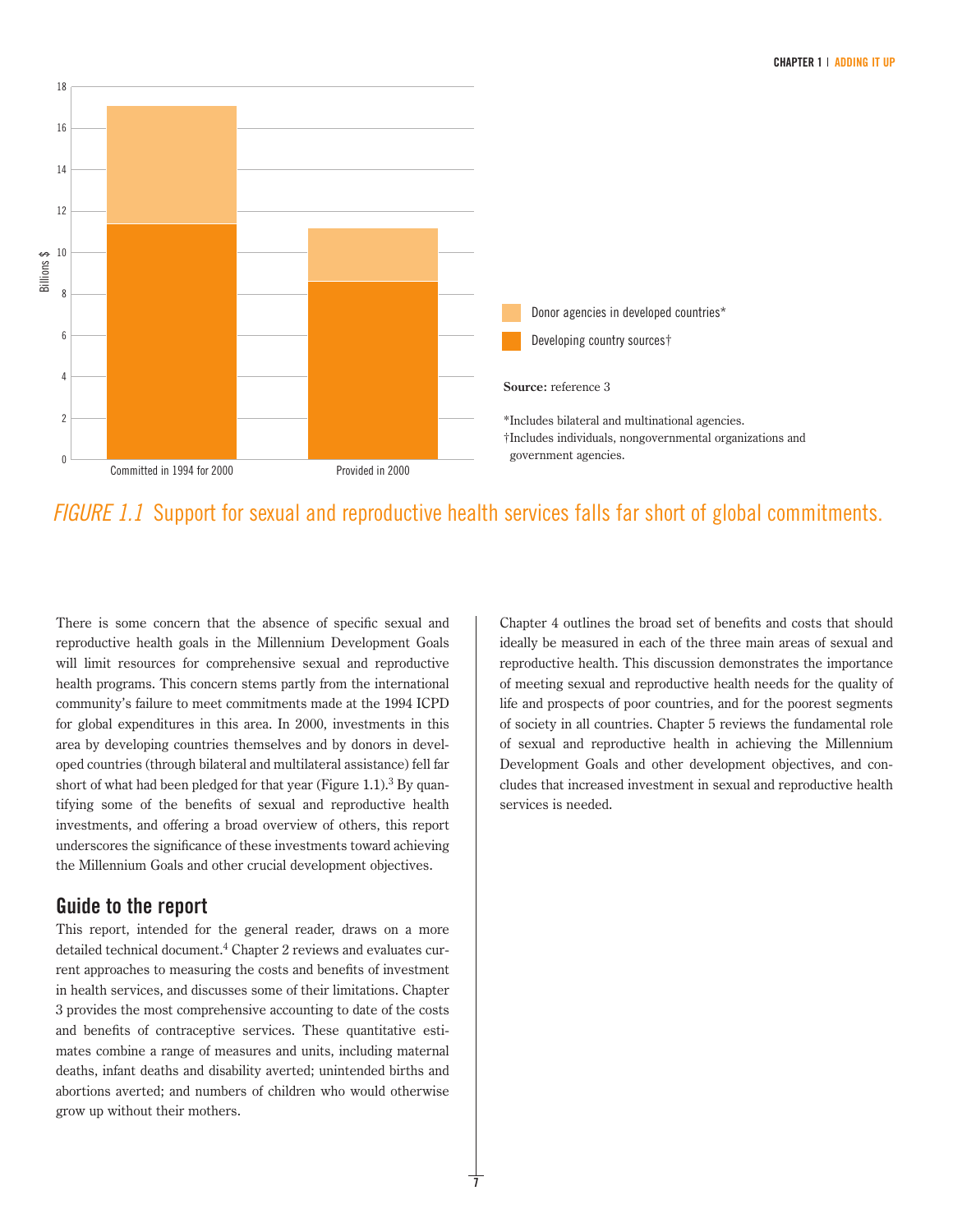# **EXISTING APPROACHES TO MEASURING COSTS AND BENEFITS**

Several important studies during the 1990s made substantial progress toward quantifying the medical impact of various diseases and conditions, and the medical benefits of investing in different interventions to prevent or treat them. They also took some steps toward measuring the social and economic costs of ill health and the benefits of prevention.

Key findings from these studies, particularly as they relate to sexual and reproductive health interventions, as well as some of the shortcomings of these analyses, are discussed below.

#### **Various approaches have been used to measure the impact of health interventions**

The Global Burden of Disease initiative, a joint effort of the World Health Organization (WHO), the World Bank and the Harvard School of Public Health, pioneered estimation of the worldwide health impact of all major diseases and conditions, including those related to reproduction and sexual behavior. For 1990 and again for 2001, the project quantified the impact of more than 100 diseases and conditions in terms of *medical costs,* calculated as years of life lost to disability and death. $<sup>1</sup>$  In a complementary effort, the World</sup> Bank's Disease Control Priorities for Developing Countries project estimated the cost-effectiveness of various interventions to prevent or treat specific diseases and conditions; the findings were published in  $1993<sup>2</sup>$  and updates are currently in progress.

*Health* combined the two approaches, recommending a package of cost-effective interventions to improve the quality of public spending.3 This prioritized package included interventions to improve sexual and reproductive health.

Other efforts focused on the *economic benefits* of health interventions. Several country-specific studies measured the savings on social services that would be achieved if families had fewer children. The Commission on Macroeconomics and Health took a broader view. Working with experts from Harvard University, WHO, the World Bank and elsewhere, the commission in a 2001 report estimated the economic impact of improved health in terms of greater productivity and national income growth.<sup>4</sup>

Focusing on contraceptive services only, Family Health International's (FHI's) Women's Studies Project in the mid- to late 1990s documented a broader range of outcomes, such as improved employment opportunities for women, better partner relationships and a greater sense of well-being. It also documented drawbacks, such as the side effects of contraceptive methods and family disapproval of contraceptive use.5

Looking at the *economic costs* of interventions in the areas of sexual and reproductive health, the Programme of Action of the 1994 International Conference on Population and Development (ICPD) estimated the resources required to reach its goals.<sup>6</sup> The United Nations Population Fund (UNFPA) compiled data on the country-

The World Bank's *World Development Report 1993: Investing in*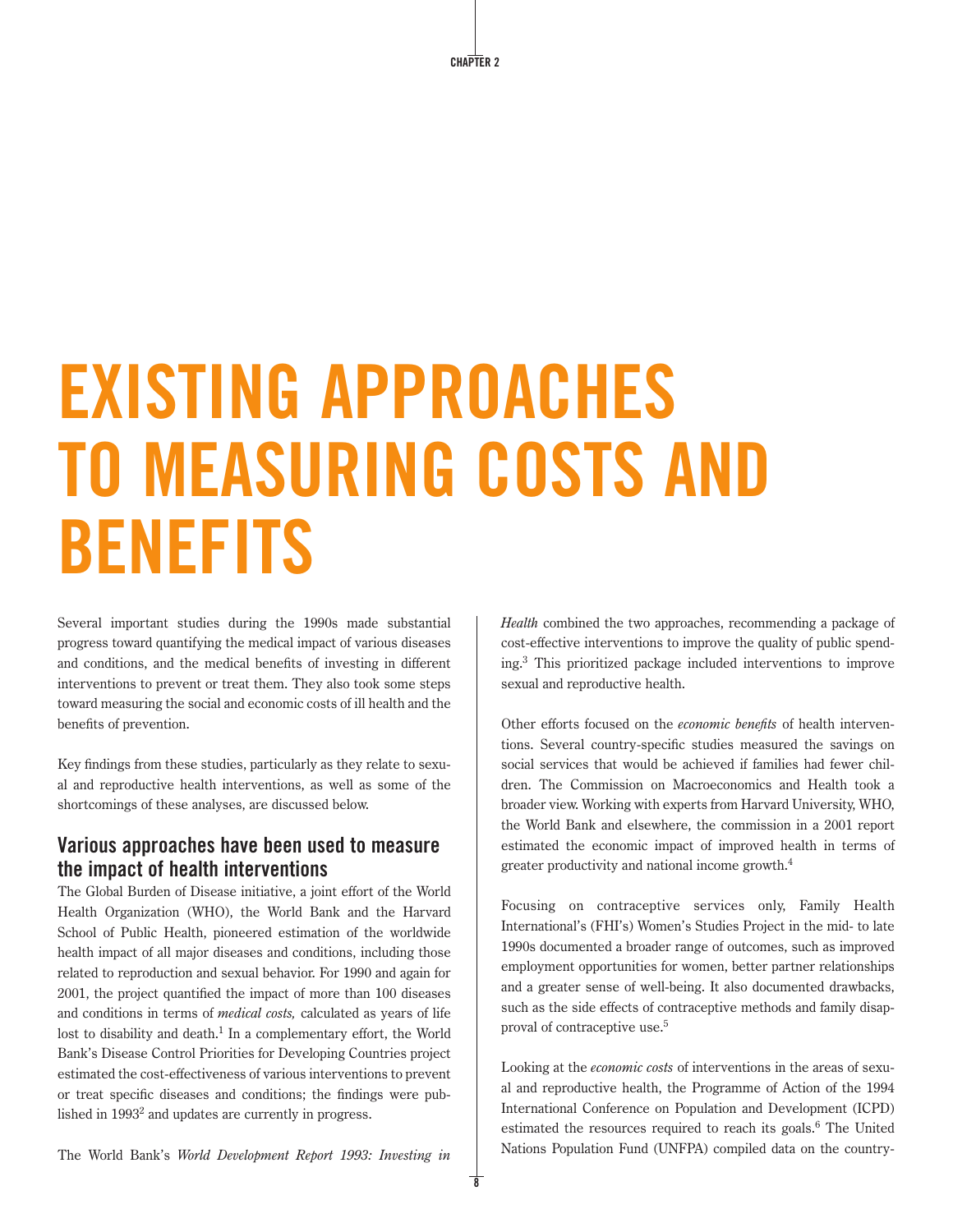*Sexual and reproductive health problems account for 18% of the total global burden of disease and 32% of the burden among women of reproductive age.*

specific and average costs of a range of sexual and reproductive health interventions.<sup>7</sup> In addition, the Joint United Nations Programme on HIV/AIDS (UNAIDS) has prepared cost estimates for 25 key HIV/AIDS interventions.<sup>8</sup>

### **The medical benefits of sexual and reproductive health interventions are substantial**

The medical benefits of health interventions are often expressed in disability-adjusted life years, or DALYs, a measure developed by the Global Burden of Disease project and widely used to evaluate potential health interventions (see box, page 10). According to WHO's 2001 estimates, sexual and reproductive health problems account for 18% of the total global burden of disease and 32% of the burden among women of reproductive age  $(15-44)$  worldwide<sup>9\*</sup>:

- Maternal conditions (hemorrhage or sepsis resulting from childbirth, obstructed labor, pregnancy-related hypertensive disorders and unsafe abortion) account for 2% of all DALYs lost (13% of all DALYs lost among reproductive-aged women).
- Perinatal conditions (low birth weight, birth asphyxia and birth trauma) account for 7% of all DALYs lost.
- HIV/AIDS accounts for 6% (14% among women aged 15–44).

• Other sexual and reproductive health conditions account for 3% (5% among reproductive-aged women).<sup>†</sup>

By comparison, respiratory illnesses account for 11% of all DALYs lost, cardiovascular diseases for 10% and neuropsychiatric conditions (e.g., depressive disorders, alcohol and drug abuse, schizophrenia, bipolar disorder and dementias) for  $13\%$  (Table 2.1, page 11).<sup>10</sup>

While the Global Burden of Disease project focused on the potential benefits (in terms of DALYs saved) of eliminating various diseases and conditions, the World Bank's Disease Control Priorities for Developing Countries project assessed the costs and benefits of specific prevention and treatment interventions. For example, the 1993 *Disease Control Priorities* report examined the cost-effectiveness of family planning services and improved obstetric care.<sup>11</sup> Using hypothetical models, it measured the cost of various interventions against the numbers of deaths of mothers and infants, and other adverse events—including unwanted births, maternal and infant ill health, and low birth weight—each would avert.

The report found that an increase in contraceptive use from zero to 20%, as the result of providing family planning services in a highmortality, high-fertility setting (for example, Sub-Saharan Africa) was highly cost-effective in preventing a range of adverse events. The cost of averting maternal deaths, perinatal deaths, maternal morbidity and low birth weight was approximately \$140 per event

<sup>\*</sup>Revisions to estimates of DALYs are in progress. Preliminary results show a small decline in DALYs due to HIV/AIDS, overall and among reproductive–aged women.

<sup>†</sup>These include STIs other than HIV/AIDS, iron-deficiency anemia among women aged 15–44, breast cancer, ovarian, cervical and uterine cancer, and genitourinary diseases, excluding nephritis and nephrosis.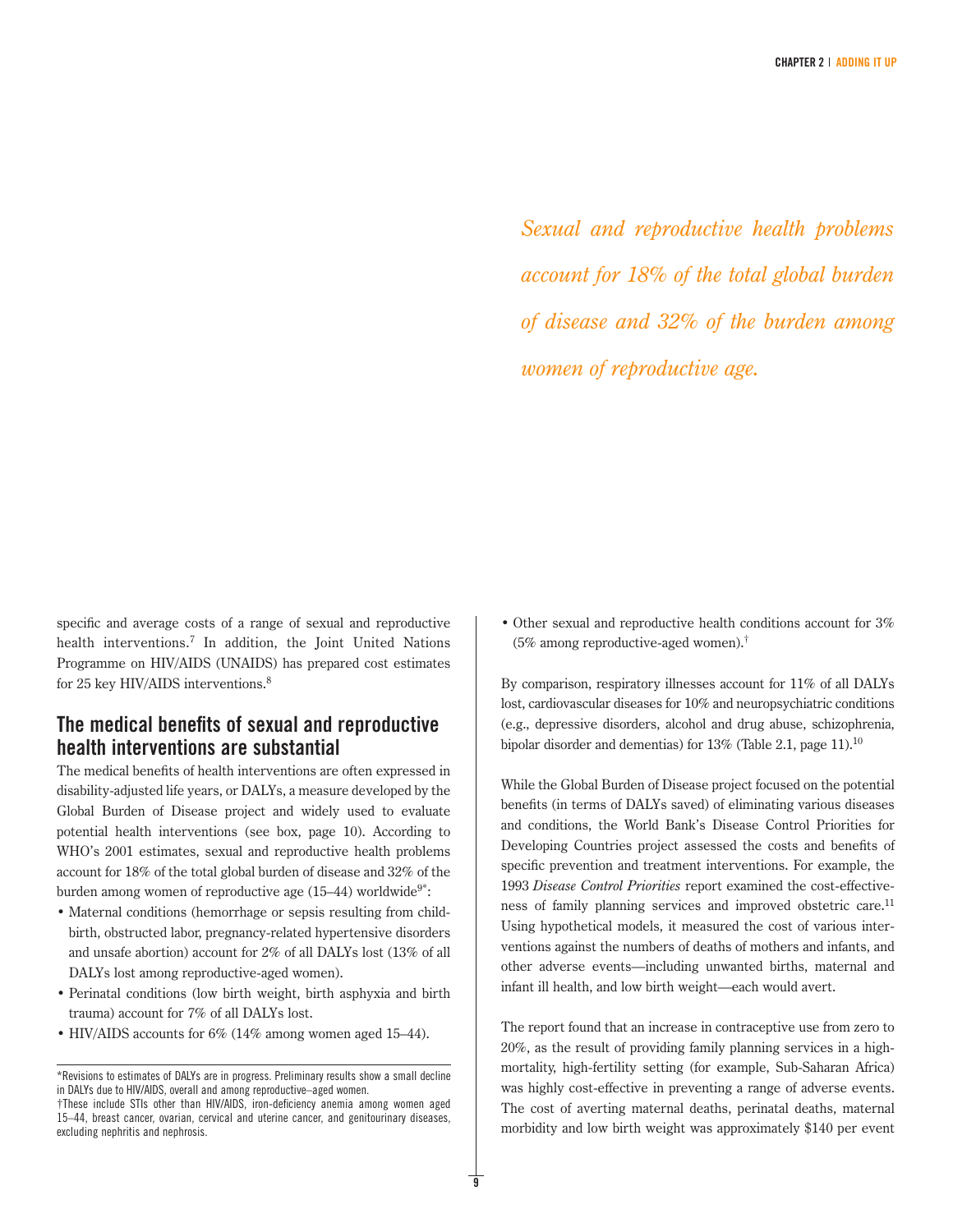# **DISABILITY-ADJUSTED LIFE YEARS (DALYS)**

The DALY is a tool for measuring medical impact. DALYs lost to a disease, injury or health condition represent the sum of two components:

- the cumulative number of years lost as a result of premature death (This is determined by subtracting actual years lived from the assumed standard life expectancy of 82.5 years for women and 80.0 years for men.); and
- the cumulative number of healthy years of life lost to disability (To calculate this indicator, each disability is assigned a severity weight between 0 (perfect health) and 1(equivalent to death). Infertility, for example, has a weight of 0.18, meaning that 0.18 of a DALY is subtracted for each year that a person lives with infertility. The disability weight considers only functional disability, not social, cultural or economic factors.)

DALYs are further adjusted for age and the stage of life in which a disease or disability emerges. The calculation weights healthy life years lost by young adults more heavily than those lost by children or the elderly, and disabilities that occur immediately or in the short term more heavily than those occurring many years later.

(averaged across all of these events, and in 1993 dollars\*).12 In addition to saving lives and preventing illness and disability, this spending had such medical benefits as allowing mothers more time to breastfeed between births and reducing their risk of anemia.

The 1993 *Disease Control Priorities* report also compared different approaches to reducing sexually transmitted infections (STIs), in terms of dollars per DALY saved. As might be expected, programs aimed at high-risk groups were found to be much more cost-effective than those aimed at the general population. For example, educational programs intended to increase condom use among highrisk groups cost only a few pennies per DALY saved, while similar programs targeting the population at large cost several dollars per DALY saved, because the risk of contracting or spreading STIs is, on average, much lower among the general population.<sup>13</sup>

The World Bank's 1993 *World Development Report* focused on health interventions, and presented a set of services—the "essential health package"—that would make the most efficient use of scarce health resources. Family planning, maternal health care, and prevention and treatment of STIs, including HIV/AIDS, were all included in the package for low-income and middle-income countries because they were highly cost-effective.14

The report provided a range of costs, depending on the setting. It estimated that family planning services would cost \$15–150 for each DALY saved; prenatal and delivery care \$30–250 per DALY saved; STI/HIV prevention \$1–250 per DALY saved; and prevention of breast and cervical cancer, \$50–100 for each DALY saved. By comparison, the cost per DALY saved on other health interventions ranged from \$5-20 for preventing deficiencies in iron, vitamin A or iodine, to \$5–250 for prevention of malaria, to \$1,600–3,500 for environmental control of dengue. These cost ranges were drawn from the *Disease Control Priorities* report, which also provided average costs for a wider range of preventive and treatment interventions (Figure 2.1, page  $12$ ).<sup>15</sup>

Treatment generally costs much more than prevention—for example, prevention of cervical cancer costs \$100 per DALY saved, but treatment costs \$2,500 per DALY saved. Preventing cardiovascular conditions costs \$150 per DALY saved, treatment \$2,000–30,000.16 While both prevention and treatment are necessary, in Sub-Saharan Africa, interventions to prevent HIV are at least 28 times more cost-effective than antiretroviral therapy.17

Another study measured the benefits of an increase in family planning assistance from the U.S. Agency for International Development in terms of lives saved. The study estimated that a \$169 million increase in family planning funding in 2001 would save the lives of 15,000 women (8,000 who would have died as a result of unsafe

<sup>\*</sup>Many dollar values quoted in this report are 1993 dollars. To put these values in perspective, note that the cumulative inflation rate in the United states from 1993 to 2002 was 24.5%. Source: U.S. Department of Labor, Bureau of Labor Statistics, Consumer Price Index 1913–2003, Sept. 16, 2003, <http://ftp.bls.gov/pub/special.requests/cpi/cpiai.txt>, accessed Oct. 13, 2003.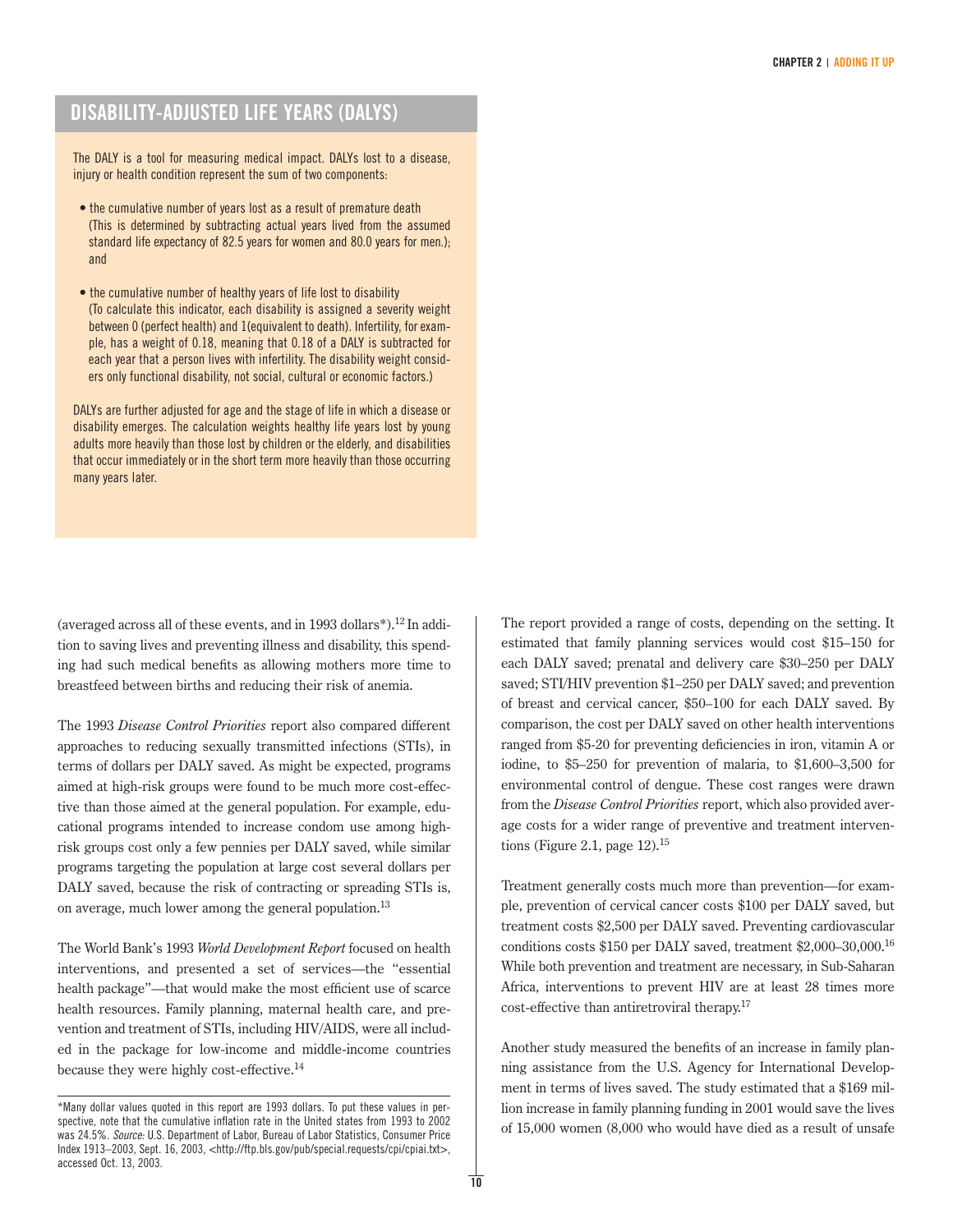| <b>Health problem</b>                     | % of disability-adjusted life years<br>(DALYs) lost, 2001 |                    |
|-------------------------------------------|-----------------------------------------------------------|--------------------|
|                                           | Total<br>population                                       | Women<br>$15 - 44$ |
| Sexual and reproductive health conditions | 17.8                                                      | 31.8               |
| <b>Respiratory conditions</b>             | 10.7                                                      | 4.1                |
| Cardiovascular conditions                 | 9.8                                                       | 4.3                |
| Neuropsychiatric conditions               | 13.0                                                      | 25.4               |
| <b>Injuries</b>                           | 12.2                                                      | 12.4               |
| Other communicable conditions             | 19.6                                                      | 8.8                |
| Other noncommunicable conditions          | 16.8                                                      | 13.2               |
| Total                                     | 100.0                                                     | 100.0              |

**Source:** reference 10. **Note:** Totals may not add to 100.0 because of rounding.

# TABLE 2.1 Much of the global burden of disease is due to sexual and reproductive ill health.

abortion and 7,000 who would have died from other pregnancyrelated causes) as well as the lives of 92,000 infants.18

### **Health interventions, including family planning, have economic benefits as well**

In addition to medical benefits, the 1993 *Disease Control Priorities* report measured some of the economic benefits of contraceptive services in hypothetical but typical settings, estimating subsequent savings on government-funded primary and secondary education and health services if unintended births were averted.

In a typical high-mortality, high-fertility African country, the cost of averting a single unintended birth through family planning was \$368; the estimated savings to the government was \$440. Costs are high in this case because family planning programs in this region are typically in their start-up phase, with high initial infrastructure costs and few users.

Cost per user falls as family planning programs become established and attract more clients, as in Latin America, where governments generally spend more on education and health services per capita than they do in Africa. The cost to avert an unwanted birth in a typical low-fertility Latin American country was estimated at \$133, and savings at \$1,600—meaning that each dollar spent on family planning saved the government \$12 in health and education costs alone.<sup>19</sup>

planning and related services. Even though some of these studies are at least a decade old, they provide some of the best available examples. Again, only a few benefits are measured—usually confined to health and education—and the estimates span a wide range because of a variety of factors, including the number of services covered, the efficiency of government expenditure and the methodology employed.

A study in Mexico found that for every peso the Mexican social security system spent on family planning services between 1972 and 1984, it saved nine pesos in expenses for treating complications of unsafe abortion and providing maternal and infant care. $20$ Similarly, every dollar invested in Thailand's family planning program saved the government more than  $$16<sup>21</sup>$  Even more dramatic, an analysis in Egypt found that every dollar invested in family planning saved the government  $$31<sup>22</sup>$  This projection included government expenditures on education, food, health, housing, and water and sewage services.

A study in Vietnam found that over time every dollar invested in family planning would save about \$8 in health, education and other social services. $23$  The analysis, based partly on actual experience and partly on projections, covered a 31-year period from 1979–2010. Benefits began to outweigh costs in 1995. The bulk—90%—of the estimated savings from family planning were in the educational sector; the rest were from lower expenditures on maternal and child health care, social services and social security.

Other analyses demonstrate actual benefits of investment in family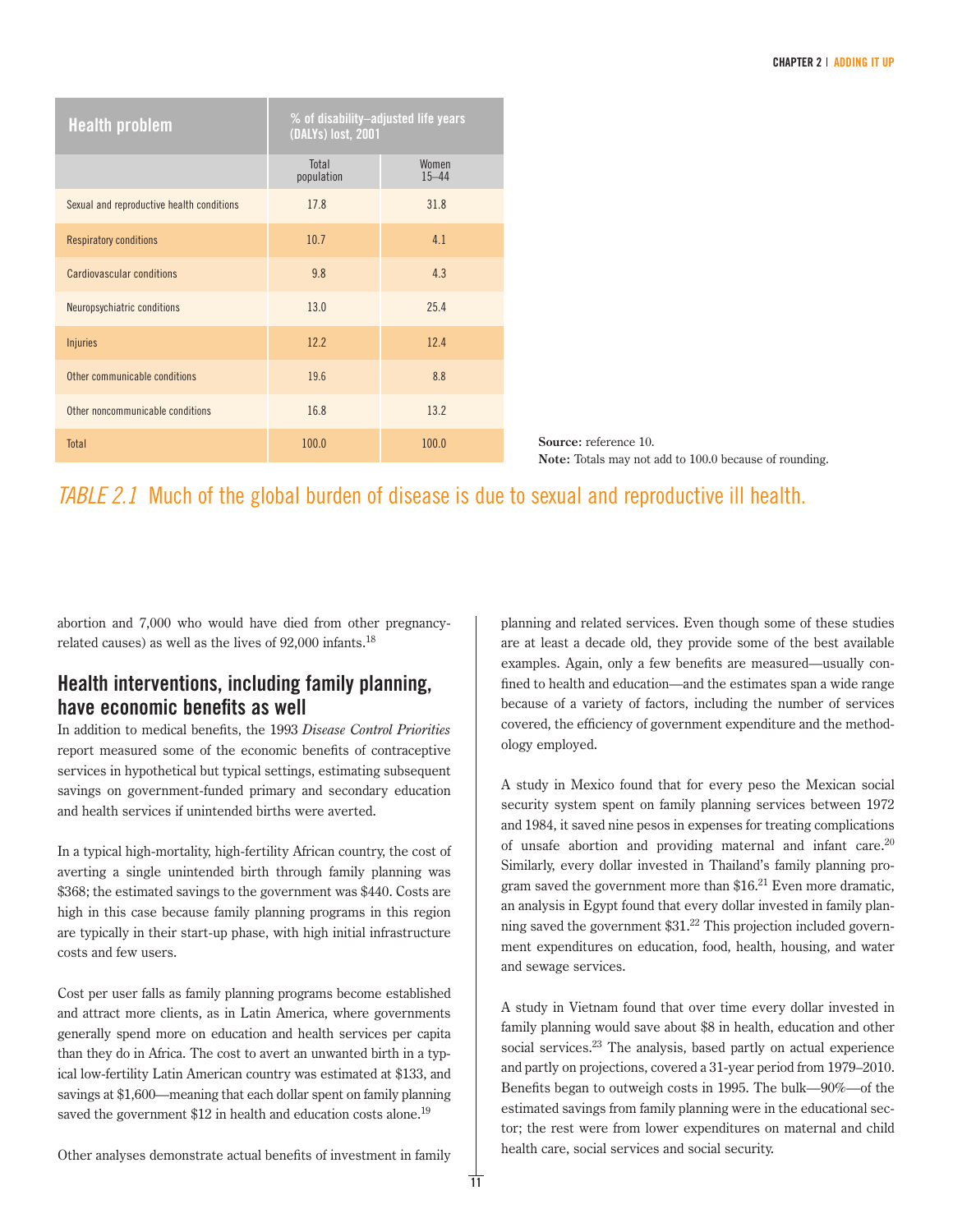

# FIGURE 2.1 The cost-effectiveness of health interventions varies widely.

Moving beyond the benefits of reducing government spending, the 2001 report of the Commission on Macroeconomics and Health argued for increased investment in health to achieve broader economic gains.24 The commission assessed the direct impact of the loss of DALYs on national income, in terms of lower productivity and reduced gross national product. But it took the argument further: Where mortality is high, parents are likely to have more children but to invest less in each child's health and education, impeding economic prospects. Finally, the commission argued that chronic disease and low productivity discourage foreign direct investment in business and infrastructure. It concluded that increased spending on priority health interventions would alleviate all three of these problems and bring substantial macroeconomic benefits.

The commission's health agenda largely mirrored the World Bank's essential health package but placed greater emphasis on prevention of malaria, improvements in nutrition and treatment for HIV/AIDS. The commission included maternal and perinatal conditions among its eight priority intervention areas, but its package of essential services, unlike the World Bank's, did not include contraceptive services. Nor did it specifically address STIs, other than HIV. Nevertheless, the commission's report clearly considered family planning important: "One of the most important health interventions is greater attention to reproductive health, not only to control STIs such as HIV, but also to limit fertility through family planning, including access to contraception."25

The commission's framework, in fact, rests upon the assumption that as health conditions improve and mortality rates fall, households will choose to limit childbearing in order to invest greater resources in each child. For this to be possible, contraceptive services must be available.

# **Some social benefits of sexual and reproductive health interventions have also been documented**

In its assessment of the benefits of contraceptive use to women, FHI's Women's Studies Project documented specific improvements in women's empowerment and quality of life.<sup>26</sup> For example, Bolivian women using modern contraceptives were more likely to have paid jobs; so were Indonesian women using long-acting methods. The project also investigated some of the costs to women of using contraceptives. These included side effects (both real and suspected) and fear of husbands and other relatives who opposed use of contraceptives.<sup>27</sup>

A large literature has assessed the relative contributions of family planning programs and socioeconomic development to fertility decline. These cross-national, aggregate studies show that the relationships are complex, but that social and economic development and family planning service provision work together, and that both have independent effects in reducing fertility levels.<sup>28</sup> A particularly persuasive example is the Matlab experiment in Bangladesh, where intensive, high-quality services in a pilot program increased contraceptive use and lowered fertility, even though the level of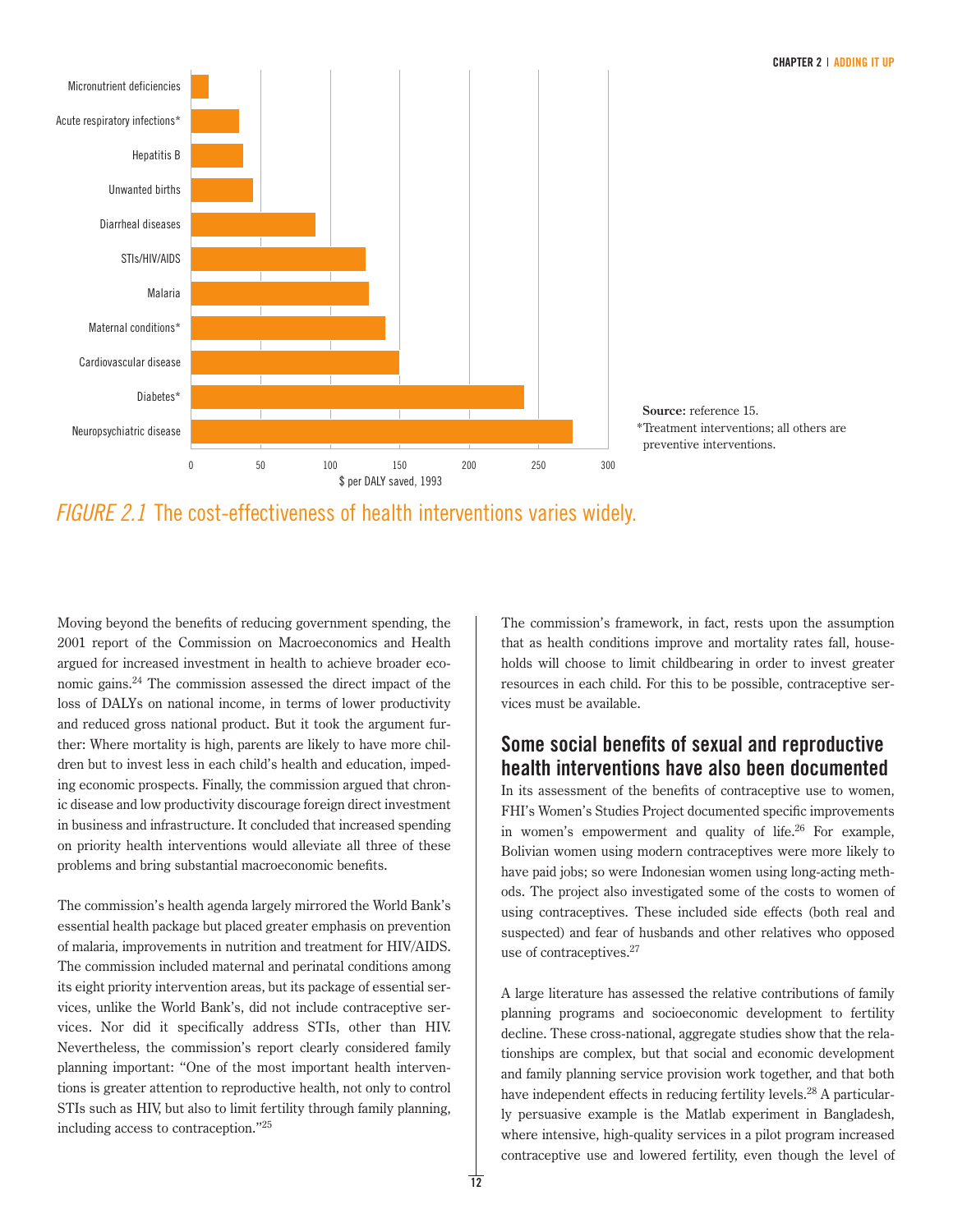development was very low.29 One analysis has shown that family planning programs were responsible for 43% of the decline in fertility between 1960–65 and 1980–85. $30$  While some studies have challenged these findings, $31$  the current consensus is that family planning programs are an "effective public policy for increasing contraceptive use and lowering fertility."<sup>32</sup>

#### **Other studies have measured the costs of sexual and reproductive health interventions**

Several analyses focus exclusively on estimating the financial costs of providing sexual and reproductive health services. The scope of these studies ranges widely. Some are at the global level and aim to inform donor countries of overall needs. Others are local in scope and are intended to assist program managers in planning service provision.

UNFPA and other experts have estimated the costs of providing universal sexual and reproductive health care, as input to the ICPD Programme of Action. The estimates comprise four components: family planning services; other reproductive health services; HIV/AIDS prevention; and basic research in population issues.

For the year 2000, the estimated worldwide cost of providing family planning services was \$10.2 billion (in 1993 dollars). Sixty-five percent of this cost (\$6.6 billion) was for maintenance and improvements in the service delivery infrastructure, which would benefit all components of sexual and reproductive health care. In addition, the cost of other reproductive health programs undertaken as part of primary care was estimated to be \$5.0 billion in 2000. And, HIV/AIDS prevention, consisting of mass media, school education and condom distribution efforts, cost an estimated \$1.3 billion.<sup>33</sup>

More recently, UNFPA reviewed and synthesized cost information on sexual and reproductive health services into a database, drawing from more than 500 published and unpublished studies.<sup>34</sup> Available information varies widely by region and type of service. Studies also vary in whether they measure all of the main subcategories of costs—drugs and supplies, labor, overhead and capital investment—and in their approaches to measuring costs. Nevertheless, the review provides rich information on the costs of family planning, maternal health care, and prevention and treatment of STIs.

Costs vary widely according to a country's level of development, but the information in the various studies can be standardized by summing the costs provided for each of the main components of a visit to a provider. Estimates of the cost (in 2001 dollars) for a woman's first visit to obtain oral contraceptives average about \$8.00: \$1.00 for drugs and supplies, \$0.50 for labor, \$6.50 for overhead (including capital). Delivery costs for an uncomplicated vaginal birth average about \$28.00: \$5.00 for drugs and supplies, \$6.00 for labor, \$11.00 for overhead (including capital) and \$6.00 for the hospital stay.

UNAIDS estimates of the costs of 25 key interventions required to meet international goals for reducing HIV/AIDS cover 135 low- and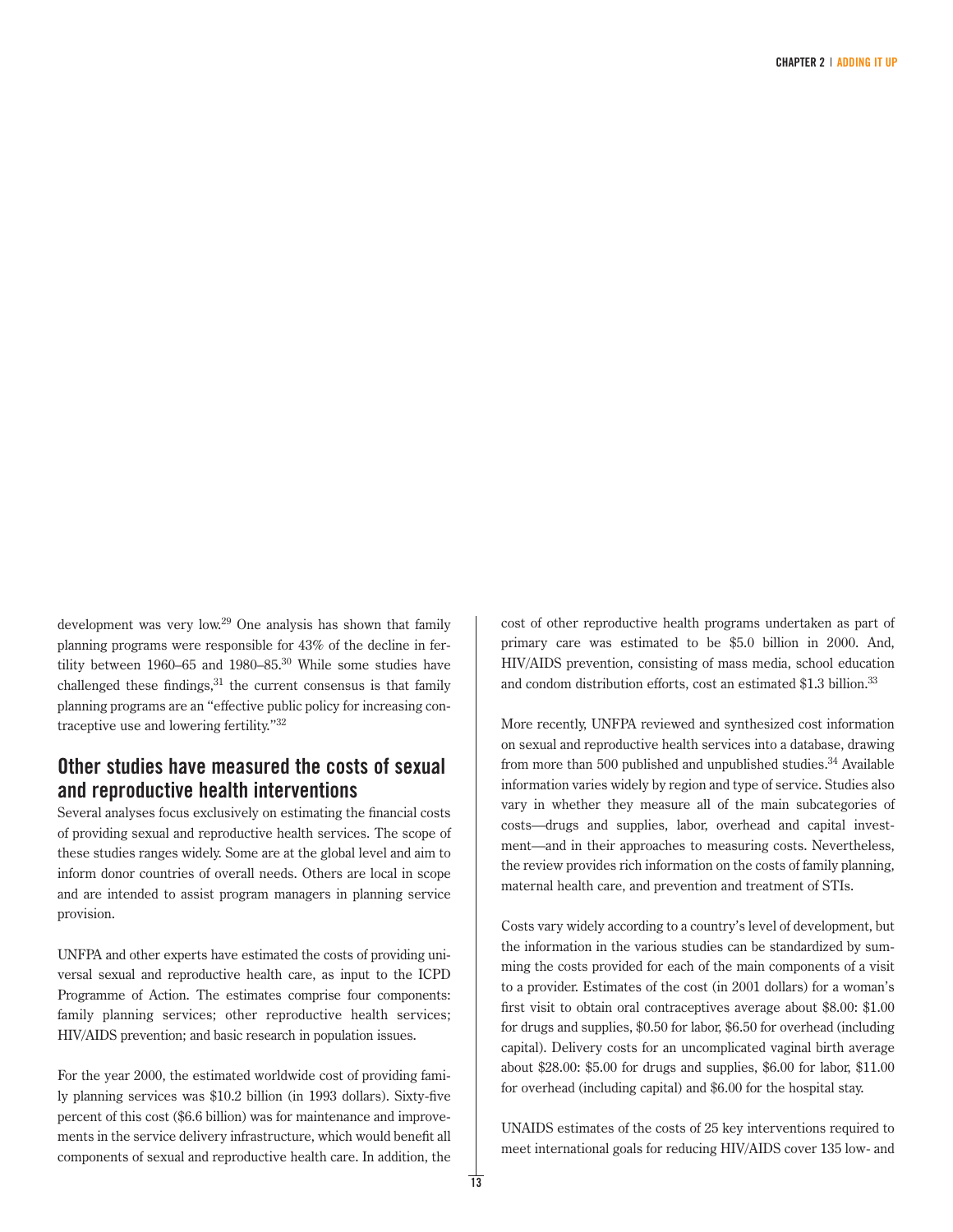middle-income countries for the period 2001–2007. These estimates take into account the "maximum feasible coverage," given existing physical infrastructure and human resources. The estimated global total cost for prevention and treatment rises from \$3.2 billion in 2001 to \$10.5 billion in 2005 to \$15 billion in 2007. The largest share (around 50% of the total) is for AIDS care and treatment, followed by HIV/AIDS prevention (about 44% of the total). A much smaller share (about 3% in 2001 and 6%, or \$900 million, in 2007) would provide care for children orphaned by AIDS.35

### **Existing studies underestimate the benefits of sexual and reproductive health services**

Research has made good progress toward establishing a rational basis for allocating resources to specific interventions. The major studies treat sexual and reproductive health as a key part of overall health, and generally find sexual and reproductive health interventions to be highly cost-effective. However, most of these analyses quantify only the *medical* benefits of health interventions. They tend to underestimate, or omit, economic, social and psychological benefits, which are of particular importance in sexual and reproductive health.

More importantly, the units used by the Global Burden of Disease and other approaches to measure benefits—DALYs saved—are not broad enough to measure the full range of medical, economic, social and psychological benefits of sexual and reproductive health services. A conceptually different approach is needed. Indeed, the value of sexual and reproductive health cannot always be expressed in terms of quantifiable outcomes: How should we quantify, for example, the value of the ability to have a child? Other benefits such as gains in education that children in smaller families enjoy and the increases in productivity that follow—may be measurable, but in practice have rarely been measured because of the need for in-depth and longitudinal data.

In addition, DALYs may define the benefits of medical interventions too narrowly. To estimate the DALYs lost to each disease or condition, a panel of experts determined the severity of subsequent *functional* disability uniformly for the world as a whole. However, the experts' weighting may differ from how people in different countries and contexts experience such outcomes because of the importance of cultural, economic and quality-of-life factors.\* In some societies, for example, the prevention of infertility or obstetric fistula would have social benefits that might even exceed their physical or medical benefits. If these benefits are not taken into account, a potential intervention will be undervalued.

Even when expressing strictly medical benefits, DALYs may undervalue sexual and reproductive health interventions. For example, the Global Burden of Disease estimates always assign death or disability to just one cause. Yet many health problems result from multiple interacting causes; for example, pregnancy may bring on or

<sup>\*</sup>Regional weights are being developed by WHO, but are not yet completed; as a result, the estimates available for use in this report do not have region-specific weights.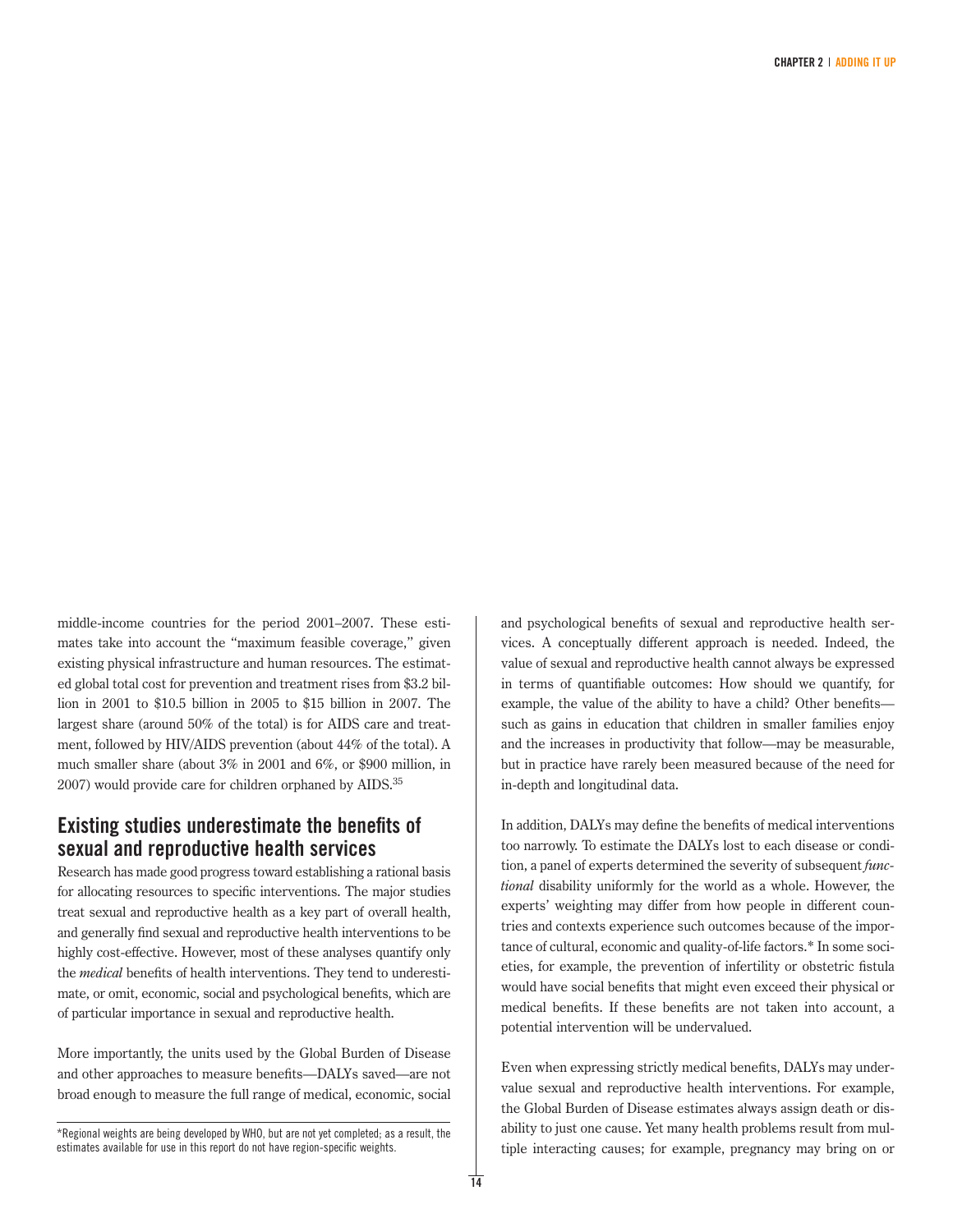*Sexuality and reproduction are…fundamental to personal identity and fulfillment, and to family and social relationships. Sexual and reproductive health services help individuals and societies achieve a range of social and economic goals*.

aggravate some complications of diabetes. So the estimates should assign some of the DALYs lost to diabetes and some to pregnancy. Capturing such effects would make DALYs more useful in assessing cost-effectiveness and designing appropriate interventions.

Similarly, a particular health intervention may have benefits for aspects of health beyond its principal focus area. When these spillover benefits are not taken into account, that intervention is not credited with the full benefits that it has generated. For example, condoms provided as part of an STI prevention program may also prevent unintended pregnancies. This indirect benefit may not be attributed to the provision of STI services.

The Commission on Macroeconomics and Health looked beyond strictly medical benefits, but it took into account neither the economic effects of improved health for individuals, households and communities nor the social and personal benefits. By addressing some of these broader outcomes, FHI's Women's Studies Project made a strong start in determining the impact of contraceptive services on women's lives. Much more work is needed on the personal, household and societal benefits of contraceptive services, and on the impacts of the other two main aspects of sexual and reproductive interventions: maternal health care, and STI-related services and other gynecologic and urologic care.

As with benefits, measurement of costs in existing studies varies widely in terms of what aspects are included, making it difficult to compare results across studies.36 Costs calculated for services often include only direct costs such as labor and materials used, omitting overhead and investment costs. Another important cost that is rarely addressed adequately is the opportunity cost for potential clients. For a low-income woman in a developing country, a trip to the health clinic may be extremely costly in terms of the value of forgone time and cultural pressures. Delaying childbearing, being HIV-positive or using a condom may leave women, and men, vulnerable to social stigma.

Finally, while a number of approaches measure only the costs of health care interventions and others measure only the benefits, relatively few attempt to assess the overall cost-effectiveness of a program by measuring and analyzing both.

Existing analyses have focused attention on medical and, to a lesser extent, macroeconomic benefits of investing in health. This approach is extremely effective in providing evidence to support strategies to combat diseases, but it fails to capture the full personal, social and economic benefits of health care, notably those of sexual and reproductive health services. Sexuality and reproduction are not simply about health; nor are they simply a factor influencing macroeconomic growth. They are fundamental to personal identity and fulfillment, and to family and social relationships. Sexual and reproductive health services help individuals and societies achieve a range of social and economic goals.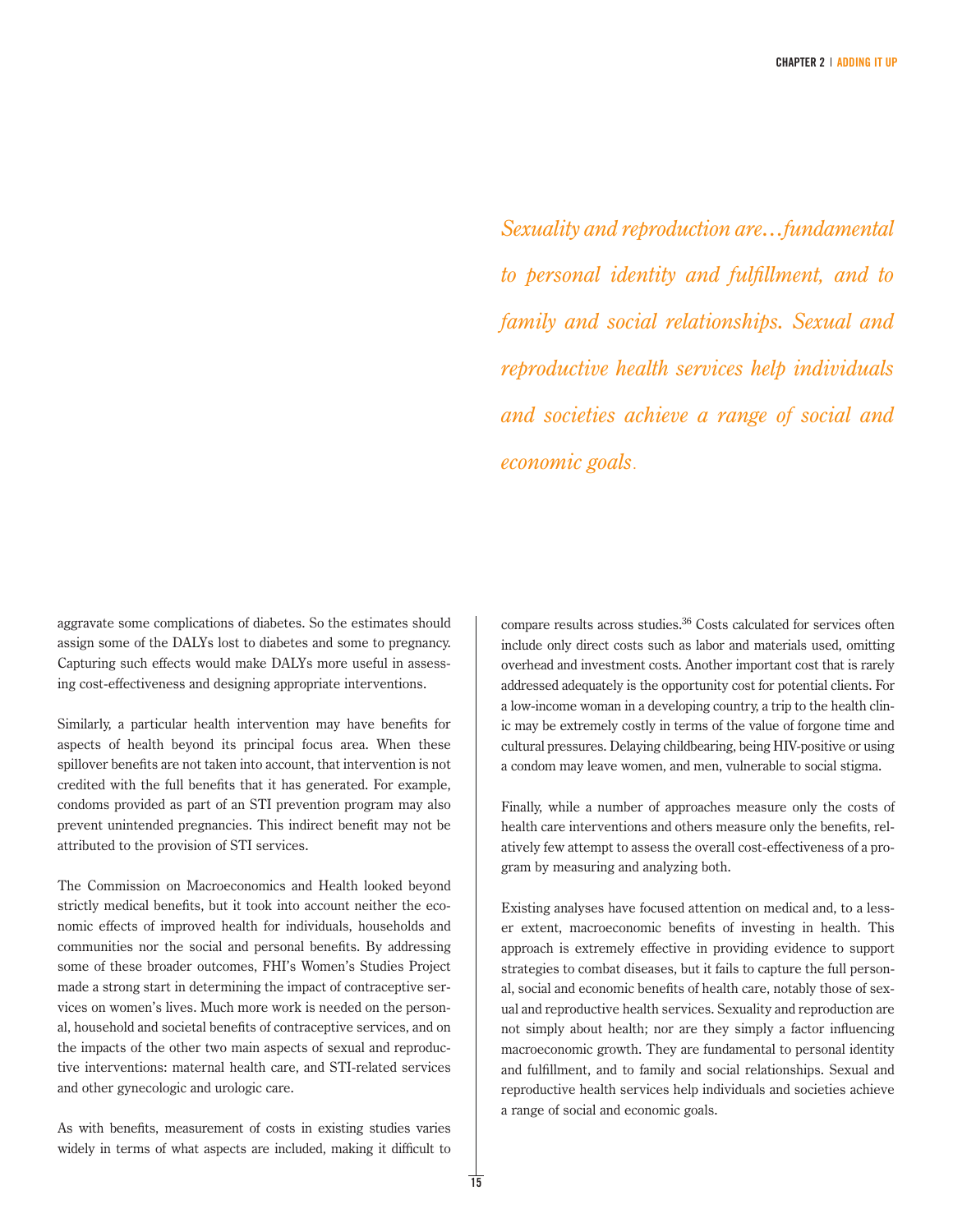# **RETURNS ON INVESTMENT IN CONTRACEPTIVE SERVICES**

Despite their limitations, existing methods for measuring costs and benefits serve as a good starting point for demonstrating the value of investments in sexual and reproductive health programs to policymakers and others who allocate resources. To illustrate, this chapter uses available data to estimate the costs and health-related benefits of providing contraceptive services to all women in developing countries who need them.

The focus here is on developing countries because as the preference for small families increases and as populations continue to grow, the unmet need for contraceptive services in these countries remains large and, in some cases, is increasing. Developing countries cannot meet this need on their own, and even with assistance from donor countries and international agencies, they are hardpressed to provide necessary contraceptive services, as well as other sexual and reproductive health care and primary health care in general.

Contraceptive provision is often undervalued in benefit assessments because unintended pregnancy, the outcome contraceptive use prevents, is not a disease, and health-based measurements do

not capture the considerable social and economic benefits attainable through increasing couples' ability to control the timing and number of children they have. Indeed, we still lack adequate ways of measuring some of these benefits. Even so, health-related outcomes are real and measurable—contraceptive use averts infant and maternal deaths and pregnancy-related ill health, for example—and estimating their costs and benefits can help policymakers in both donor and developing countries appreciate the value of providing such services.

This chapter measures unplanned pregnancies (unwanted and mistimed births and abortions) prevented by contraceptive use. It also shows benefits in disability-adjusted life years, or DALYs. (See appendix, page 34, for information on the data sources and methods used to produce these estimates.) It considers variations within the developing world, across regions and across categories of countries according to income level,\* as these variations relate to the size of the need for external assistance and support.

The estimates here include costs and benefits for all women at risk of unintended pregnancy, which includes those who are already using a modern contraceptive method, as well as women who have an unmet need for effective contraceptives, i.e., women who are using a traditional method or are not using any method, even though they are sexually active, can become pregnant and do not wish to have a child, ever or in the next two years.

<sup>\*</sup>Countries are grouped according to the United Nations classification by region and according to the World Bank's classification by income (low, lower-middle, upper-middle and high). Source: United Nations, Classification of countries, developing countries in the regional aggregates, <http://www.undp.org/hdr2003/pdf/hdr03\_backmatter\_2.pdf>, accessed Oct. 16, 2003; and, World Bank, Country classification, classification of economies, <http://www.worldbank.org/data/countryclass/countryclass.html>, accessed Oct. 16, 2003.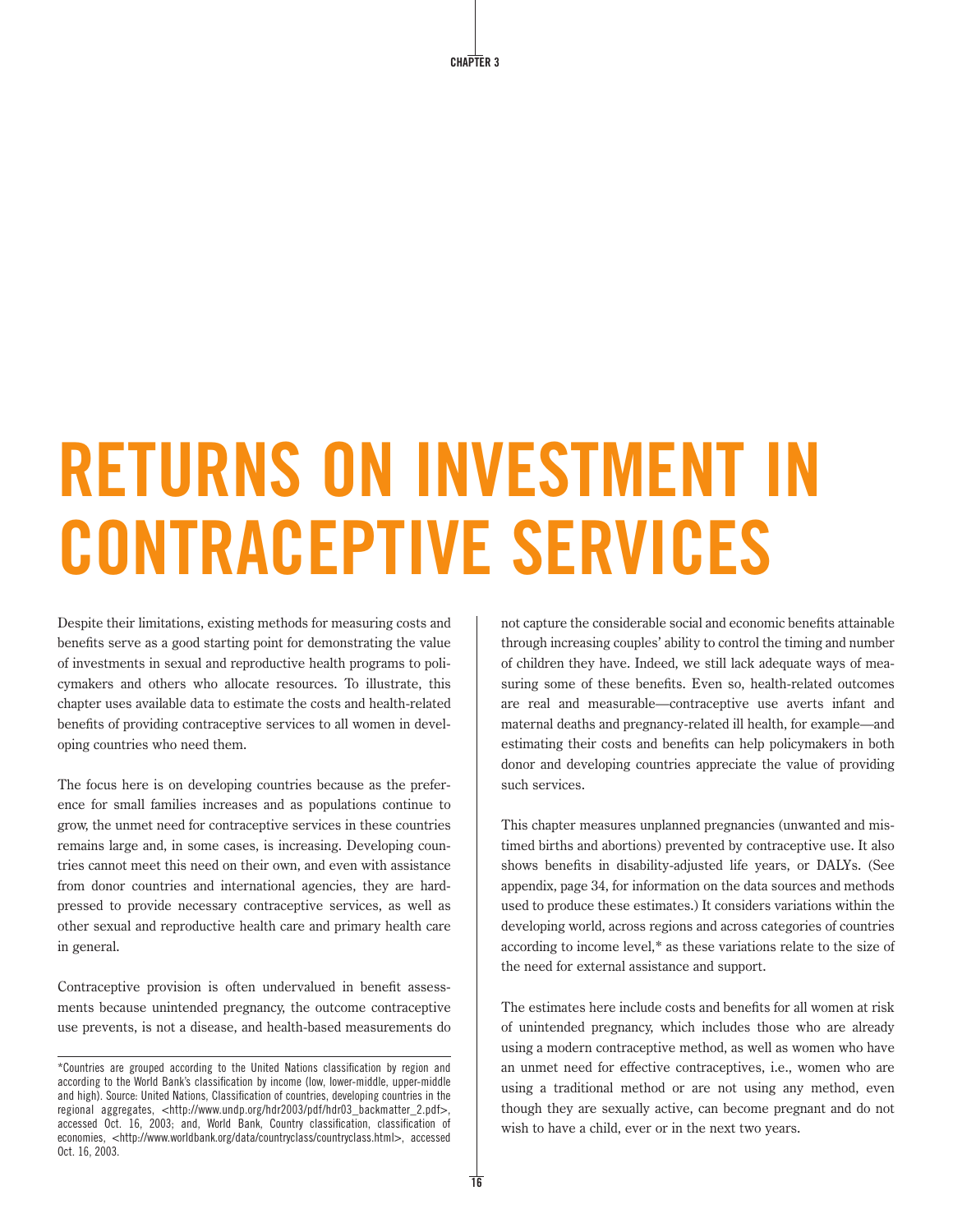## WOMEN AT RISK SEEKING TO SPACE BIRTHS (234 MILLION)



#### WOMEN AT RISK SEEKING TO LIMIT BIRTHS (471 MILLION)



# FIGURE 3.1 Women in developing countries seeking to space births are more likely than those who wish to limit births to use no method or use a traditional method.

**Source:** reference 2. **Note:** Estimates are for 2003.

# **More than half of all women in developing countries are at risk of unintended pregnancy**

One in four people in developing countries—more than 1.32 billion—are women of reproductive age (15–49).

- Almost half of these women live in low-income countries, where the average per capita annual income is less than \$745.1
- Twenty-seven percent live in China, 46% in other Asian countries, 15% in Africa, and 11% in Latin America and the Caribbean.
- Roughly two-thirds are married or living with a partner.

More than half of women 15–49 in the developing world—some 705 million—are at risk of unintended pregnancy.

- One-third, or 236 million, of these women, have had a tubal ligation or have a partner who has had a vasectomy.
- Thirty-eight percent, or 268 million, are relying on a reversible method of contraception that requires trained providers and regular, continuous supplies—the IUD (most common), long-acting hormonal methods, oral contraceptives, condoms and vaginal methods.
- Nine percent, or 64 million, are using traditional methods—principally periodic abstinence and withdrawal—which do not require specialized advice or supplies, but which have relatively high failure rates.
- Almost 20 percent, or 137 million, are using no method.
- One-third of all women in developing countries at risk of unintended pregnancy want to have children in the future, but not in

the next two years (234 million), and two-thirds (471 million) want no more children.

- Women seeking to delay or space future births are twice as likely as those who want no more children to use no method or to use a traditional method—43% vs.  $21\%$  (Figure 3.1).<sup>2</sup>
- Because women who want to delay or space future births are much more likely than those who want no more children to use no method or to use a contraceptive other than sterilization, they account for 51% of the 76 million unintended pregnancies that occur annually in developing countries.

The cost of providing modern contraceptive services to current users in the developing world is \$7.1 billion per year (in 2003 dollars). This cost is more comprehensive than some other estimates because it includes labor, overhead and capital, as well as contraceptive supplies (Figure 3.2, page  $18$ ).<sup>3</sup> Each year, this spending prevents

- 187 million unintended pregnancies,
- 60 million unplanned births,
- 105 million induced abortions.
- 22 million spontaneous abortions,
- 2.7 million infant deaths,
- 215,000 pregnancy-related deaths—79,000 from unsafe abortions and 136,000 not related to induced abortion,
- 685,000 children from losing their mothers as a result of pregnancy-related deaths and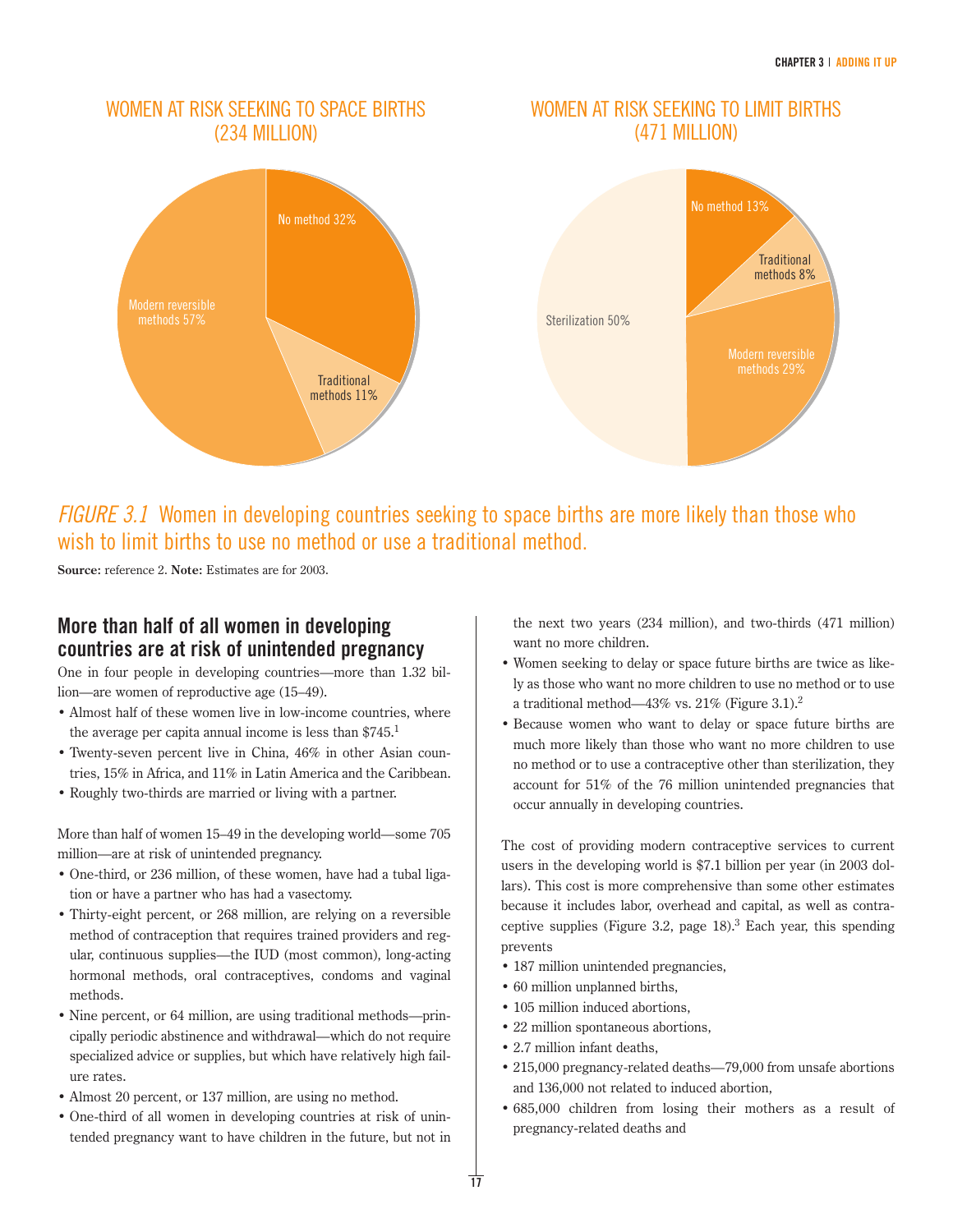

# FIGURE 3.2 The cost of contraceptive services in developing countries includes much more than supplies.

• the loss of 60 million DALYs—16 million among women and 44 million among infants and children.

Preventing these health consequences also reduces the need for services such as treatment of the complications of unsafe abortion and care for orphans.

### **About 200 million women have an "unmet need" for effective contraceptives**

The definition of "unmet need" used in this report varies from the definition used by the Demographic and Health Surveys, which includes only women who are using no method at all. Women who are using a traditional method (withdrawal, periodic abstinence or another nonmodern method) are included here because of these methods' high failure rates and likelihood of discontinuation, given the high levels of knowledge and motivation required for sustained and successful use. Most women who discontinue traditional methods switch to a modern method, according to evidence from several countries.<sup>4</sup>

Some 201 million women in the developing world have an unmet need for effective contraceptives. That is, almost three in 10 women at risk of unintended pregnancy, and about one in seven women of reproductive age, have an unmet need for contraceptive services.

Under the definition of unmet need for contraception used in this report,

- 29% of women in developing countries at risk of unintended pregnancy have an unmet need—63% of women at risk in Sub-Saharan Africa, 29% in Latin America and the Caribbean, and 24% in Asia (Figure  $3.3$ )<sup>5</sup> and
- three in five women in developing countries with unmet need live in low-income countries.

Women who seek to postpone childbearing or space births, as well as those who want no more children, have unmet need for contraceptives. In fact, more than half of women in developing countries with unmet need—102 million—want to delay or space births for at least two more years.

- Women in low-income countries with unmet need are more likely to want to delay or space births than to limit them, while the reverse is true in all other developing countries.
- Two-thirds of women in Sub-Saharan Africa with unmet need for contraceptive services want to space their next birth, compared with fewer than half of women in Asia and in Latin America and the Caribbean.
- One in 10 women with unmet need have never been married.

Women in developing countries have an estimated 76 million unplanned pregnancies every year.

• Twenty percent of these pregnancies, or 16 million, occur among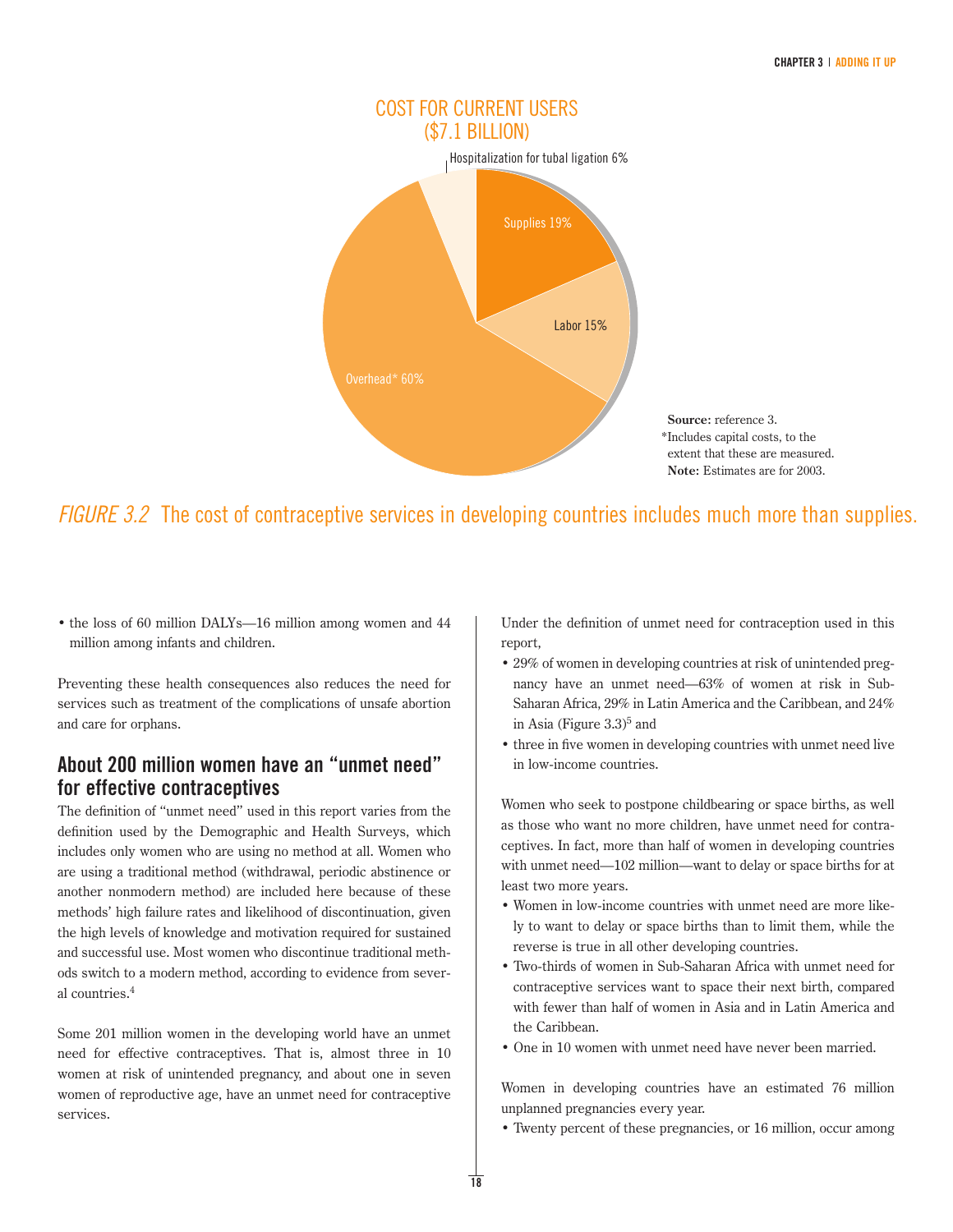

FIGURE 3.3 Unmet need for effective contraceptives is particularly great in Sub-Saharan Africa.

the approximately 504 million women at risk of an unintended pregnancy who are using a modern contraceptive method but become pregnant because of incorrect or inconsistent use or method failure.

100

- Fourteen percent, or 10 million, occur among the 64 million women relying on traditional methods.
- Sixty-six percent, or 50 million, occur among the 137 million women using no contraceptive method.

Although women with unmet need for modern contraceptives make up three in 10 women at risk of unintended pregnancy, they account for eight in 10 unintended pregnancies (Figure 3.4, page 20).<sup>6</sup>

# **Some costs and benefits of meeting unmet need can be estimated**

If contraceptive services were available, many—but not all—of the 201 million women in developing countries with unmet need would adopt a modern method. Some women will always have problems with modern methods, as a result of side effects, misconceptions, cultural values or personal preference. At the same time, however, some women who are not considered to have an unmet need (usually because they plan to have a child soon) say they intend to use a modern contraceptive method.<sup>7</sup> The estimates below assume that these two groups will be roughly equal in size, so that the equivalent of 100% of current unmet need would be met if sufficient contraceptive services were provided. If, in reality, a smaller proportion of women adopted a modern method, then both the costs and the benefits of contraceptive services would be proportionately reduced.

If the 201 million women with unmet need followed patterns of modern method use similar to women in their country or subregion who currently use modern contraceptives,

- about 42 million would choose female sterilization, and the partners of close to three million would choose vasectomy;
- some 66 million would choose IUDs and other long-acting reversible methods;
- about 48 million would choose oral contraceptives; and
- some 43 million would choose condoms (as their primary family planning method).

The added cost of providing these contraceptive services would total \$3.9 billion (in 2003 dollars) per year. These costs include \$696 million for drugs and supplies, \$90 million for hospitalizations for women having tubal ligations, \$413 million in labor costs and \$2.7 billion for overhead and capital expenses.

Even though some unplanned pregnancies would still occur because of contraceptive failures among women using modern methods, meeting unmet need would avert an additional 52 million pregnancies each year––26 million pregnancies would be delayed to a later time, and 26 million pregnancies would be prevented altogether.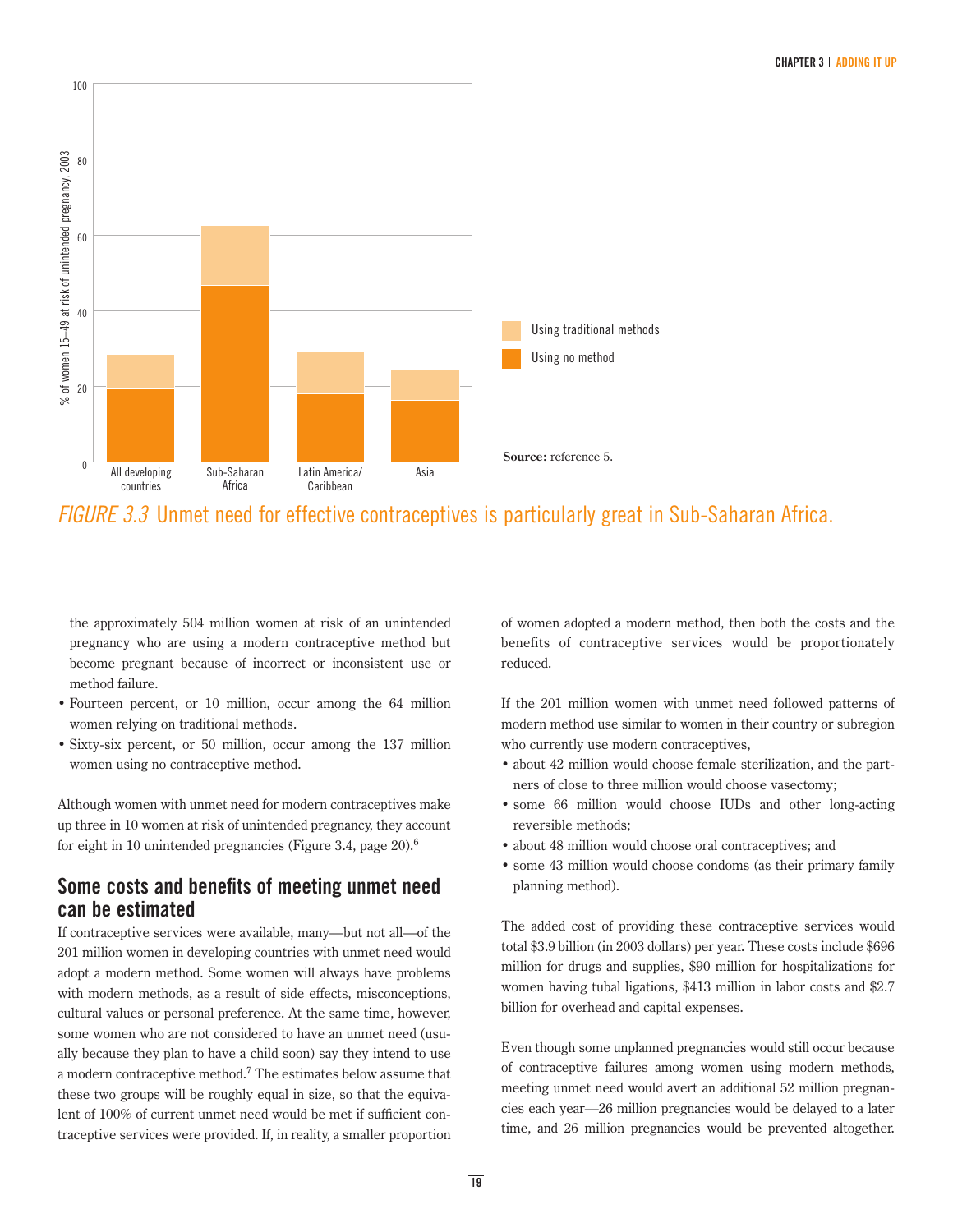

# FIGURE 3.4 Only three in 10 women at risk of unintended pregnancy in developing countries use no contraceptives or use traditional methods, but they account for eight in 10 unplanned pregnancies.

**Source:** reference 6. **Note:** Estimates are for 2003.

This would reduce the number of unplanned births in developing countries by 72% and the number of induced abortions by 64%.

Averting 52 million unintended pregnancies would prevent

- •23 million unplanned births,
- •22 million induced abortions,
- •seven million spontaneous abortions,
- •1.4 million infant deaths,
- •142,000 pregnancy-related deaths—53,000 from unsafe abortions and 89,000 from other causes and
- •505,000 children from losing their mothers.

This investment would also prevent the loss of 27 million DALYs nine million among women and 18 million among infants and children. In other words, \$144 invested in sexual and reproductive health services in developing countries saves a year of healthy life.

Low-income countries would experience the greatest benefits: 80% of the deaths prevented and 75% of the DALYs saved. If all unmet need were to be met in low-income countries, 47,000 abortionrelated deaths and 79,000 maternal deaths from other causes would be averted, and 457,000 more children would have the opportunity to grow up with their mothers (Figure 3.5).<sup>8</sup> Moreover, within lowincome countries, most of the benefit would go to the poorest women and children, because disadvantaged women are more likely than those who are better off to have unmet need.<sup>9</sup>

### **The case for additional investment is strong**

Individual countries and the international community are already meeting a large proportion of the need for contraceptive services in the developing world. They could close the remaining gap by fulfilling the commitments made at the International Conference on Population and Development (ICPD) in 1994, saving hundreds of thousands of lives and millions of DALYs, as well as generating a host of nonmedical benefits.\* Women who can avoid unplanned births and hence pregnancy-related disabilities have more opportunities for education, training, employment, and community or political activities. They also have more time and resources to invest in their children. Just as important, the ability to decide freely and responsibly the number, timing and spacing of one's children is a basic human right.<sup>10</sup>

The benefits of contraceptive services extend beyond the estimates presented in this chapter. In addition to supplying contraceptives, clinics may provide a wide range of sexual and reproductive health

<sup>\*</sup>The total cost estimated here for meeting the needs of current contraceptive users as well as for meeting all unmet need is \$11 billion (in 2003 dollars). This total differs somewhat from the total estimated as part of the efforts related to the ICPD (\$10.2 billion in 1993 dollars, or \$12.6 billion in 2003 dollars), for a number of reasons: The ICPD estimate included countries with economies in transition, while the estimates presented here do not; the ICPD estimate anticipated higher rates of increase in contraceptive prevalence in some Asian subregions than what in fact has occurred by 2003 (which may, in part, show the impact of the resource shortfalls); and the ICPD did not assume changes toward more costly methods, which in fact occurred (a development that may reflect improvements in quality of care). The numbers are remarkably and reassuringly similar, given the different methods of estimation.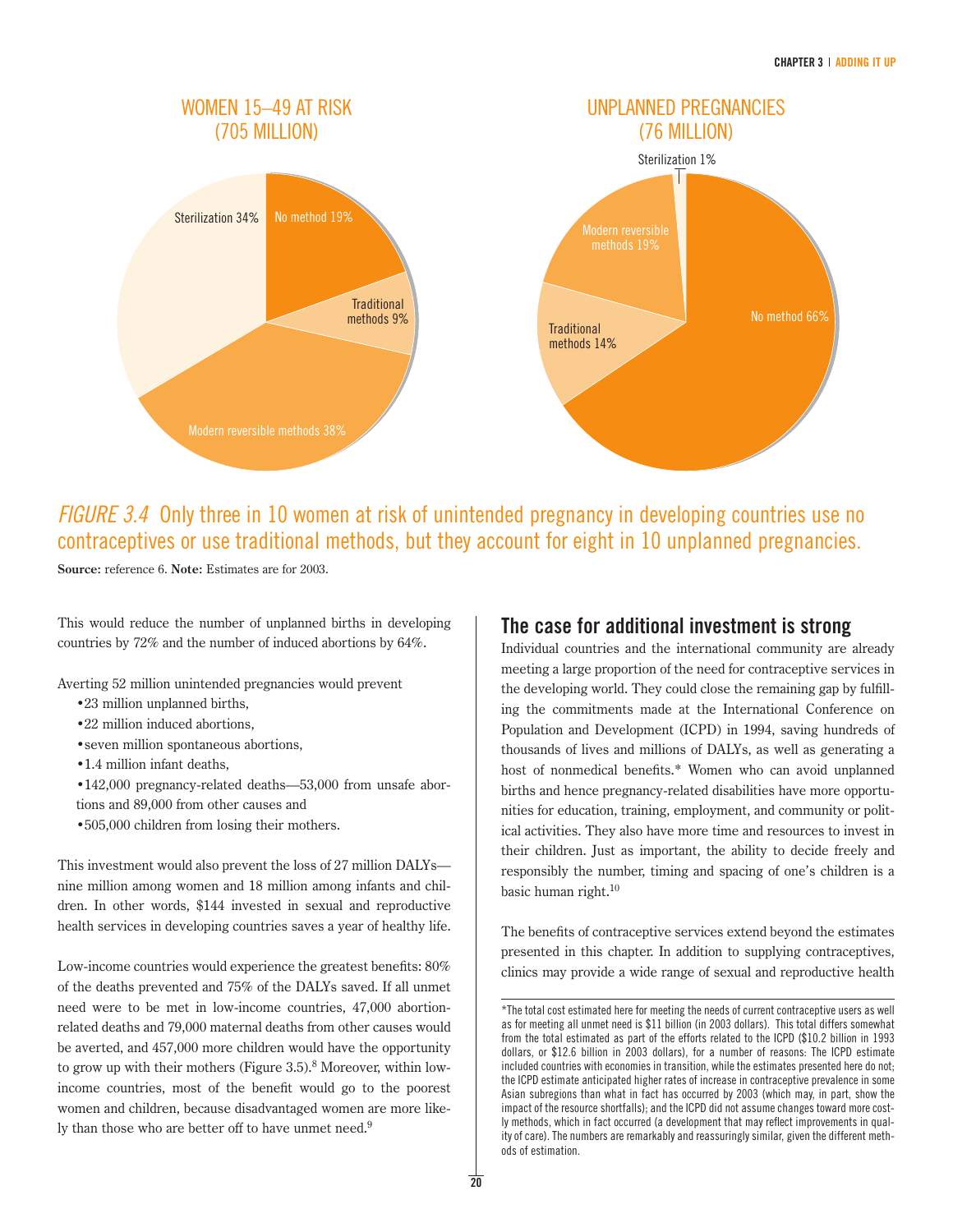

FIGURE 3.5 Low-income countries would reap most of the benefits if all need for contraceptives were met.

services with the same staff and infrastructure. Systems set up for the distribution of contraceptives may also carry other sexual and reproductive health commodities. Training to help staff guide clients in the selection of a contraceptive method will also help them address other sensitive sexual and reproductive health concerns.

Synergistic effects increase the medical benefits of contraception beyond those reported here. When people choose the condom as their contraceptive method, they also protect themselves against sexually transmitted infections (STIs), including HIV/AIDS. When providers perform a Pap test during a contraceptive visit, they can diagnose and treat cases of cervical cancer. Before inserting an IUD, providers screen for STIs, and can thus offer treatment and counseling for women who test positive. Women who regularly visit a clinic for contraceptive supplies are better linked into existing systems of health care, and so are more likely to seek prenatal care or obtain emergency obstetric care. The benefits of all three areas of sexual and reproductive health care are broad and overlapping.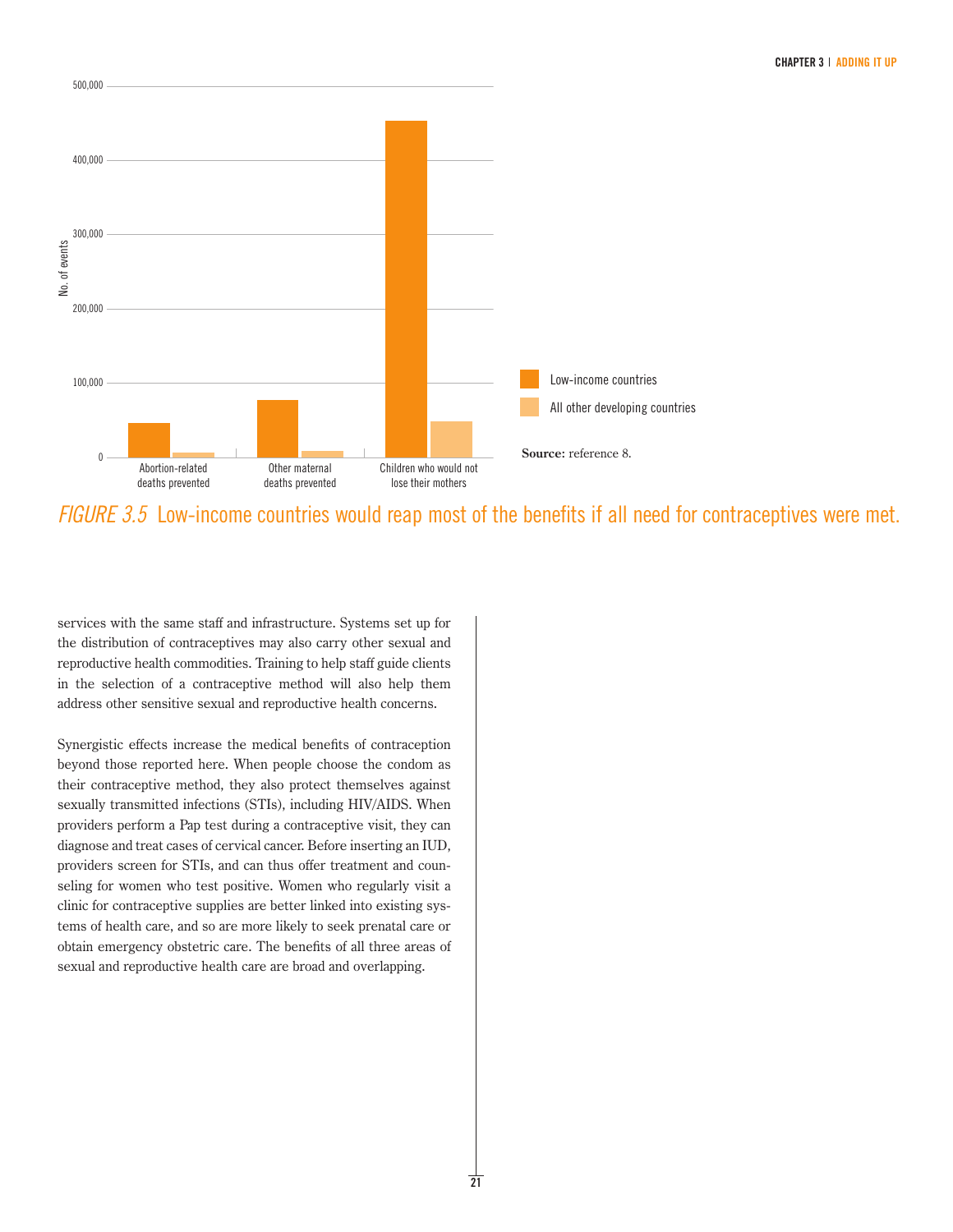# **A BROADER APPROACH TO MEASURING COSTS AND BENEFITS**

Existing approaches to measuring the benefits and costs of health interventions, including the approaches that led to the estimates provided in the previous chapter, have focused on assessing and documenting the *medical* benefits of investment in health. This focus is understandable, given that health-related benefits are relatively easy to measure and that it is natural when evaluating an investment in health care to look first at the health-related benefits.

But to capture the full value of any health intervention, and to compare returns on investment, we must consider not only their benefits in terms of survival and physical health, but the larger question of how they contribute to economic development and social wellbeing. Particularly in the case of sexual and reproductive health services, nonmedical benefits represent a large and important component of the gains from interventions—but these benefits are extremely hard to quantify, and are often unacknowledged. Providing these services can help policymakers reach such goals as promoting gender equality, accelerating economic growth and productivity, improving social equity and expanding community and political participation.

This chapter describes the benefits of sexual and reproductive health interventions in a comprehensive way, linking them to specific development goals. It differentiates between documented benefits and those that have yet to be conclusively measured. The chapter also outlines the main components of cost estimates and some key issues in comparing the costs of different interventions.

## **Sexual and reproductive health services generate a range of benefits**

The medical benefits of sexual and reproductive health interventions are substantial. They include the prevention of deaths due to HIV/AIDS, cancer, complications of childbirth and unsafe abortion; the prevention or minimization of conditions such as obstetric fistula, septicemia, endometriosis and sexual dysfunction; better nutritional status and decreased risk of anemia for women; and increased survival rates and better health for infants (see box, page  $24$ ).<sup>1</sup>

Additional benefits emerge when services provided within one of the three areas of sexual and reproductive health care improve outcomes in another. Sexual and reproductive health services can also enhance the value of the wider health care system, particularly for women. For example:

- Postpartum counseling can include referrals to well-baby programs, gynecologic care, services related to sexually transmitted infections (STIs) and nonmedical services such as domestic abuse counseling.
- Contraceptive services can connect women with the modern health care system, sometimes for the first time. As a result, women are more likely to receive prenatal care, to have access to emergency obstetric care and to take their children to a clinic for well-baby care.
- Early diagnosis and treatment of some STIs, e.g., gonorrhea and chlamydia, can reduce the probability of HIV infection.
- Providers of contraceptive services often advise clients to use con-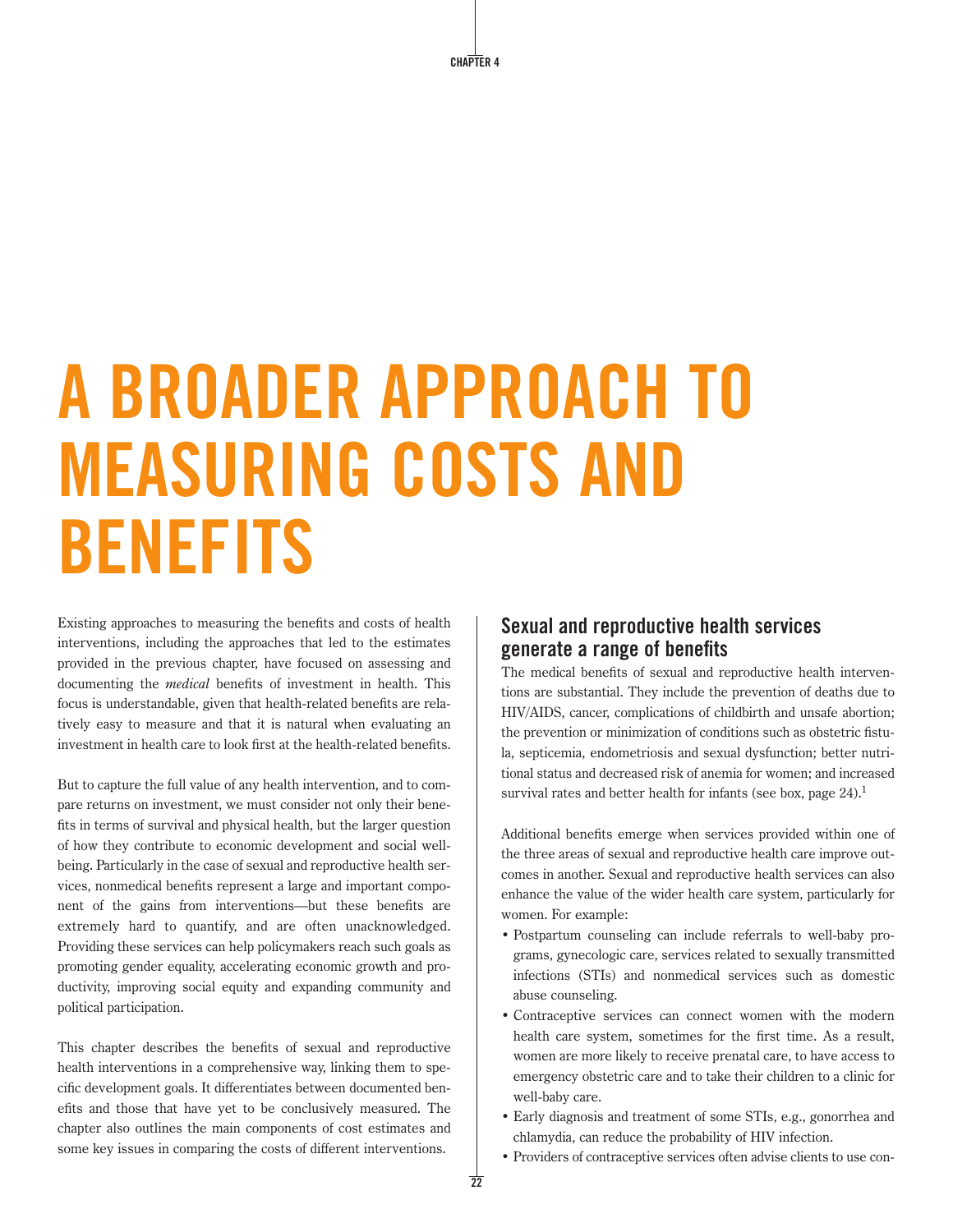

FIGURE 4.1 Women with less education are more likely to have children at a young age.

doms, which reduce transmission of STIs, including HIV/AIDS. This, in turn, can lead to improved pregnancy and delivery outcomes for women, and improved outcomes for their newborns.

• Postpartum and postabortion services often offer contraceptive counseling and services, which can help couples space their births and avoid recourse to abortion.

There is also a range of nonmedical—personal, social and economic —benefits of contraceptive services, maternal health services, and STI-related services and other gynecologic and urologic care (see boxes, pages 26–27). Many of these benefits have tremendous direct value in themselves, particularly for individuals and households. Even more compelling for policymakers are the benefits at the societal level and the contributions of these interventions to a range of development goals.

**Improving women's social position.** All three areas of sexual and reproductive health services save women's lives and reduce ill health. Sexual and reproductive health care can also improve women's lives by preventing or correcting certain stigmatizing conditions and events that can affect their status in the family and in the community—among them infertility, premarital pregnancy, obstetric fistula, abortion and menstrual bleeding. Sexual and reproductive health programs can include education about these conditions and events, and counseling, diagnosis and treatment as needed, to reduce both their incidence wherever possible and the stigma attached to them.<sup>2</sup>

Furthermore, a first birth at a young age (younger than 20) can limit a woman's prospects for education (Figure 4.1), $3$  training and employment, and, in the longer term, her earning power and financial security. While this has not been shown to be a causal relation- $\sin^4$  the uniformity and strength of the association worldwide argues that delaying motherhood through the use of contraceptive services is likely to be an important factor contributing to women's achieving higher education.

Women of all ages report that using contraception to time births and avoid unintended pregnancies improves their personal well-being and status in the household. Qualitative research shows that contraceptive use reduces stress about the risk of unplanned pregnancies and improves relationships between partners. In Bolivia, for example, women using contraceptives demonstrate greater selfesteem than nonusers, and in the Philippines, contraceptive users have reported greater overall satisfaction with their lives than nonusers. Women point out that delayed childbearing and smaller families, achieved through contraceptive use, allow more leisure time as well as educational and economic opportunities.<sup>5</sup>

Control over their fertility and the ability to contribute economically to the household may give women more confidence and decisionmaking power within the household. For example, contraceptive users in the Philippines are more likely than nonusers to join their husbands in making household decisions.<sup>6</sup> Sex education and counseling may also improve women's ability to communicate with their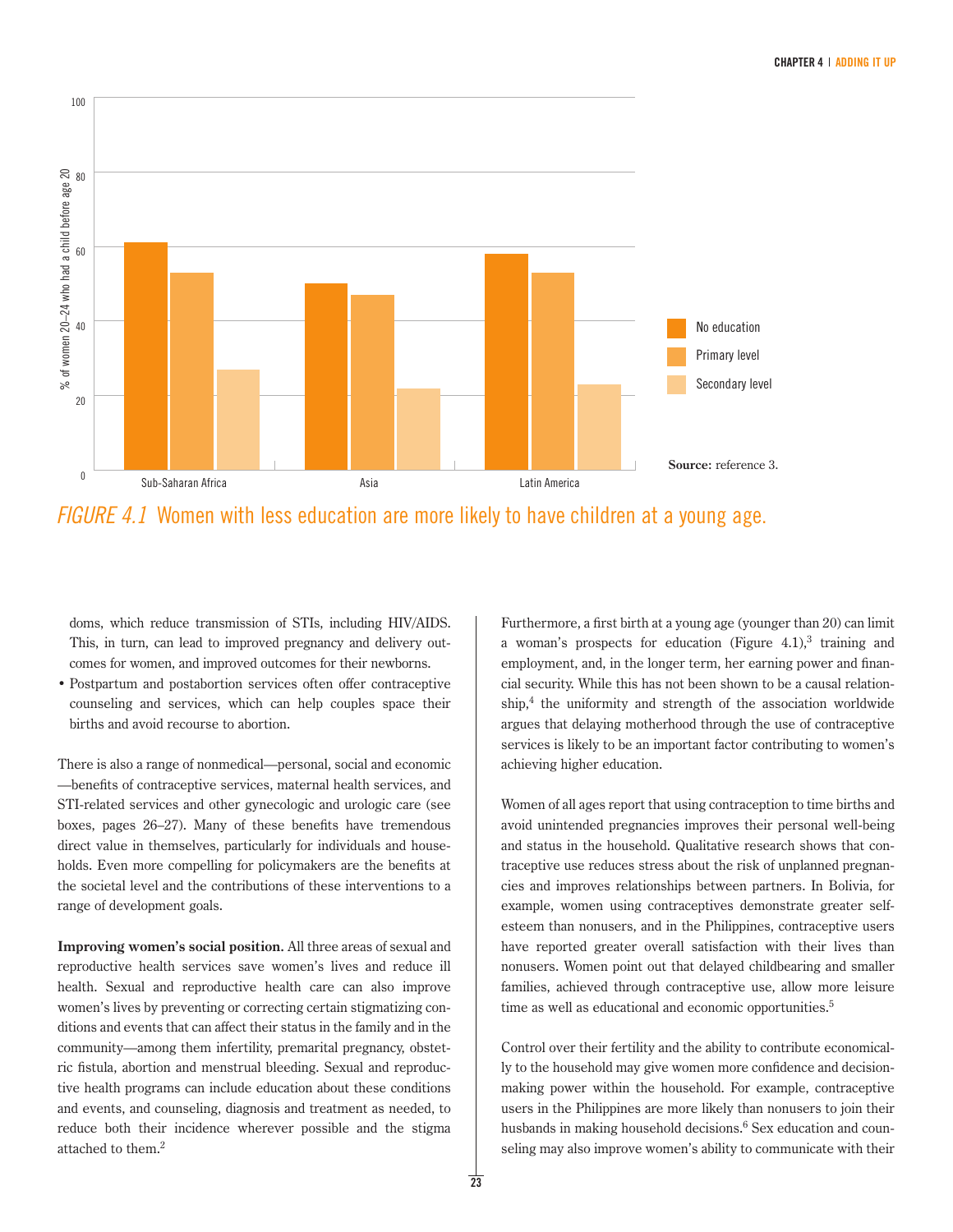# **EXAMPLES OF MEDICAL BENEFITS OF SEXUAL AND REPRODUCTIVE HEALTH SERVICES**

#### **Contraceptive services**

• Help space births, resulting in

- lower rates of infant and child mortality
- decreased risk of anemia for mothers
- more time to breastfeed, improving infant health and survival
- Prevent high-risk pregnancies among
	- very young adolescents
	- women in their late 30s and 40s
	- women who have had many births
	- women with preexisting medical conditions
- Prevent unsafe abortion resulting from unwanted pregnancies, thereby reducing
	- maternal deaths
	- ill health
	- infertility
- Prevent maternal and infant deaths and ill health resulting from unwanted births
- Facilitate screening for STIs and other health concerns

#### **Maternal health services**

- Prenatal care provides
	- education and counseling on healthy behaviors, diet and nutrition
	- opportunity for prompt intervention in case of complications
	- opportunity for management of ongoing conditions such as hypertension, anemia, malaria, hepatitis, tuberculosis and cardiovascular disease
- Obstetric care reduces probability and severity of
	- hemorrhage
	- infection
	- obstetric fistula
	- urinary or fecal incontinence
	- pelvic inflammatory disease
- Postpartum visits help
	- reduce infection
	- increase breastfeeding
	- improve nutrition
- Care for complications of unsafe abortion reduces mortality and severity of subsequent ill health and promotes subsequent contraceptive use

partners, leading to more equality in household decision-making.

The dynamics of smaller families reduce gender discrimination over the longer term. One study, in Ghana, found that children, particularly girls, in larger families were less likely to attend school and experienced greater inequality within the household than those with fewer siblings.<sup>7</sup> By contributing to smaller families, contraception may contribute to female education and equality.

Maternal health care and contraceptive services also provide opportunities to screen women for gender-based violence and offer counseling. Pregnant women, especially, are subject to physical abuse;<sup>8</sup> prenatal care providers can help women assess the danger to themselves and their children, and consider how to protect themselves.

**Contributing to economic growth.** By protecting and improving health, contraceptive services, maternal health services, and STIrelated services and other gynecologic and urologic care, like other health interventions, increase productivity in the home and labor force, resulting in personal, household and societal economic benefits. However, sexual and reproductive health care differ from other health interventions in some important ways. For example:

- STIs, including HIV/AIDS, are most prevalent among young men and women. Preventing these infections will have a long-term impact on the labor force and productivity.
- Families with fewer children to support may be able to save more, contributing to greater investment and faster economic growth.
- With a smaller cohort of young people, spending on education can be channeled into improving the quality of schools and providing training for higher-skilled jobs.
- A smaller cohort of young people can more easily be absorbed into a country's labor force, reducing youth unemployment and despair, and contributing to greater stability and security.
- Maternal health care and STI-related services reduce deaths and disability among parents, resulting in better health for children, improved chances for their education and, longer term, higher productivity as adults.

Access to contraceptives offers powerful macroeconomic benefits by opening the "demographic window."<sup>9</sup> As a country goes through the demographic transition toward lower levels of mortality and fertility, a large cohort of young workers, born when birthrates were higher, enter their productive years. At the same time, parents are choosing to have fewer children and invest greater resources in each child. There are relatively few older people to support.

With relatively few dependents for each worker, the country has the opportunity to boost economic growth through higher short- and medium-term savings and investment. If the quality of governance during this period is such that the increased savings translates into efficient and productive investments, the gains can be large and long-lasting.

Finally, prevention and care in all three areas of sexual and repro-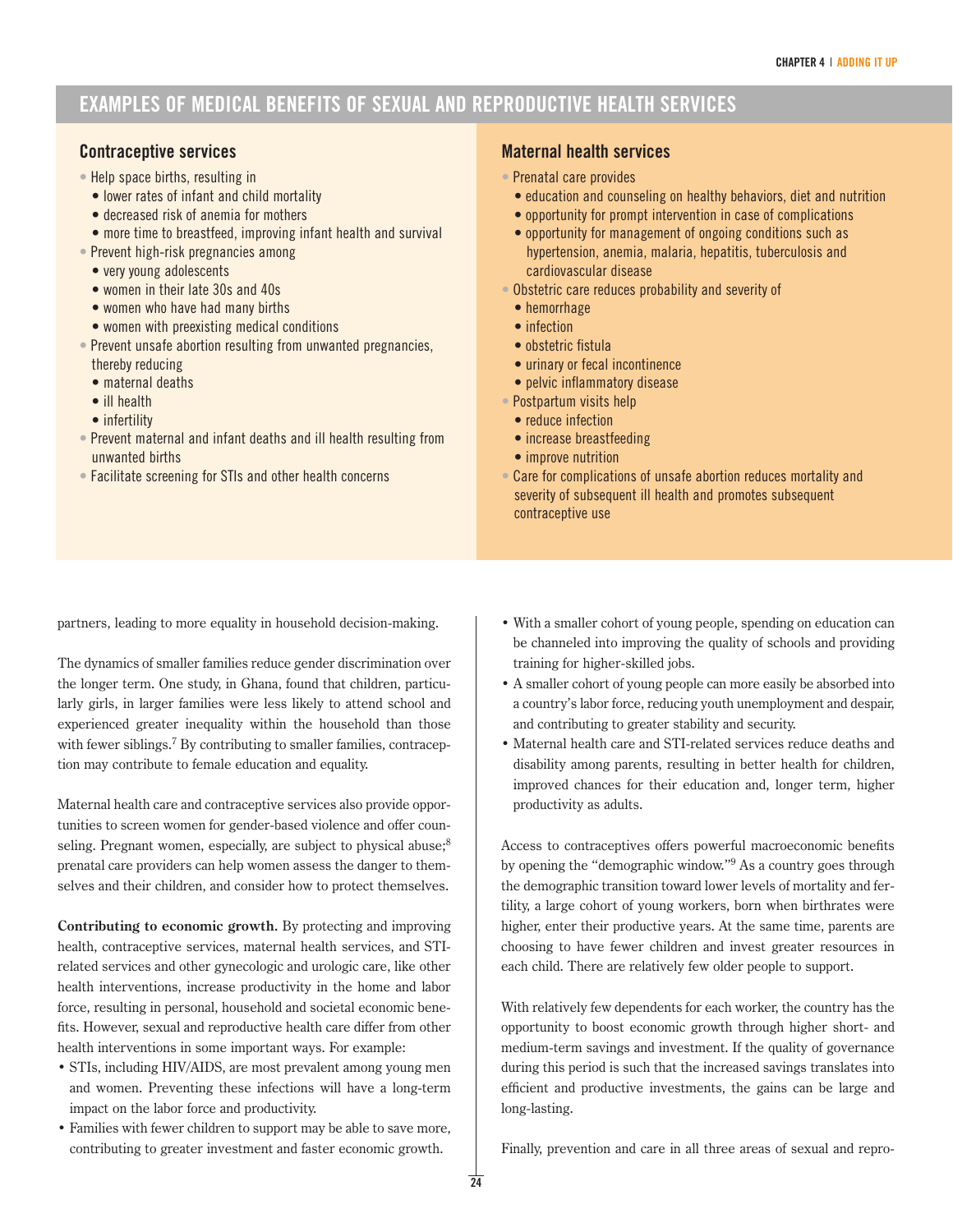#### **STI-related services and gynecologic and urologic care**

- Prevention and treatment of STIs, including HIV/AIDS
- save lives and prevent ill health
- reduce transmission among sexual partners and from mothers to infants
- lower infertility
- Prevention and treatment of gonorrhea reduce
	- septicemia, arthritis and endocarditis in men
	- pelvic inflammatory disease and infertility among women
	- eye infections and blindness among infants
- Prevention and treatment of human papillomavirus (HPV) reduce prevalence of genital warts and cervical cancer
- Gynecologic and urologic care can prevent and reduce ill health and death from
	- cervical, breast and prostate cancer
	- endometriosis
	- fibroids and ovarian tumors
	- reproductive tract infections
	- sexual dysfunction

ductive health may reduce the need for subsequent public spending. Fewer deaths and better health among the reproductive-aged population decrease the number of orphans and families in need. Fewer unintended pregnancies mean fewer unwanted births and lower expenditures on education, health care and other social services. Preventing STIs and other gynecologic and urologic problems is cheaper than treating them.

**Reducing poverty and inequality.** The prime beneficiaries of public-sector sexual and reproductive health care are the poorest and most disadvantaged women and men, who would otherwise not be able to access care. Empirical studies from many countries demonstrate the benefits of small families in reducing poverty at the household level, and in improving education and health outcomes for children.<sup>10</sup> The benefits work at many levels: Protecting the lives and health of parents protects their families from falling into poverty, better-off women are less likely than poor women to die in childbirth, and better-off infants and children are less likely to die than children in poor families.<sup>11</sup> And, as Chapter 3 notes, the bulk of benefits from expanded contraceptive services would accrue to women, children and families living in low-income countries.

Better health and smaller household workloads may lead to new economic possibilities and allow more opportunities for productive investments for poor women. For example, a study of women in Kenya found that the main reasons for late repayment of microcredit loans included expenses related to having a large family, including diversion of funds to pay for medicines, school fees or housing costs.12 Contraceptive services and maternal health care would help these women continue their entrepreneurial activities.

**Expanding community and political participation.** Men and women who are healthy and have fewer children to care for have more time for other things, including civic activities. In a survey of older married women in two urban areas of Indonesia, half the women reported that family planning enabled them to spend more time in community activities.<sup>13</sup> An increased sense of power and confidence conferred by family planning may help women take a more active role in community and political life. Contraception and smaller families may have a cumulative effect: As women gain time and freedom to become involved in social and political issues, they increasingly advocate for and take advantage of contraceptive services.14

#### **Costs of interventions must also be fully assessed**

To fairly assess the value of a particular intervention, policymakers need cost estimates that are comprehensive and comparable across interventions. Clarity about which cost components are included in an estimate and their specific costs can be very useful, for example, to a donor agency that may be interested in supporting selected components.

Estimates should measure five main categories of direct costs:<sup>15</sup>

- supplies, including devices, drugs, test kits and materials;
- direct labor, including all levels of personnel;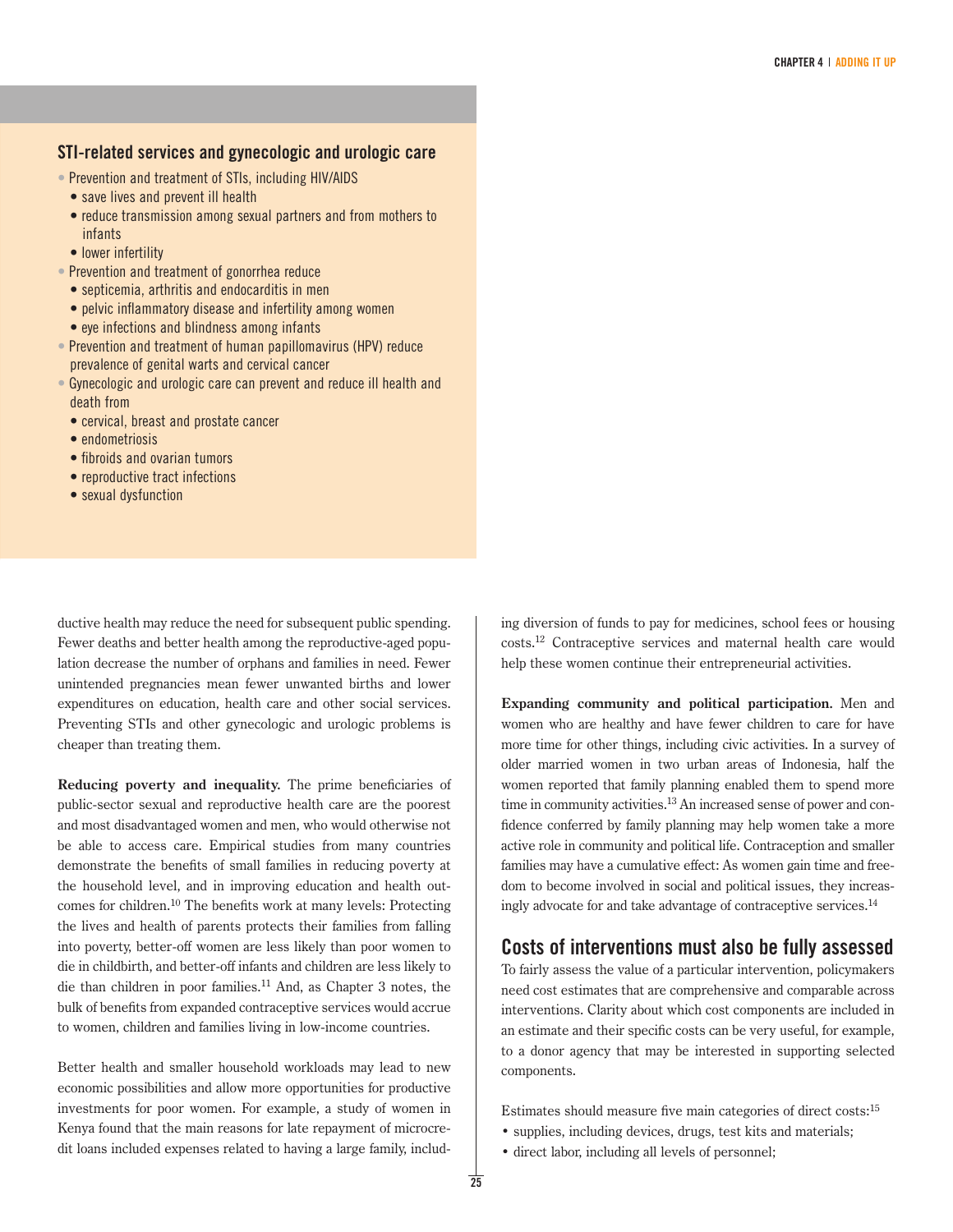# **EXAMPLES OF NONMEDICAL BENEFITS OF CONTRACEPTIVE SERVICES**

#### **Individual**

- Greater satisfaction with life
- Less worry over unplanned pregnancy
- Greater self-esteem and efficacy, especially for women
- More decision-making power, especially for women
- More time with children
- Greater educational and employment opportunities, especially for girls and women
- Improved social status for women
- Increased opportunity to join social and civic organizations
- Greater financial security, especially for women
- Higher productivity and income

#### **Family/household**

- Increased ability of women to care for families
- Stronger, more stable marital relationships
- Promotion of joint household decisionmaking
- Less discrimination against female children
- More attention and parental care for each child
- Increased household income
- Higher health, nutrition and education expenditures per child
- Fewer orphaned children
- Improved living conditions through less crowding

#### **Community/society**

- Higher productivity and better incomes
- Less societal burden to care for neglected children
- Decreased inequality between men and women
- Rapid economic growth during the "demographic window"
- Higher savings and investment
- Improved productivity
- Reduced public expenditures in education, health care and other social services

- number and types of visits;
- facility overhead; and
- capital expenditures.

While there is general consensus on these categories, studies use a variety of definitions, approaches and methods, making it difficult to compare costs across studies. Users of cost estimates should determine which categories are included and be alert to differences in methodology.

Comprehensive estimates should include all costs, regardless of the source of funding—international donors, national or local governments, nongovernmental organizations, program clients or a combination of these. They should also include costs from the perspective of the client or patient who is using the services—both the time required to access services and the social sanctions that may stem from cultural perceptions of, for example, STIs, abortion or not having a child soon after marriage.

**Cost comparisons.** Studies of costs should provide enough information to allow users to judge the degree of comparability with other studies. Users must be alert to a number of factors:

- whether estimates include all five main categories of direct costs;
- whether estimates of publicly funded supplies and services include subsidies, and whether they include costs to clients such as out-of-pocket payments;
- whether estimates include only the cost of delivering the service

or related costs as well, such as training or programs for information, education and communication;

- whether estimates to be compared use the same definitions of overhead costs, rates of interest, ways of costing, voluntary labor and exchange rate conversions; and
- whether estimates were made in the same year or have been adjusted for inflation.

**Context-specific factors.** Apart from the specific estimation methodology, contextual or environmental factors can affect how the results of a cost study should be interpreted. Key areas to consider include the following:

- *Structure and content of services.* Related costs, not directly attributable to the service that is being delivered, may be included in the calculation. For example, if a clinic-based system offers a range of sexual and reproductive health (or even general health) services but attributes all personnel costs to family planning, it will overstate the actual cost of providing family planning. Services may also be integrated in one setting and separated in another, raising questions about how to allocate and compare costs across settings. Or services with similar names may vary in content (e.g., the mix of contraceptive methods or the type of procedure to treat an abortion complication), or in quality (e.g., health care providers may spend more or less time with each client, use different levels of counseling or apply different protocols).
- *Program phase.* A new program will often have high start-up costs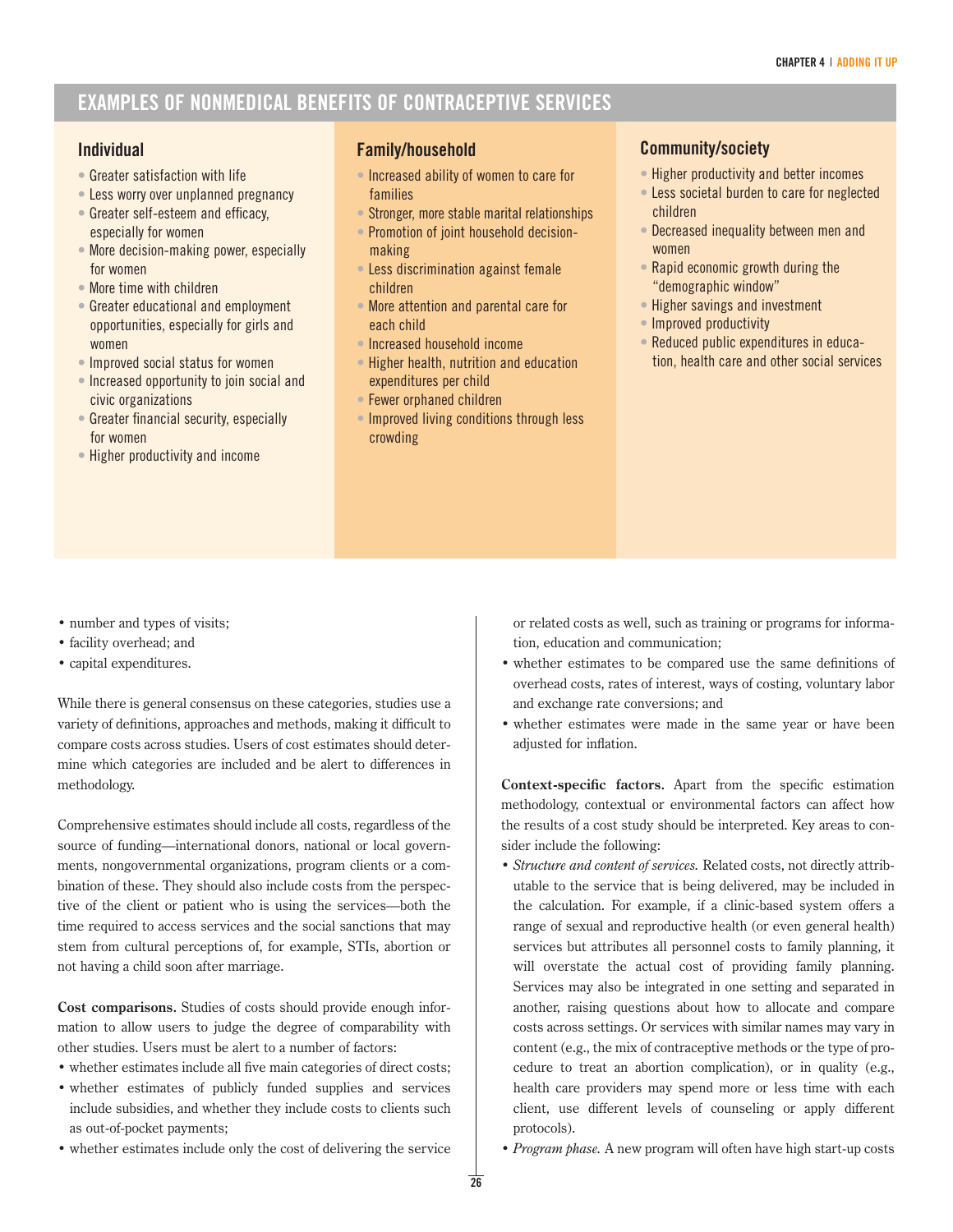### **EXAMPLES OF NONMEDICAL BENEFITS OF MATERNAL HEALTH SERVICES**

#### **Individual**

- Reduction in postpartum depression and puerperal psychosis
- Reduction in stigma related to infertility, abortion and obstetric fistula
- Increased productivity and income

#### **Family/household**

- More time for mothers to care for children
- Fewer maternal deaths and fewer children orphaned
- Higher household income and savings

#### **Community/society**

- Lower maternal mortality
- Lower costs of caring for maternal health complications
- Higher productivity and investment

## **EXAMPLES OF NONMEDICAL BENEFITS OF STI-RELATED SERVICES AND OTHER GYNECOLOGIC AND UROLOGIC CARE**

#### **Individual**

- Prevention of infertility and sterility
- Stronger, more stable sexual relationships • Reduced stigma surrounding HIV/AIDS
- and infertility
- Greater ability for infected persons to work and earn an income

#### **Family/household**

- Better support to families by healthy parents
- Fewer orphans
- Greater household income and savings
- Opportunity for couples to discuss intimate concerns

#### **Community/society**

- Fewer orphaned children
- Fewer families in need of subsidies
- Higher productivity and investment
- Reduced public expenditures through prevention of STIs, rather than through treatment

and a low volume of users, and thus will have a higher unit cost (e.g., per visit or per user) than an established program with only ongoing costs and a high volume of clients. On the other hand, a closely monitored pilot program may have lower unit costs than a large-scale program coping with real-world conditions, such as underutilization of capacity, poor coordination or corruption.<sup>16</sup>

*• Number and types of clients.* Programs serving high-risk or hardto-reach populations often have higher average costs than others. Programs with large numbers of clients and more visits often enjoy economies of scale, putting available facilities and personnel to full use and making bulk commodity purchases feasible.

### **Documenting the full range of costs and benefits will enable more informed choices**

The personal, social and economic benefits of sexual and reproductive health care may be difficult to measure, but they are extremely important, both for human welfare and for economic development. Much more needs to be done to measure these broader benefits and recognize their importance.

Researchers and decision-makers alike need to be more flexible and open to a range of outcomes and ways to measure them. Studies should include health measures beyond loss of life or physical function, such as measures of emotional or mental well-being. They should also look at measurable nonmedical outcomes, and should test the relationship between these outcomes and service inputs. For example, delaying a first birth and spacing births are measurable outcomes of contraceptive use. They can, in turn, have measurable outcomes for individuals (such as improving job stability or progress in a career) and for families (such as a higher standard of living, opportunities available to children or the amount of time parents spend with each child).

It may not always be possible to quantify the benefits of a health intervention by demonstrating a causal relationship, but statistical evidence may link an intervention and an outcome. Qualitative research can help to document some benefits, such as the effect of improved maternal health on children's well-being or the effect of reduced social stigma on women's empowerment.

It may also not be possible to express certain costs and benefits of some health interventions in dollars or DALYs, but it is imperative to find a better way than simply excluding them on that account from cost-benefit calculations and comparisons. Putting the full range of costs and benefits at decision-makers' disposal will help them make fully informed choices among programs. Giving them the best evidence will allow them to choose the most cost-effective, as well as the most valuable, policies and programs to support.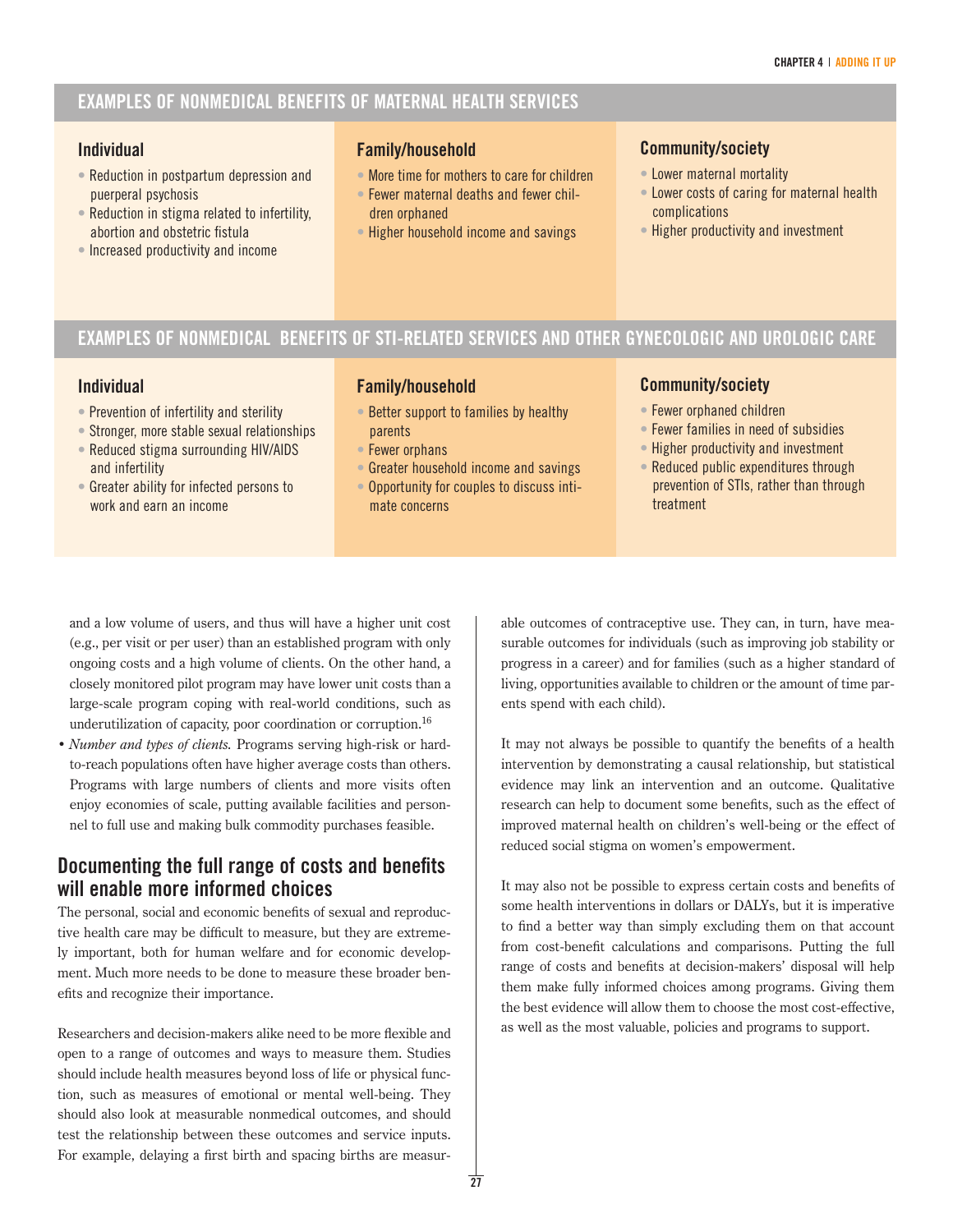**CHAPTER 5**

# **SUMMARY AND CONCLUSIONS**

With the Millennium Development Goals, world leaders have outlined an ambitious framework for action on the part of both rich and poor countries. Sexual and reproductive health is essential to achieving all of these goals. Indeed, some of the indicators chosen to measure progress toward these goals assess selected sexual and reproductive health achievements. For example, the proportion of births attended by skilled health personnel is an indicator of progress toward the maternal health goal; the HIV prevalence rate among 15–24-year-old pregnant women and the condom prevalence rate among married women 15–49 are indicators of progress in the fight against HIV/AIDS.<sup>1</sup>

Other aspects of sexual and reproductive health also underlie the Millennium Development Goals but are not explicitly mentioned. This is in part because many of the indirect benefits of sexual and reproductive health are difficult to measure. For example, contraceptive services help couples to have smaller families, and in this way enable poor families to invest more resources in each child. This additional investment improves nutrition in the short term, and over the longer term helps children prepare to support themselves through education and training. In this way, contraceptive services certainly promote the first Millennium Development Goal—"Eradicate extreme poverty and hunger"—although no measure has been developed to evaluate their contribution.

# **Poor sexual and reproductive health accounts for a large share of the global burden of disease**

Analyses such as those by the Global Burden of Disease and Disease Control Priorities for Developing Countries projects, the World Bank (in its 1993 *World Development Report*) and the Commission on Macroeconomics and Health have made great strides toward quantifying the benefits of health interventions. They have shown that poor sexual and reproductive health accounts for a substantial share—nearly one-fifth—of the global burden of disease, and that sexual and reproductive health interventions are a good investment.

These and other studies show that the impact of poor sexual and reproductive health falls hardest on the most disadvantaged groups, especially women and children, and disproportionately affects people in low-income countries.2 \* For example, sexual and reproductive health conditions account for nearly two-thirds of disability-adjusted life years (DALYs) lost among women of reproductive age in Sub-Saharan Africa, compared with about one-third worldwide (Figure 5.1).3 Adolescent women, both married and unmarried, are at high risk of poor sexual and reproductive health outcomes; married adolescents in particular may lack power to use contraceptives or to avoid acquiring a sexually transmitted infection (STI) through their often much older husbands.4 Both married and unmarried sexually active adolescent women also experience significant levels of unplanned pregnancy and unmet need for contraception.<sup>5</sup>

Much has changed in the health sector since these extensive

<sup>\*</sup>The United Nations Population Fund (UNFPA) report cited in reference 2 summarizes within-country differentials for the 44 countries included in the World Bank's series Socioeconomic Differences in Health, Nutrition, and Population.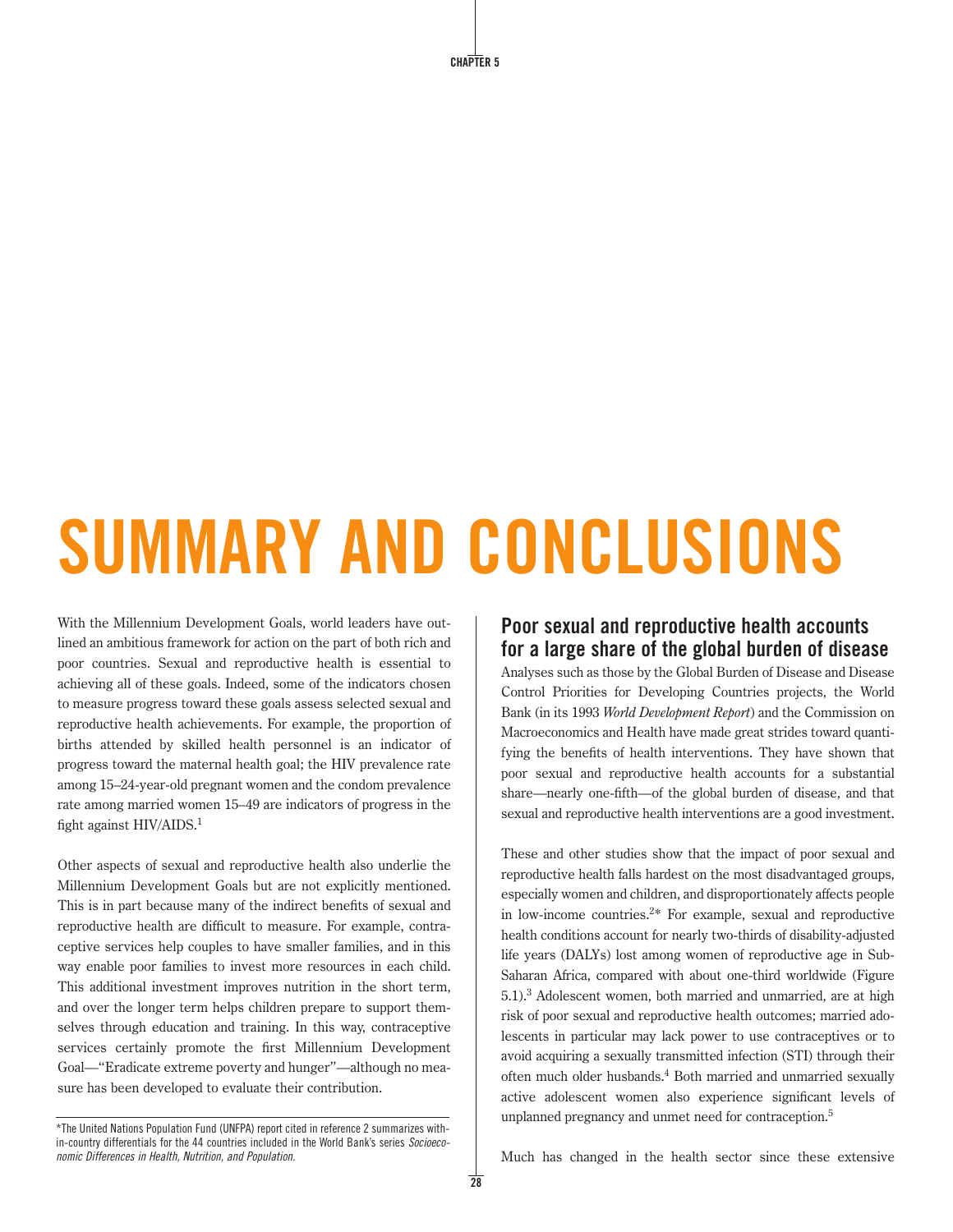

FIGURE 5.1 Women in Sub-Saharan Africa suffer more than women in other regions from sexual and reproductive ill health.

assessment efforts began in the 1990s. Health-sector reforms have changed the cost of services, who pays for them and whom they cover, as well as the content and structure of services available. The HIV/AIDS pandemic has shifted the burden of disease and disability, both overall and within the area of sexual and reproductive health (Figure 5.2, page 30).<sup>6</sup> Nevertheless, the studies of the last decade provide a firm base for future research and action.

### **The benefits of sexual and reproductive health interventions are far-reaching**

Current approaches largely fail to recognize the nonmedical benefits of sexual and reproductive health interventions and thus undervalue these interventions. For example, in addition to its medical benefits, maternal health care helps families remain intact, enables higher household savings and investment, and encourages higher productivity. Prevention of and treatment for STIs, and treatment for conditions like fistula and infertility, also reduce social stigma and help parents remain healthy, so they are better able to care for and invest in their children. Healthy families can earn more and save more, spurring economic growth.

Current methods of evaluating costs and benefits are more likely to undervalue contraceptive services than the other components of sexual and reproductive health because, as noted earlier, pregnancy—the condition contraceptive use prevents—is not a disease. However, as this report has shown, contraceptive services have important medical benefits. In addition, they have the broadest nonmedical benefits

of the three areas of sexual and reproductive health interventions.

In terms of medical benefits, contraceptive use (together with maternal health services) minimizes the adverse health effects of unintended pregnancy and high-risk births, including unsafe abortion, hemorrhage, infection, anemia, low birth weight and malnutrition. This report shows that if modern contraceptive services were available to all 201 million women in the developing world with unmet need, 1.5 million lives would be saved each year. Approximately 27 million DALYs would be saved, opening the way for higher productivity, additional education and enhanced family care. And each year, some 505,000 fewer children would lose their mothers.

As striking as these numbers are, the personal, social and economic benefits of contraceptive services may be even more important. Unintended pregnancy, which contraceptive use prevents, can harm individuals, families, communities and societies in ways that are difficult to measure in dollars or DALYs.

Future research should concentrate on finding approaches and methodologies to quantify more of the benefits of sexual and reproductive health care, and to do so in ways that are sufficiently similar across studies and across interventions to allow results to be compared. Assessments should

- recognize that a range of benefits may need to be measured;
- include findings from explanatory research as evidence of impact;
- look to plausible statistical correlations when a causal relation-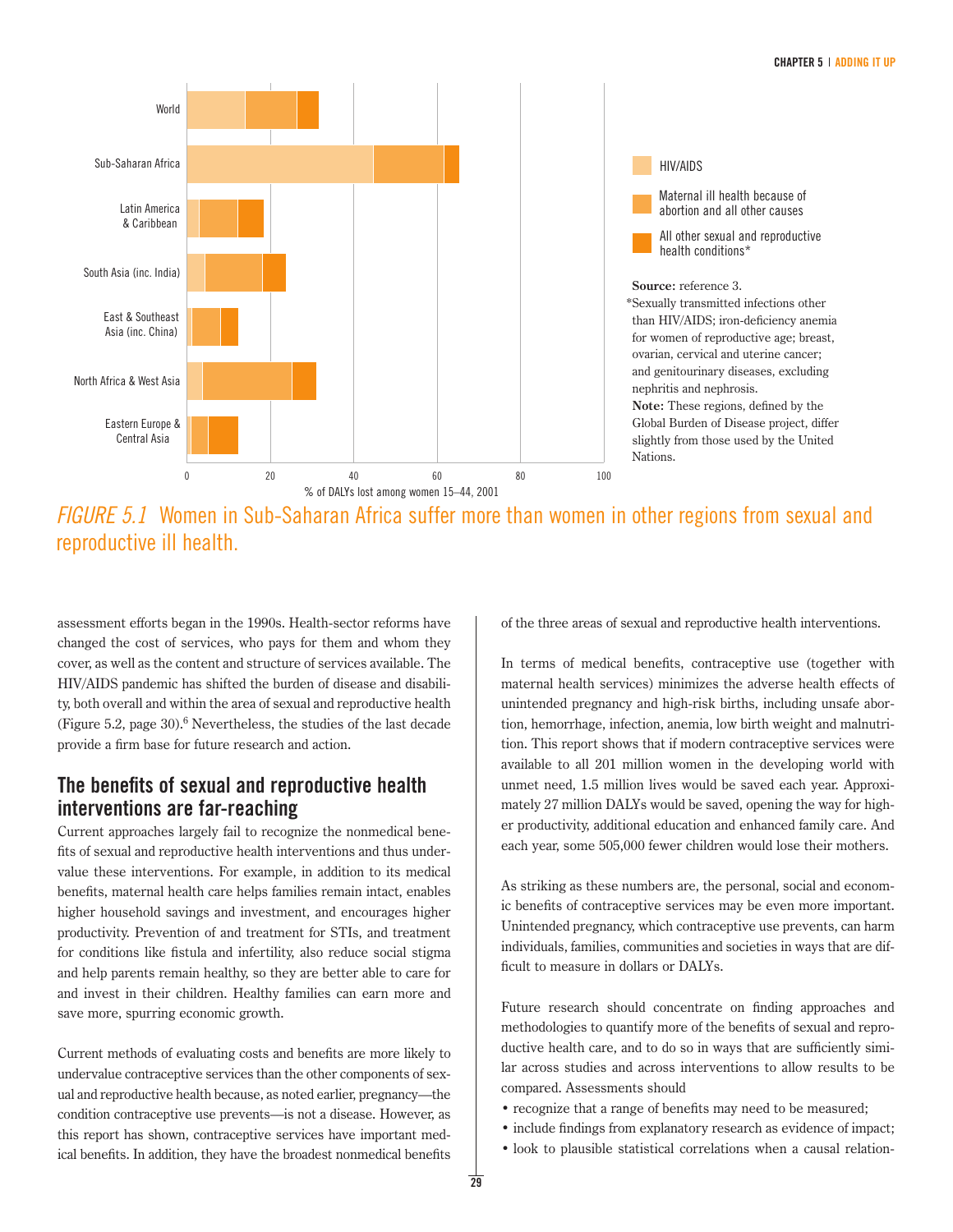

# FIGURE 5.2 HIV/AIDS has become a major cause of sexual and reproductive ill health worldwide.

ship cannot be determined;

- recognize that alternative, qualitative methodologies may be necessary to document unquantifiable benefits and costs; and
- ensure that cost comparisons are complete and accurate.

More comprehensive cost and benefit studies are needed at all levels to meet the needs of decision-makers. Policymakers, for their part, must keep in mind the breadth and synergies of sexual and reproductive health benefits, and when they use existing studies, add due weight for indirect as well as nonmedical and nonmonetary benefits, even if measures to compare them with financial and medical benefits are lacking.

# **Poor sexual and reproductive health is largely preventable, but sustained support is needed**

Contraceptive services offering a choice of methods, including condoms, as well as education and counseling can help individuals and couples protect themselves from unintended pregnancies and STIs, including HIV/AIDS. Regular gynecologic and urologic care can prevent and treat reproductive cancers and other disorders. Pregnancy and childbirth do entail health risks, even when they are planned, but these can be mitigated through prenatal and obstetric care. Effective sexual and reproductive health services could save a substantial proportion of the DALYs lost each year.

It is also important for policymakers and planners to take into account the fact that, unlike needs in many other aspects of health, prevention in the area of sexual and reproductive health is ongoing. The risk of unintended pregnancy, for example, can span decades of a woman's life, and people may be at risk of exposure to STIs for as long as they are sexually active. Health improvements and progress towards larger development goals that have been achieved can be greatly weakened and possibly reversed, if current levels of interventions are not sustained.

### **Sexual and reproductive health interventions are a good investment**

This report makes the case for mobilizing new resources to invest in improved sexual and reproductive health services for women and men worldwide. Individuals, nongovernmental organizations and governments in developing countries already account for more than 75% of current expenditures.7 While the developing countries must continue investing in sexual and reproductive health services, it is time for developed countries to live up to the pledges they made at the 1994 International Conference on Population and Development (ICPD). In 2000, these countries provided \$2.6 billion for sexual and reproductive health services in developing countries—less than half of what they had pledged at ICPD for that year.

Turning back the HIV/AIDS pandemic, helping women balance work and family, and preventing maternal deaths, sterility and infertility are ambitious aims, but they are realistic. They are also necessary for achieving the Millennium Development Goals by 2015.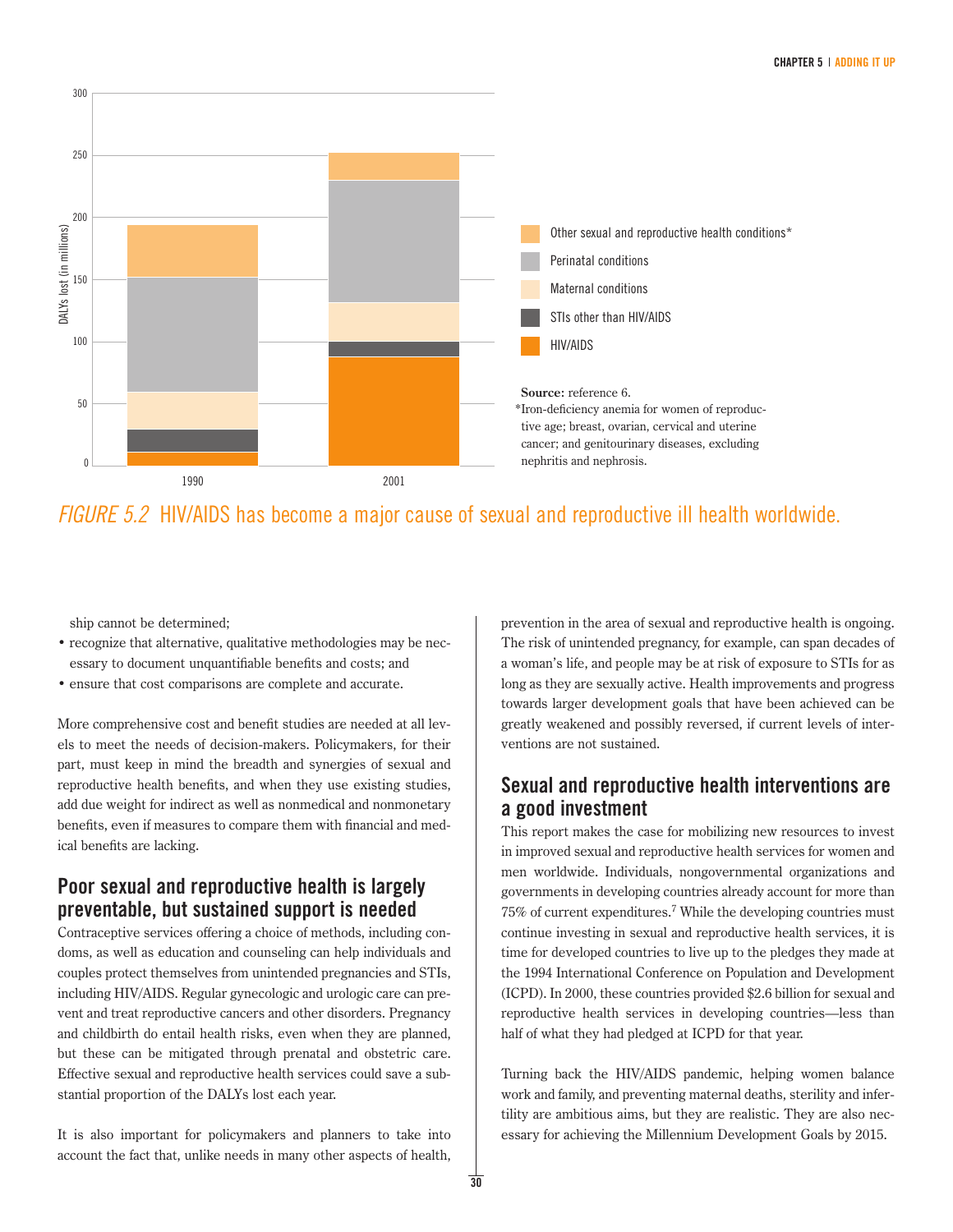**REFERENCES**

# **REFERENCES**

#### **Chapter 1: Introduction**

**1.** Byford S and Sefton T, *First Aid: Lessons from Health Economics for Economic Evaluation in Social Welfare,* London: London School of Economics and Political Science, 2002; Chao D, Dunn S and Springle M, *BenCost Version 4: A Computer Program for Estimating the Financial Benefits and Costs of Family Planning Programs,* Research Triangle Park, NC, USA: Research Triangle Institute, 1999; and Over M, *Economics for Health Sector Analysis, Concepts and Cases,* Washington, DC: World Bank, 1992.

**2.** Janowitz B and Bratt JH, *Methods for Costing Family Planning Services,* New York: United Nations Population Fund and Research Triangle Park, NC, USA: Family Health International (FHI), 1994; and Janowitz B, Measham D and West C, *Issues in the Financing of Family Planning Services in Sub-Saharan Africa,* Research Triangle Park, NC, USA: FHI, 1999.

**3.** United Nations Economic and Social Council, Commission on Population and Development, Report of the Secretary General on the Flow of Financial Resources for Assisting in the Implementation of the Programme of Action of the International Conference on Population and Development, New York: United Nations, 2003.

**4.** Vlassoff M et al., *Costs and Benefits of Providing Sexual and Reproductive Health Services: A Review,* Occasional Report, New York: The Alan Guttmacher Institute, 2004, No. 11 (forthcoming).

#### **Box: Millennium Development Goals**

**1.** United Nations Population Fund (UNFPA), *State of World Population 2002: People, Poverty and Possibilities,* New York: UNFPA, 2002, p. 7.

#### **Chapter 2: Existing Approaches to Measuring Costs and Benefits**

**1.** Murray CJ et al., *The Global Burden of Disease 2000 Project: Aims, Methods and Data Sources,* Global Programme on Evidence for Health Policy Discussion Paper, Geneva: World Health Organization (WHO), 2001, No. 36.

**2.** Jamison DT et al., eds., *Disease Control Priorities in Developing Countries,* New York: Oxford University Press, 1993.

**3.** World Bank, *World Development Report 1993: Investing in Health,* Washington, DC: World Bank, 1993.

**4.** Commission on Macroeconomics and Health, *Investing in Health for Economic Development,* Geneva: WHO, 2001.

**5.** Barnett B and Stein J, *Women's Voices, Women's Lives: The Impact of Family Planning,* Research Triangle Park, NC, USA: Family Health International (FHI), 1998.

**6.** United Nations (UN), Program of Action at the International Conference on Population and Development, September 5–13, 1994, New York: UN, 1995.

**7.** United Nations Population Fund (UNFPA), Compilation of costs of sexual and reproductive health interventions, from over 500 studies worldwide, 2002, <http://bbs.unfpa.org/spcd/costing/group\_gc.cfm? category=GC& component\_id=77>, accessed with permission from UNFPA on Feb. 28, 2003 (public access planned at www.unfpa.org/rhcosting).

**8.** Joint United Nations Programme on HIV/AIDS (UNAIDS), *Financial Resources for HIV/AIDS Programs in Low- and Middle-Income Countries over the Next Five Years,* Geneva: UNAIDS, 2002.

**9.** WHO, Estimates of DALYs by sex, cause and WHO mortality sub-region, estimates for 2001, 2002 <http://www3.who.int/whosis/menu.cfm?path= evidence,burden,burden\_estimates,burden\_estimates\_2001,burden\_ estimates\_2001\_subregion&language=english>, accessed July 9, 2003.

**10.** Ibid.

**11.** Walsh J et al., Maternal and perinatal health, in: Jamison DT et al., eds., 1993, op. cit. (see reference 2), pp. 363–390.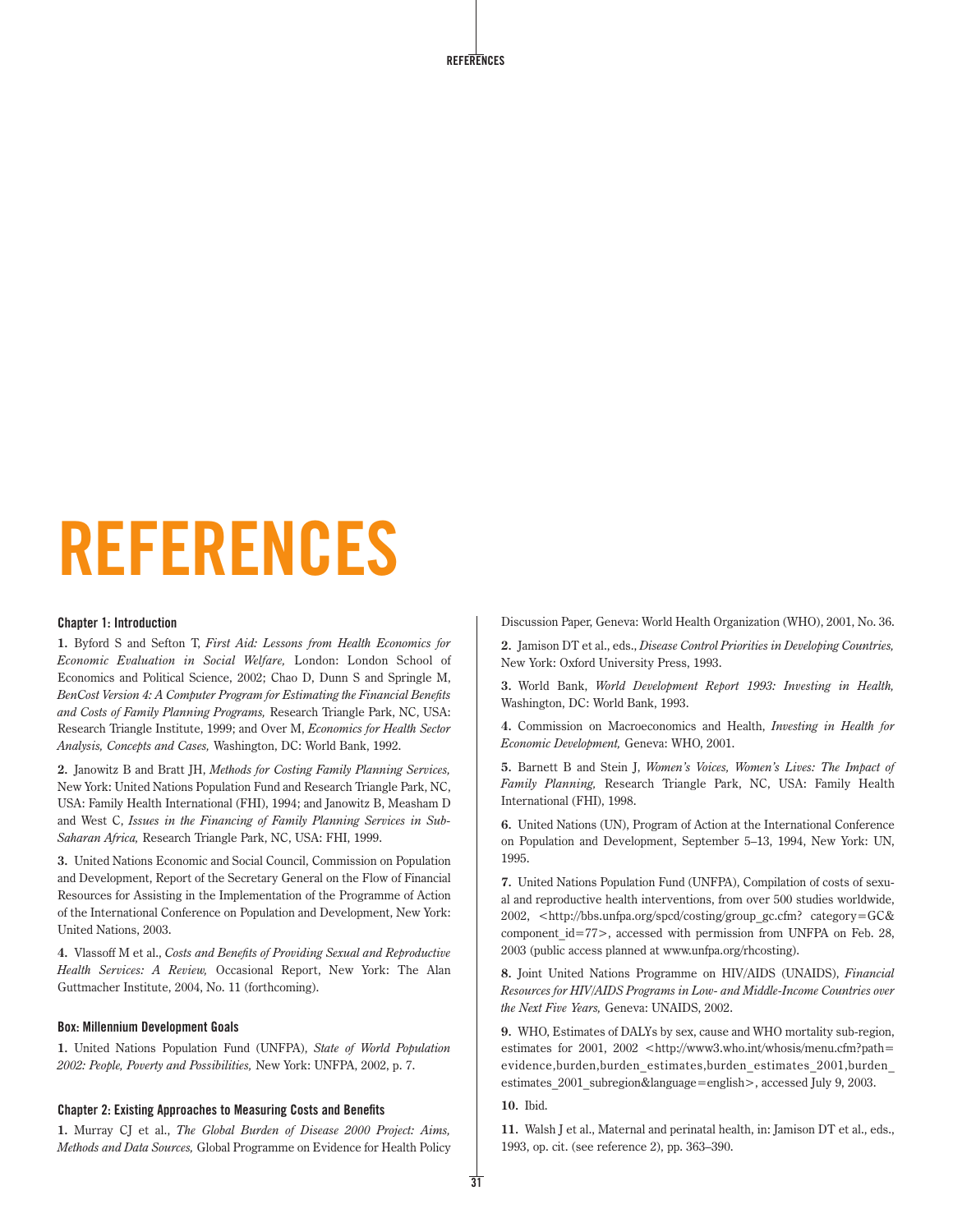#### **12.** Ibid.

**13.** Over M and Piot P, HIV infection and sexually transmitted diseases in: Jamison DT et al., eds., 1993, op. cit. (see reference 2), pp. 455–527.

**14.** World Bank, 1993, op. cit. (see reference 3).

**15.** Jamison DT, Disease control priorities in developing countries, an overview, in: Jamison DT et al., eds., 1993, op. cit. (see reference 2), Table 1A–3, pp. 17–22 and Table 1A–5, pp. 24–25.

**16.** Ibid.

**17.** Marseille E et al., HIV prevention before HAART in sub-Saharan Africa, *Lancet,* 2002, 359(9320):1851–56.

**18.** The Alan Guttmacher Institute, The Futures Group International, Population Action International and Population Reference Bureau, Potential impact of increased family planning funding on the lives of women & their families overseas, 2000, <http://www.guttmacher.org/pubs/fund\_impact. html>, accessed June 10, 2003.

**19.** Cochrane S and Sai F, Excess fertility, in: Jamison DT et al., eds., 1993, op. cit. (see reference 2), pp. 333–361.

**20.** Nortman D, Halvas J and Rabago A, A cost-benefit analysis of the Mexican Social Security Administration's family planning program, *Studies in Family Planning,* 1986, 17(1):1–6.

**21.** Chao D and Allen K, A cost benefit analysis of Thailand's family planning program, *Studies in Family Planning,* 1984, 10(3):75–81.

**22.** Moreland SR, ed., *Investing in Egypt's Future: The Costs and Benefits of Family Planning in Egypt,* Cairo: National Population Council and RAPID IV, 1996.

**23.** Vietnam Center for Population Studies & Information and The Futures Group International, *Vietnam's Population and Family Planning Investments and Savings (1979–2010)*, Hanoi, Vietnam: The National Committee for Population and Family Planning and The Futures Group International, 1997.

**24.** Commission on Macroeconomics and Health, 2001, op. cit. (see reference 4).

**25.** Ibid., p. 46.

**26.** Barnett B and Stein J, 1998, op. cit. (see reference 5).

**27.** Ibid., pp. 20–25; and Nazar Beutelspacher A, Zapata Martelo E and Vazquez Garcia V, Does contraception benefit women? structure, agency and well-being in rural Mexico, *Feminist Economics,* 2003, 9(2–3):213–238.

**28.** Lapham RJ and Mauldin WP, National family planning programs: review and evaluation, *Studies in Family Planning,* 1972, 3(3):29–52; Mauldin WP and Ross JA, Family planning programs: efforts and results, 1982–1989, *Studies in Family Planning,* 1991, 22(6):350–367; and Ross JA and Mauldin WP, Family planning programs: efforts and results, 1972–94, *Studies in Family Planning,* 1996, 27(3):137–147.

**29.** Phillips JF et al., Determinants of reproductive change in a traditional society: evidence from Matlab, Bangladesh, *Studies in Family Planning,* 1988, 19(6) Part I:313–334.

**30.** Bongaarts J, *The Role of Family Planning Programs in Contemporary Fertility Transitions,* Policy Research Division Working Paper, New York: Population Council, 1995, No. 71.

**31.** Demeny P, On the end of the population explosion, *Population and Development Review,* 1979, 5(1):141–162; and Pritchett LH, Desired fertility and the impact of population policies, *Population and Development Review,* 1994, 20(1):1–55.

**32.** Seltzer JR, *The Origins and Evolution of Family Planning Programs in Developing Countries,* Santa Monica, CA, USA: RAND, 2002, p. 60.

**33.** UNFPA, Background note on the resource requirements for population programs in the years 2000–2015, New York: UNFPA, 1994; and UN, 1995, op. cit. (reference 6).

**34.** UNFPA, 2002, op. cit. (see reference 7).

**35.** UNAIDS, 2002, op. cit. (see reference 8), p. 10; and Schwartlander B et al., Resource needs for HIV/AIDS, *Science,* 2001, 292(5526):2434–2436, <http://www.sciencemag.org/content/vol292/issue5526/index.shtml>, accessed Oct. 10, 2003.

**36.** Janowitz B, Measham D and West C, *Issues in the Financing of Family Planning Services in Sub-Saharan Africa,* Research Triangle Park, NC, USA: FHI, 1999.

#### **Chapter 3: Returns on Investment in Contraceptive Services**

**1.** World Bank, Country classification, classification of economies, <http:// www.worldbank.org/data/countryclass/countryclass.html>, accessed Oct. 16, 2003.

**2.** The Alan Guttmacher Institute (AGI) estimates, see appendix.

**3.** Ibid.

**4.** Cleland J and Ali M, Dynamics of contraceptive use, in: United Nations (UN), *Levels and Trends of Contraceptive Use as Assessed in 2002,* New York: UN, 2003 (forthcoming).

**5.** AGI estimates, see appendix.

**6.** Ibid.

**7.** Ross J, Stover J and Willard A, *Profiles for Family Planning and Reproductive Health Programmes, 116 Countries,* Glastonbury, CT, USA: The Futures Group International, 1999, p. 71.

**8.** AGI estimates, see appendix.

**9.** Gwatkin D et al., *Socioeconomic Differences in Health, Nutrition and Population,* Report Series, Washington, DC: World Bank, 2000; and United Nations Population Fund (UNFPA), *State of World Population 2002: People, Poverty and Possibilities,* New York: UNFPA, 2002.

**10.** Proclamation of Teheran, Final Act of the International Conference on Human Rights, Teheran, 22 April to 13 May 1968, <http://www1.umn.edu/ humanrts/instree/l2ptichr.htm>, accessed Aug. 14, 2003.

#### **Chapter 4: A Broader Approach to Measuring Costs and Benefits**

**1.** Setty-Venugopal V and Upadhyay UD, Birth spacing: three to five saves lives, *Population Reports,* 2002, Series L, No. 13, pp. 7–8; and AbouZahr C, Disability-adjusted life years (DALYs) and reproductive health: a critical analysis, *Reproductive Health Matters,* 1999, 7(14):118-129.

**2.** AbouZahr C, 1999, op. cit. (see reference 1); and AbouZahr C and Vaughan JP, Assessing the burden of sexual and reproductive ill-health: question*s* regarding the use of disability-adjusted life years, *Bulletin of the World Health Organization,* 2000, 78(5):655–666.

**3.** United Nations Economic and Social Council, Commission on Population and Development, Concise Report on World Population Monitoring, New York: United Nations, 2003, p. 19.

**4.** Knowles C and Behrman JR, *Assessing the Economic Returns to Investing in Youth in Developing Countries,* Health, Nutrition and Population Discussion Papers, Washington, DC: World Bank, 2003 (forthcoming).

**5.** Barnett B and Stein J, *Women's Voices, Women's Lives: The Impact of Family Planning,* Research Triangle Park, NC, USA: Family Health International (FHI), 1998, pp. 14–15, 18–19 & 78.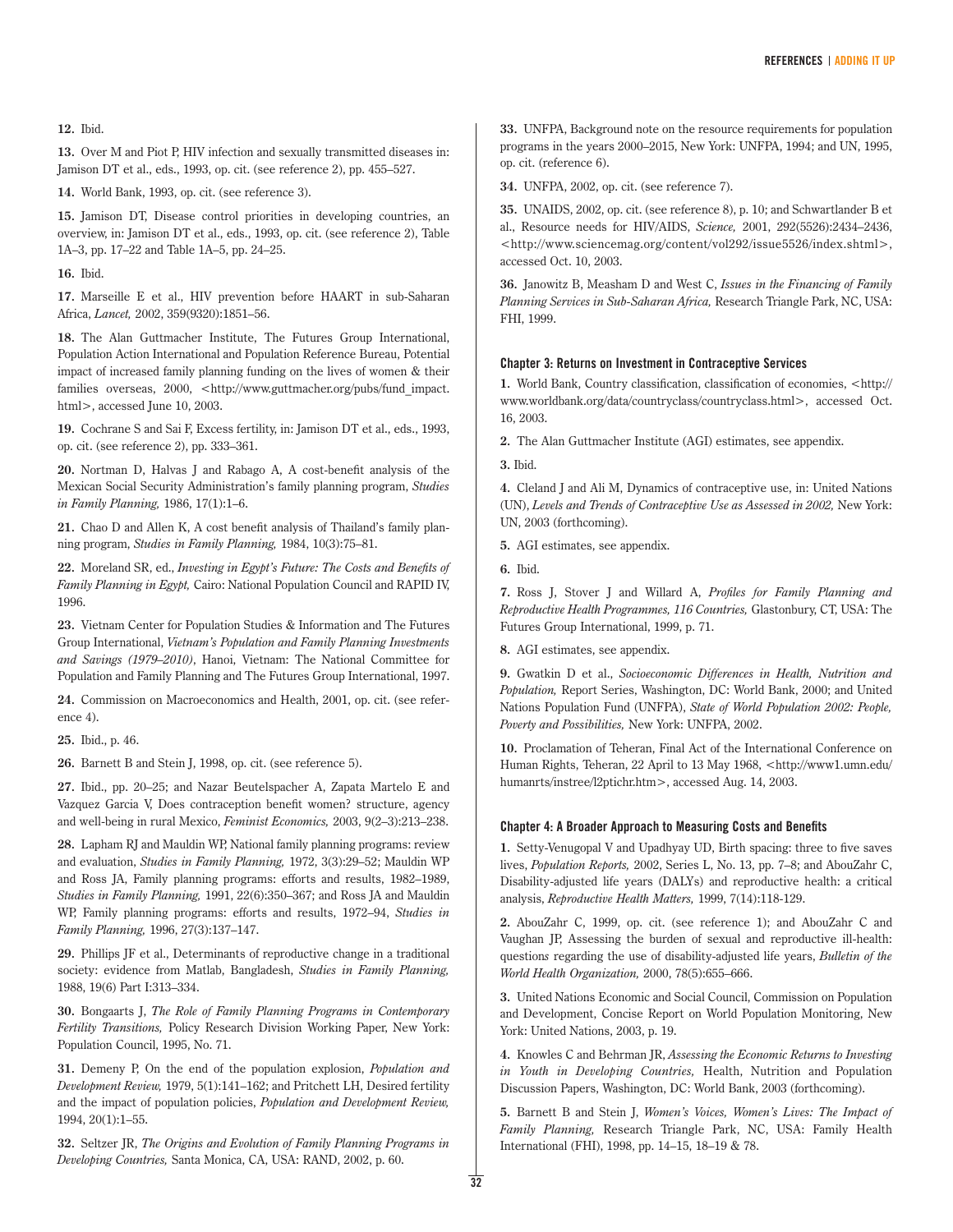#### **6.** Ibid.

**7.** Lloyd CB and Gage-Brandon AJ, *Does Sibsize Matter? The Implications of Family Size for Children's Education in Ghana,* Policy Research Division Working Paper, New York: Population Council, 1992, No. 45.

**8.** Heise LL, *Violence Against Women: The Hidden Health Burden,* World Bank Discussion Papers, Washington, DC: World Bank, 1994, No. 255; and Gazmararian JA et al., Prevalence of violence against pregnant women, *Journal of the American Medical Association,* 1996, 275(4):1915–1920.

**9.** Birdsall N, Kelley AC and Sinding SW, eds., *Population Matters: Demographic Change, Economic Growth, and Poverty in the Developing World,* New York: Oxford University Press, 2001; Merrick T, Population and poverty: new views on an old controversy, *International Family Planning Perspectives,* 2002, 28(1):41–46; Bloom DE, Canning D and Sevilla J, *The Demographic Dividend: A New Perspective on the Economic Consequences of Population Change,* Santa Monica, CA, USA: RAND, 2002; and Bulatao RA, *The Value of Family Planning Programs in Developing Countries,* Santa Monica, CA, USA: RAND, 1998.

**10.** Knodel J, Napaporn H and Werasit S, Family size and the education of children in the context of rapid fertility decline, *Population and Development Review,* 1990, 16(1):31–62; Desai S, When are children from large families disadvantaged? evidence from cross-national analyses, *Population Studies,* 1995, 49(2):195–210; and Montgomery M and Lloyd CB, High fertility, unwanted fertility, and children's schooling, in: Bledsoe CH et al., eds., *Critical Perspectives on Schooling and Fertility in the Developing World,* Washington, DC: National Academy Press, 1999.

**11.** United Nations Population Fund (UNFPA), *State of World Population 2000: People, Poverty and Possibilities,* New York: UNFPA, 2002.

**12.** UNFPA, *Women and Micro-Enterprises: An Assessment of UNFPA Experiences,* Evaluation Report, New York: UNFPA, 1993, No. 6.

**13.** Amal SH et al., Family planning and women's empowerment: challenges for the Indonesian family, Research Triangle Park, NC, USA: FHI, 1997.

**14.** Sen A, *Development as Freedom,* New York: Anchor Books, 1999, pp. 198–199.

**15.** UNFPA, Compilation of costs of sexual and reproductive health interventions, from over 500 studies worldwide, 2002, <http://bbs.unfpa.org/

spcd/costing/group\_gc.cfm?category=GC&component\_id=77>, accessed with permission from UNFPA on Feb. 28, 2003 (public access planned at www.unfpa.org/rhcosting).

**16.** Acharya A, *Review of Cost Estimation Methods for Family Planning Services in Developing Countries,* Harvard Center for Population and Development Studies Working Paper, 2001, Volume 11(1).

#### **Chapter 5: Summary and Conclusions**

**1.** World Bank Group, *Millennium Development Goals: About the Goals,* <http://www.developmentgoals.org/About\_the\_goals.htm>, accessed Sept. 2003.

**2.** United Nations Population Fund (UNFPA), *State of World Population 2002: People, Poverty and Possibilities,* New York: UNFPA, 2002, pp. 35–37; and World Health Organization (WHO), *World Health Report 2002: Reducing Risks, Promoting Healthy Life,* Geneva: WHO, 2002.

**3.** WHO, Estimates of DALYs by sex, cause and WHO mortality sub-region, estimates for 2001, 2002, <http://www3.who.int/whosis/menu.cfm?path= evidence,burden,burden\_estimates,burden\_estimates\_2001,burden\_estimates 2001 subregion&language=english>, accessed July 9, 2003.

**4.** Mensch BS, Bruce J and Greene ME, *Uncharted Passage: Girls' Adolescence in the Developing World,* New York: Population Council, 1998, pp. 62–70; The Alan Guttmacher Institute (AGI), *Into a New World: Young Women's Sexual and Reproductive Lives,* New York: AGI, 1998, pp. 17 & 30–31; and Population Reference Bureau (PRB), *Youth in Sub-Saharan Africa: A Chartbook on Sexual Experience and Reproductive Health,* Washington DC: PRB and ORC Macro, 2001.

**5.** AGI, 1998, op. cit. (see reference 4), p. 30.

**6.** Murray CJ and Lopez AD, eds., *The Global Burden of Disease: A Comprehensive Assessment of Mortality and Disability from Diseases, Injuries, and Risk Factors in 1990 and Projected to 2020,* Cambridge, MA, USA: Harvard School of Public Health, 1996; and WHO, 2002, op. cit. (see reference 3).

**7.** United Nations Economic and Social Council, Commission on Population and Development, Report of the Secretary General on the Flow of Financial Resources for Assisting in the Implementation of the Programme of Action of the ICPD, New York: United Nations, 2003.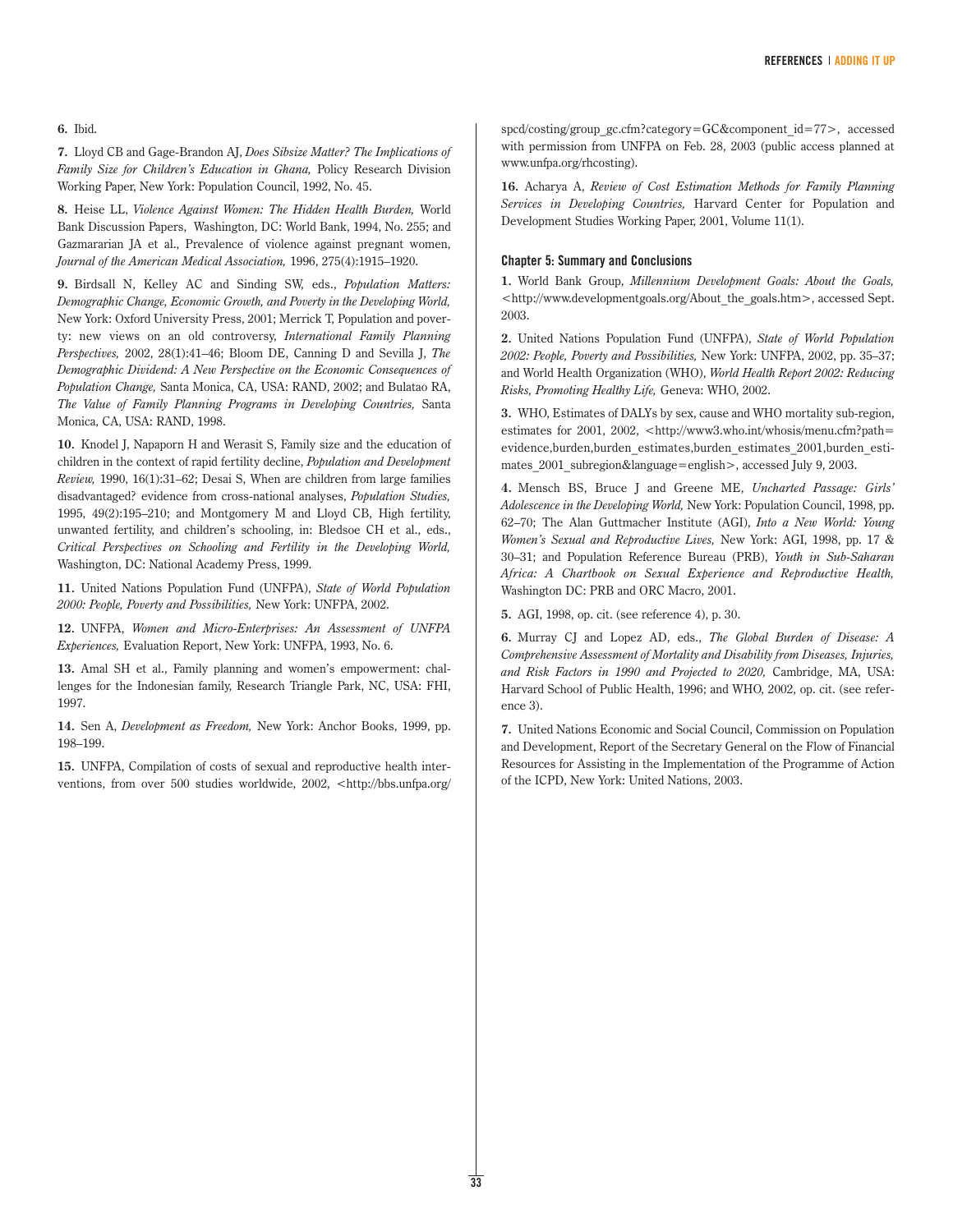**APPENDIX**

# **DEFINITIONS, METHODOLOGY AND DATA SOURCES**

**Women of reproductive age, by country and by marital status: The number of women of reproductive age** (15–49) in 2003, by country, was estimated from the United Nations Population Division, Department of Economic and Social Affairs, *2002 World Population Prospects,* New York: United Nations, 2003. **Marital status** (currently married, formerly married and never married) of women 15–49 was taken from several sources, listed here in order of priority.

- 1. The most recent Demographic and Health Survey (DHS) for a country, from ORC Macro, MEASURE DHS+STATcompiler, 2003, <www. measuredhs.com/statcompiler>, accessed May 28, 2003.
- 2. Ross J, Stover J and Willard A, *Profiles for Family Planning and Reproductive Health Programs,* Glastonbury, CT, USA: The Futures Group International, 1999, Appendix Table A-7.
- 3. United Nations Population Division, Database on Marriage Patterns, unpublished data provided June 5, 2002.
- 4. Estimates based on the (unweighted) average of countries with DHS data within the relevant subregion.
- 5. Estimates based on DHS data available for a country in that region that has similar marriage patterns.

**Women at risk for unintended pregnancy** was defined as all women who are sexually active, are able to become pregnant, and either do not want any (more) children (limiters) or do not want a child within the next two years (spacers).

**Contraceptive method use** categories were sterilization (male or female); modern reversible methods—IUD, long-acting hormonal methods (injectable and implant), the pill, the condom, vaginal barrier methods and spermicides; and traditional methods—periodic abstinence, withdrawal and other nonmodern methods.

**Unmet need for contraceptive services** was defined as women at risk for unintended pregnancy who were using a traditional method or no method.

**Distribution of women 15–49 by risk for unintended pregnancy, contraceptive method use and fertility-preference status (spacing or limiting), according to marital status** was tabulated from several sources.

- 1. For all countries with a DHS survey from 1990 or later that was available as a public use file, the most recent DHS was used.
- 2. For countries with a relevant survey, but without a public use file (in most cases surveys implemented by the U.S. Centers for Disease Control and Prevention; in a few cases, recent DHS or independently conducted surveys), proportions available from published reports were used.
- 3. For any other country that did not have a nationally representative fertility survey, either the unweighted average distribution of its subregion based on countries in the subregion that had surveys, or the distribution from a country that is at a similar level of demographic transition in the same subregion, was used.

**Cost of contraceptive services:** Average costs per method are from United Nations Population Fund (UNFPA), Compilation of costs of sexual and reproductive health interventions, from over 500 studies worldwide, 2002, <http://bbs.unfpa.org/spcd/costing/group\_gc.cfm?category=GC& component\_id=77>, accessed with permission from UNFPA on Feb. 28, 2003 (public access planned at www.unfpa.org/rhcosting). For each method, the average cost includes labor, drugs and supplies, overhead (including capital costs, although these are likely to be incompletely reported) and other costs.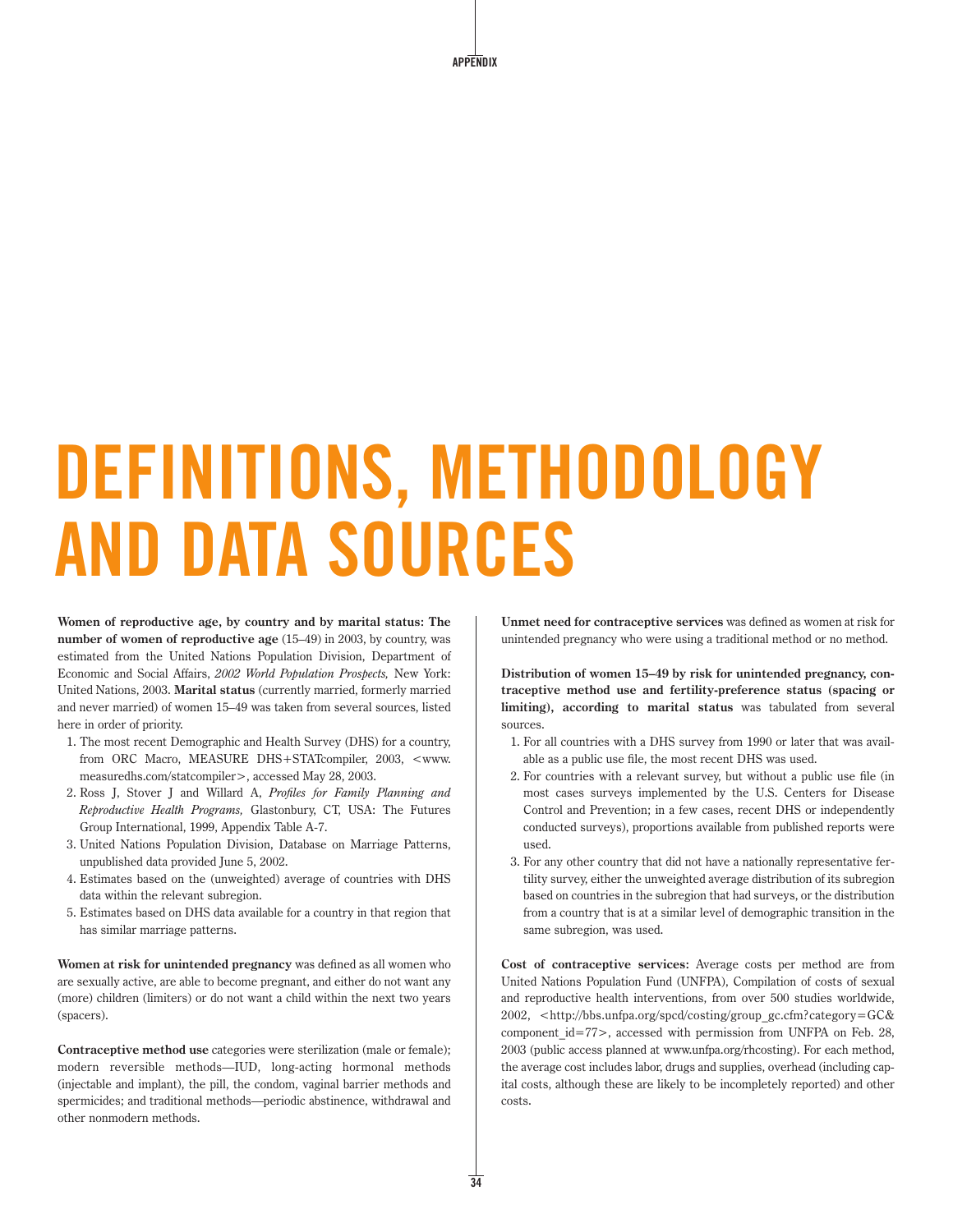Costs of long-term methods were annualized, applying standard assumptions. (These assumptions—10 years for sterilization and three years for the IUD—are outlined in Janowitz B, Bratt JH and Fried DB, *Investing in the Future: A Report of the Cost of Family Planning in the Year 2000,* Research Triangle Park, NC, USA: Family Health International, 1990.) For other methods, the estimates are based on supplying 13 cycles of oral contraceptives, 96 condoms or four injections per year. Costs were provided in 2001 dollars, and were adjusted by a factor of 4% to 2003 dollars.

**Pregnancies averted:** The number of pregnancies averted by current use of modern contraceptive methods was estimated by subtracting the number of pregnancies occurring to current users of modern contraceptives from the number that would occur if they used no method.

The number of pregnancies that *would be averted* by serving all those with unmet need for contraceptive services was estimated as the difference between the number of pregnancies currently occurring to women with unmet need and the number that would occur if they used modern contraceptive methods (in the same distribution as women in their country who are current users, by fertility-preference status and marital status).

**Pregnancy rates** for women using each method and women using no method were estimated from method-specific use-failure rates, which were adjusted to be consistent with estimates of the number of unintended pregnancies in 2003 for each major region. The number of unintended pregnancies was taken from The Alan Guttmacher Institute (AGI), *Sharing Responsibility: Women, Society and Abortion Worldwide,* New York: AGI, 1999, Appendix Table 3, p. 53; and AGI, unpublished tabulations by region. These estimated numbers were adjusted to 2003 based on the ratio of 2003 births (see "Number of women of reproductive age," above) to 1999 births.

Base use-failure rates for **sterilization** are from Trussell J et al., Contraceptive failure in the United States: an update, *Studies in Family Planning,* 1990, 21(1):51–54. Initial use-failure rates for **reversible methods** are from Cleland J and Ali M, Dynamics of contraceptive use, in: United Nations, *Levels and Trends of Contraceptive Use as Assessed in 2002,* New York: United Nations, 2003 (forthcoming). For **no method** use, an initial annual pregnancy rate of 40% was assumed.\*

**Pregnancy outcomes:** It was assumed that all pregnancies to women at risk for unintended pregnancy would be unplanned pregnancies. They were distributed according to outcome (unplanned births, abortions and miscarriages) based on the distribution of outcomes of unplanned pregnancies for subregions from AGI, 1999 and AGI, unpublished tabulations (see "Pregnancy rates," above). Subregional averages were applied to all countries within that subregion.

**Maternal deaths:** The numbers of maternal deaths due to abortion and to all other pregnancy-related causes were estimated by drawing on data from several sources. **The number of maternal deaths from all pregnancyrelated causes** for each country in 2003 was estimated by multiplying the ratio of the number of births in 2003 to the number in 2000, estimated from United Nations Population Division, 2003 (see "Number of women of reproductive age," above) times the number of maternal deaths in 2000 estimated in AbouZahr C and Wardlaw T, *Maternal Mortality in 2000: Estimates Developed by WHO, UNICEF and UNFPA,* Geneva: World Health Organizations (WHO), 2003. **Maternal mortality from unsafe abortion:** Estimates of the number of maternal deaths from unsafe abortion, $\phi$  the number of unsafe abortions and the rates of deaths per 100,000 unsafe abortions, by region, were taken from estimates for 2000 from Åhman E and Shah I, *Unsafe Abortion: Global and Regional Estimates of the Incidence of Unsafe* *Abortion,* Geneva: WHO, 2003 (forthcoming), Table 3. Regional averages were applied to all countries in a region. **Maternal mortality from abortion where it is legal and/or in medical settings:** The number of safe abortions in legal settings was estimated for each region by subtracting the number of unsafe abortions (from Åhman and Shah, 2003) from the total number of induced abortions (from AGI, 1999; and AGI, unpublished tabulations—see "Pregnancy rates," above), and distributed across countries based on the legal status of abortion. Mortality rates per 100,000 abortions in safe and legal settings were based on experience in developed countries reported in AGI, 1999. **Maternal mortality ratios from causes other than induced abortion** were estimated for each country by subtracting maternal deaths related to abortion from maternal deaths from all pregnancy-related causes and expressed as a rate per 100,000 live births.

**Infant deaths:** The infant mortality rate (deaths under age 1 per 1,000 live births) for 2000–2005, by country, was applied to the relevant number of births to calculate the number of infant deaths. United Nations Population Division, 2003 (see "Number of women of reproductive age," above).

**Children who would not lose their mothers:** The number of maternal deaths was multiplied by the average number of living children women have had to estimate the number of children impacted by maternal deaths. Estimates are based on the average number of living children women have had, according to whether they are spacers or limiters and according to type of method use (sterilization, modern reversible, traditional or no method), by union status. DHS data were used when available. When DHS data were not available, subregional (unweighted) averages were used. When DHS data were not available for computing subregional averages, estimates of the mean number of living children were based on results for similar countries in the subregion or in a similar region.

**Disability-Adjusted Life Years (DALYs):** The number of DALYs lost among infants and children was estimated based on the number of DALYs lost per 1,000 births because of perinatal conditions, by subregion, in 2001. These rates were then applied to unintended births in 2003, in each country in the subregion, according to subgroups of women, for example, current contraceptive users and nonusers.

The number of DALYs lost among women because of maternal conditions other than induced abortion was estimated based on the number of DALYs lost per 1,000 births from all maternal conditions except induced abortion, by subregion, in 2001. These rates were then applied to unintended births in 2003, in each country in the subregion, according to subgroups of women, for example, current contraceptive users and nonusers.

The number of DALYs lost among women because of induced abortions was estimated from the number of DALYs lost due to induced abortion per 1,000 births in 2001, by subregion, multiplied by the ratio of 2003 births to 2003 abortions.

<sup>\*</sup>This 40% estimate is much lower than the 85% annual pregnancy rate that Trussell et al. estimate for couples continually sexually active throughout a year's time. Some studies have suggested that couples at risk of unintended pregnancy who are using no contraceptive method are not continually sexually active. See, for example, Blanc AK and Grey S, Greater than expected fertility decline in Ghana: untangling a puzzle, Journal of Biosocial Science, 2002, 34:475–495; and Grady WR, Hayward MD and Yagi J, Contraceptive failure in the United States: estimates from the 1982 National Survey of Family Growth, Family Planning Perspectives, 1986, 18(5):200–204 & 207–209.

<sup>†</sup>The estimated number of unsafe abortions includes those provided in countries where the procedure is highly restricted, and those provided under unsafe conditions in countries where abortion is permitted under broad legal grounds.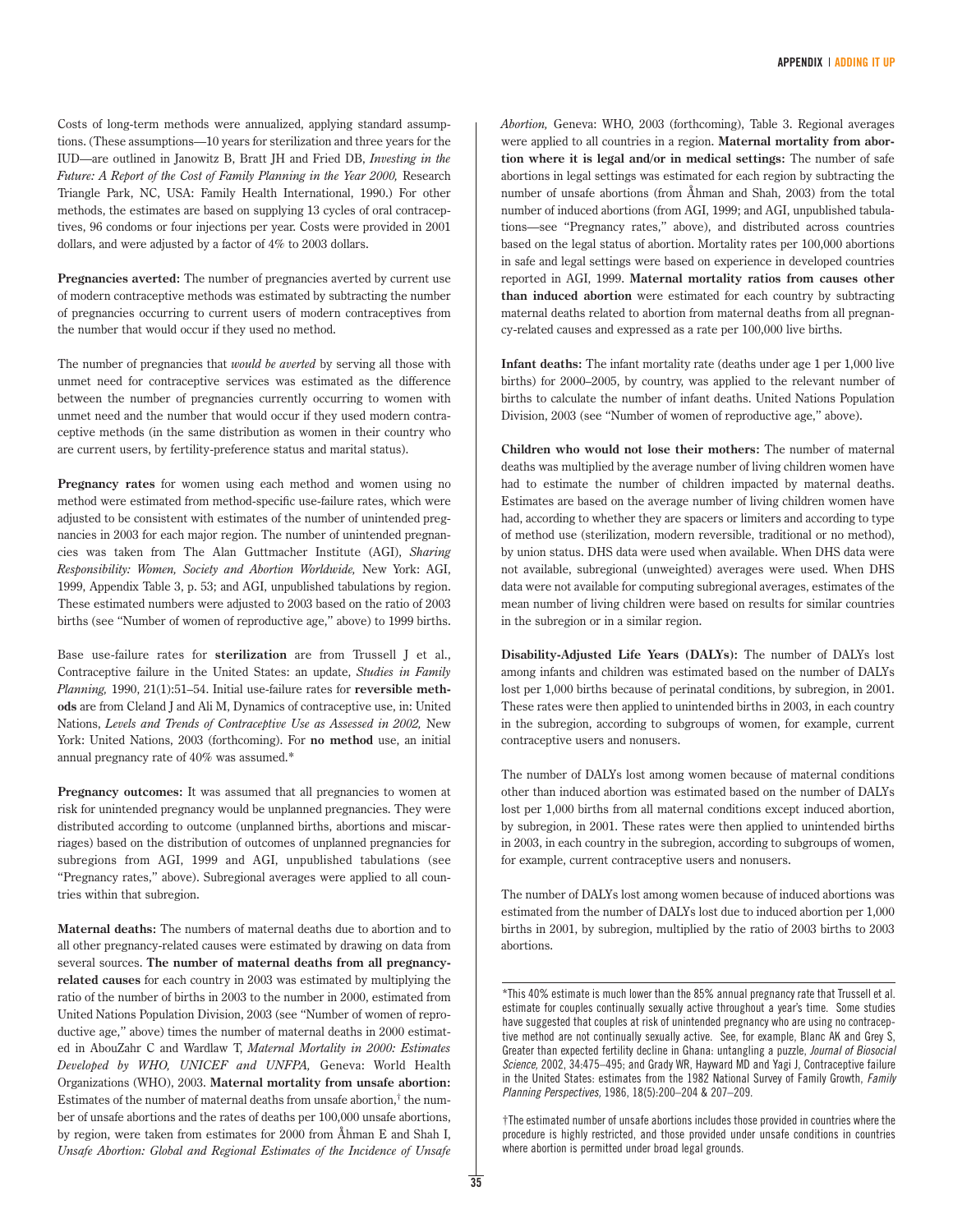DALYs lost in 2001 because of each cause, by subregion, were obtained from WHO, Estimates of DALYs by sex, cause and WHO mortality sub-region, estimates for 2001, 2002, <http://www3.who.int/whosis/menu.cfm? path=evidence,burden,burden\_estimates,burden\_estimates\_2001, burden\_estimates\_2001\_subregion&language=english>, accessed July 9, 2003. Births in 2001 and 2003 were from United Nations Population Division, 2003 (see "Number of women of reproductive age," above). Abortions in 2003 were from AGI, 1999; and AGI, unpublished tabulations (see "Pregnancy rate," above).

A more detailed explanation of the methodology is available in Vlassoff M et al., *Costs and Benefits of Providing Sexual and Reproductive Health Services: A Review,* Occasional Report, New York: AGI, 2004, No. 11 (forthcoming).